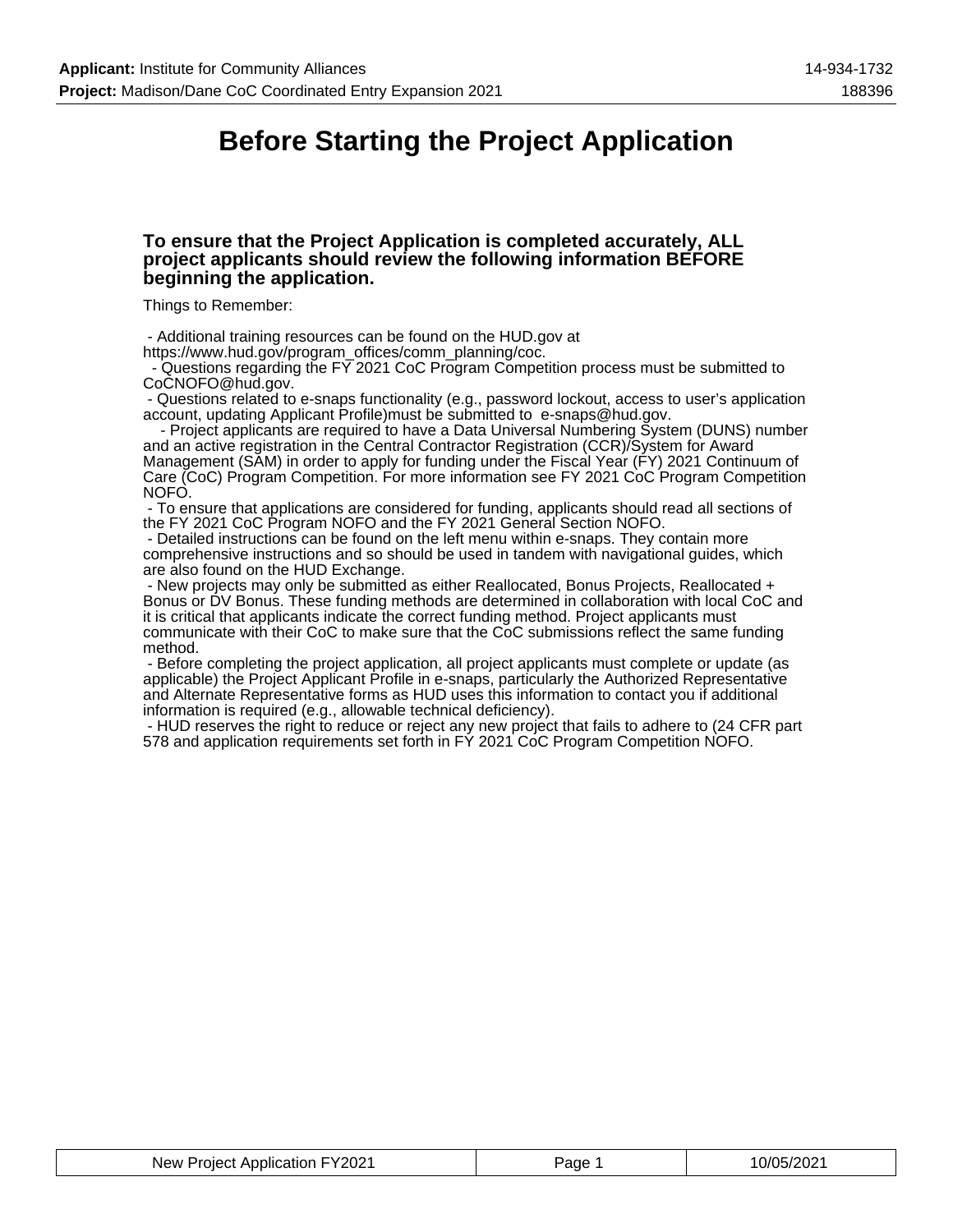# **1A. SF-424 Application Type**

| 1. Type of Submission:                          |  |
|-------------------------------------------------|--|
| 2. Type of Application: New Project Application |  |
| If Revision, select appropriate letter(s):      |  |
| If "Other", specify:                            |  |
| <b>3. Date Received: 10/04/2021</b>             |  |
| 4. Applicant Identifier:                        |  |
| a. Federal Entity Identifier:                   |  |
| 5. Federal Award Identifier:                    |  |
| 6. Date Received by State:                      |  |
| <b>7. State Application Identifier:</b>         |  |

| New Project Application FY2021 | Page 2 | 10/05/2021 |
|--------------------------------|--------|------------|
|--------------------------------|--------|------------|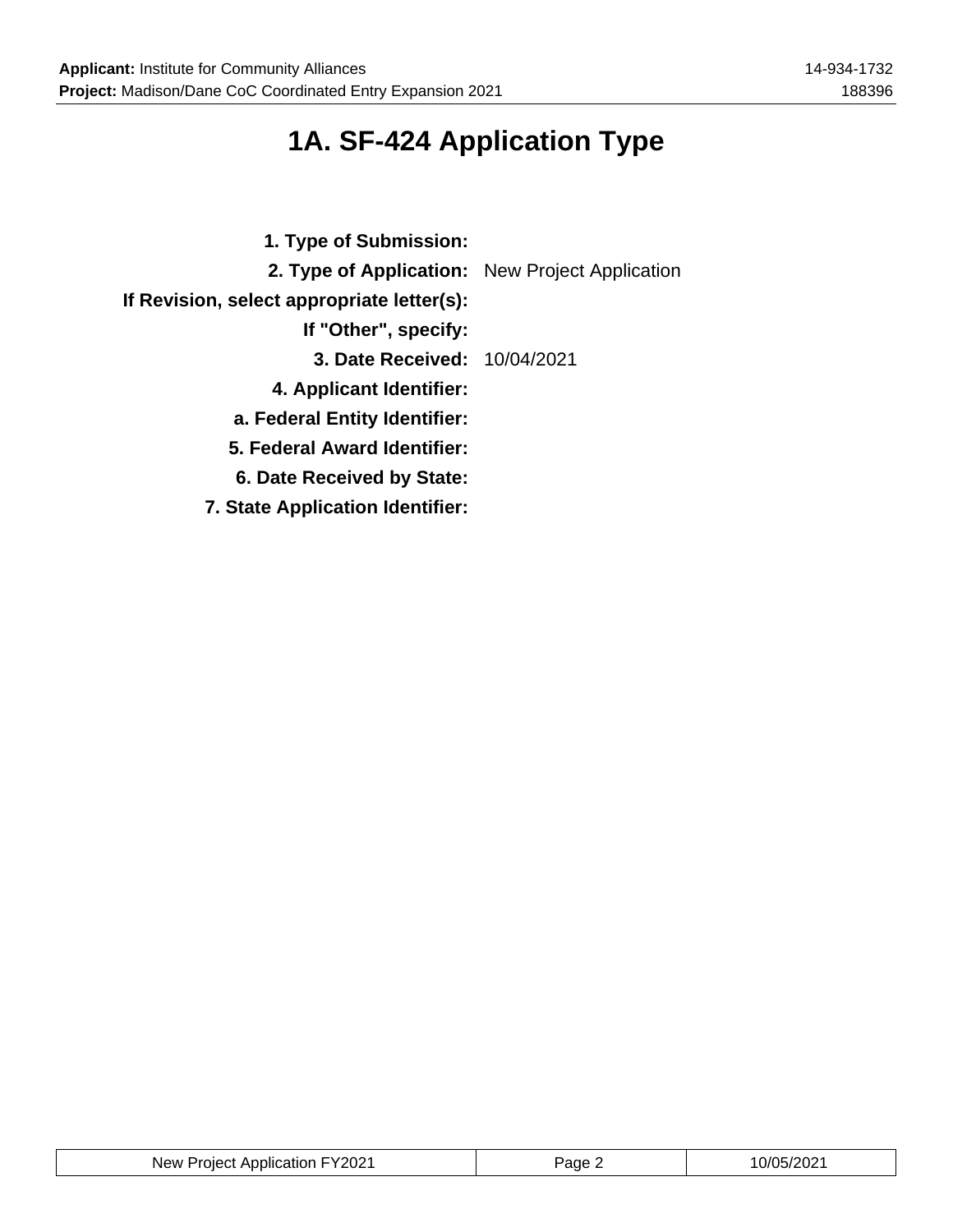### **1B. SF-424 Legal Applicant**

### **8. Applicant**

**a. Legal Name:** Institute for Community Alliances

**b. Employer/Taxpayer Identification Number** 42-1352902 **(EIN/TIN):**

| c. Organizational DUNS:                                              | 149341732                                  | PLUS 4: |  |
|----------------------------------------------------------------------|--------------------------------------------|---------|--|
|                                                                      |                                            |         |  |
| d. Address                                                           |                                            |         |  |
|                                                                      | Street 1: 1111 9th Street                  |         |  |
|                                                                      | <b>Street 2: Suite 380</b>                 |         |  |
|                                                                      | <b>City: Des Moines</b>                    |         |  |
| <b>County: Polk</b>                                                  |                                            |         |  |
| State: lowa                                                          |                                            |         |  |
|                                                                      | <b>Country: United States</b>              |         |  |
| Zip / Postal Code: 50314                                             |                                            |         |  |
|                                                                      |                                            |         |  |
| e. Organizational Unit (optional)                                    |                                            |         |  |
| <b>Department Name:</b>                                              |                                            |         |  |
| <b>Division Name:</b>                                                |                                            |         |  |
|                                                                      |                                            |         |  |
| f. Name and contact information of person to<br>be                   |                                            |         |  |
| contacted on matters involving this<br>application                   |                                            |         |  |
| Prefix: Ms.                                                          |                                            |         |  |
| <b>First Name: Julie</b>                                             |                                            |         |  |
| Middle Name: Ann                                                     |                                            |         |  |
| Last Name: Eberbach                                                  |                                            |         |  |
| Suffix:                                                              |                                            |         |  |
|                                                                      | <b>Title:</b> Associate Executive Director |         |  |
| <b>Organizational Affiliation:</b> Institute for Community Alliances |                                            |         |  |
| Telephone Number: (515) 246-6643                                     |                                            |         |  |
|                                                                      |                                            |         |  |

| New Project Application FY2021 | Page 3 | 10/05/2021 |
|--------------------------------|--------|------------|
|--------------------------------|--------|------------|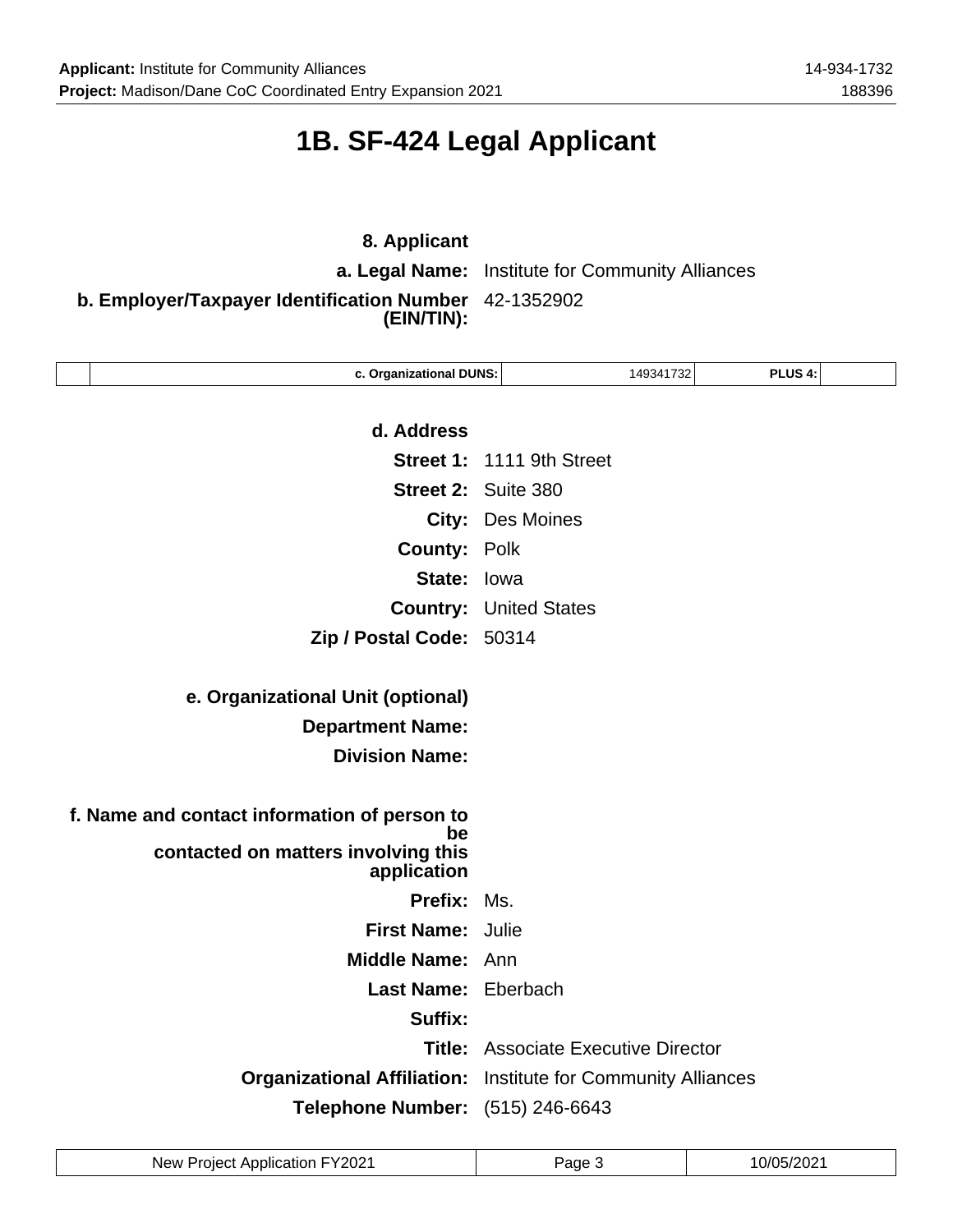### **Extension:**

| <b>Fax Number:</b> (515) 246-6637            |
|----------------------------------------------|
| <b>Email:</b> julie.eberbach@icalliances.org |

| New Project Application FY2021 | Page 4 | 10/05/2021 |
|--------------------------------|--------|------------|
|--------------------------------|--------|------------|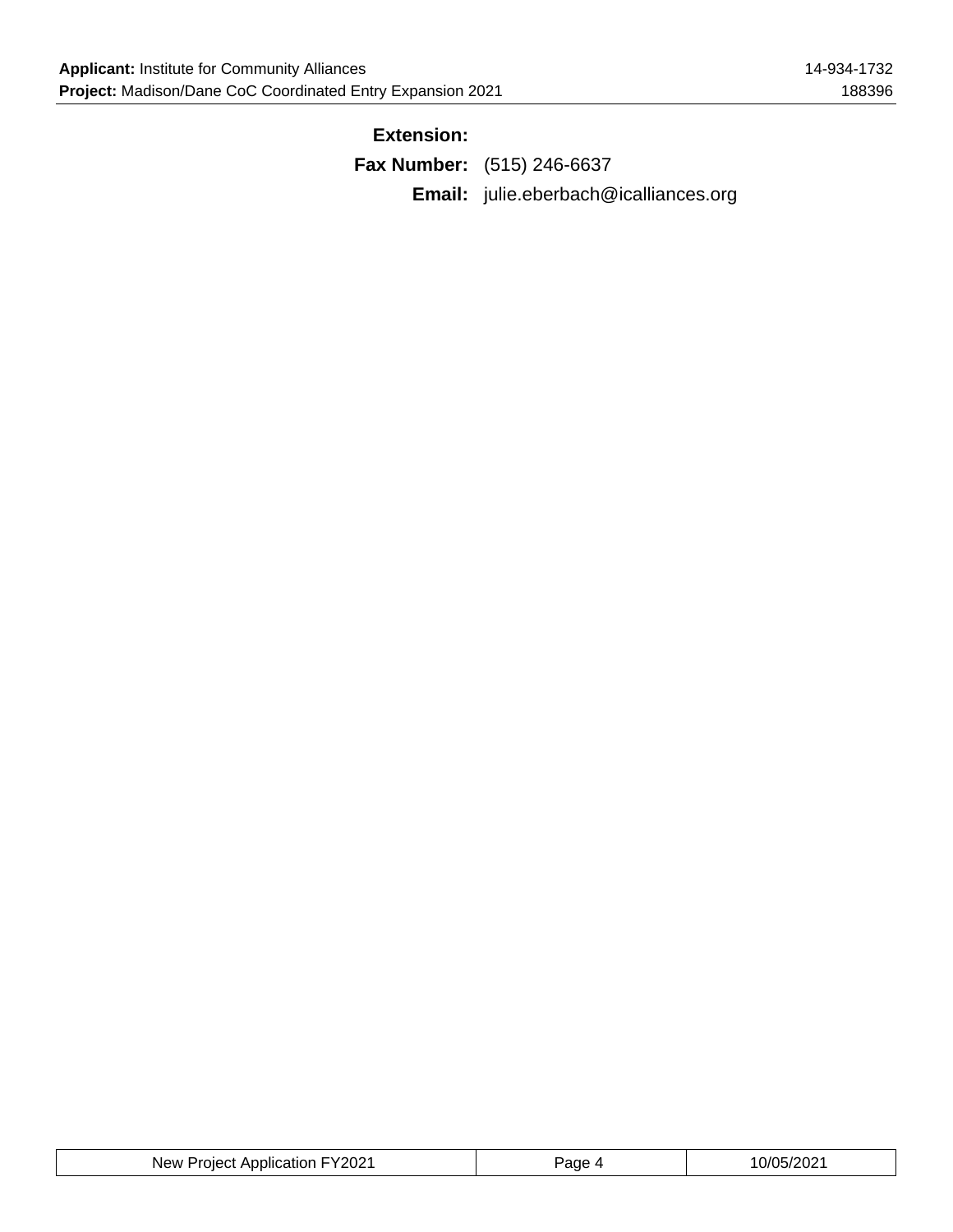٦

# **1C. SF-424 Application Details**

|                                                                  | <b>9. Type of Applicant:</b> M. Nonprofit with 501C3 IRS Status         |
|------------------------------------------------------------------|-------------------------------------------------------------------------|
|                                                                  | 10. Name of Federal Agency: Department of Housing and Urban Development |
| 11. Catalog of Federal Domestic Assistance CoC Program<br>Title: |                                                                         |
| CFDA Number: 14.267                                              |                                                                         |
| 12. Funding Opportunity Number: FR-6500-N-25                     |                                                                         |
|                                                                  | <b>Title: Continuum of Care Homeless Assistance</b><br>Competition      |
| <b>13. Competition Identification Number:</b>                    |                                                                         |

**Title:**

| <sup>-</sup> Y2021<br>New<br>'roiect<br>.<br>: Application<br>age | 202، |
|-------------------------------------------------------------------|------|
|-------------------------------------------------------------------|------|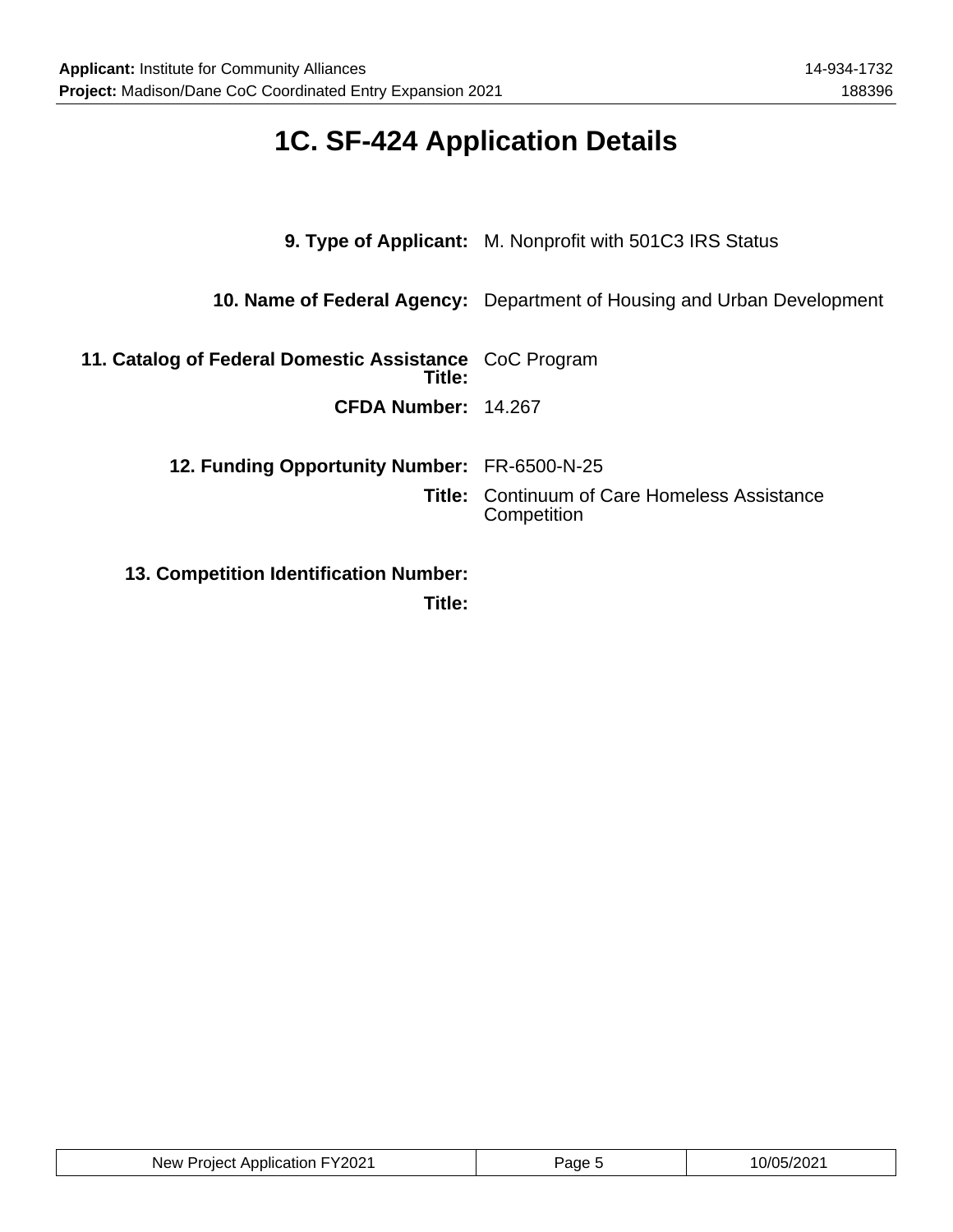# **1D. SF-424 Congressional District(s)**

| 14. Area(s) affected by the project (state(s) Wisconsin<br>only):<br>(for multiple selections hold CTRL key) |                                                                                                                                                                                                                                                                        |
|--------------------------------------------------------------------------------------------------------------|------------------------------------------------------------------------------------------------------------------------------------------------------------------------------------------------------------------------------------------------------------------------|
| 15. Descriptive Title of Applicant's Project: Madison/Dane CoC Coordinated Entry                             | Expansion 2021                                                                                                                                                                                                                                                         |
| 16. Congressional District(s):                                                                               |                                                                                                                                                                                                                                                                        |
| 16a. Applicant:                                                                                              | MO-001, MN-008, MN-007, MN-006, MN-005,<br>MN-004, MN-003, MN-002, AK-000, MN-001,<br>VT-000, MO-008, MO-006, MO-007, WI-004,<br>MO-004, WI-003, MO-005, WI-002, MO-003, WI-<br>001, WI-005, WI-006, WI-007, WI-008, WY-000,<br>IL-016, IA-003, IA-004, IA-001, IA-002 |
| 16b. Project:<br>(for multiple selections hold CTRL key)                                                     | WI-002                                                                                                                                                                                                                                                                 |
| 17. Proposed Project                                                                                         |                                                                                                                                                                                                                                                                        |
| a. Start Date: 05/01/2022                                                                                    |                                                                                                                                                                                                                                                                        |
| <b>b. End Date: 04/30/2023</b>                                                                               |                                                                                                                                                                                                                                                                        |
| 18. Estimated Funding (\$)                                                                                   |                                                                                                                                                                                                                                                                        |
| a. Federal:                                                                                                  |                                                                                                                                                                                                                                                                        |
| b. Applicant:                                                                                                |                                                                                                                                                                                                                                                                        |
| c. State:                                                                                                    |                                                                                                                                                                                                                                                                        |
| d. Local:                                                                                                    |                                                                                                                                                                                                                                                                        |
| e. Other:                                                                                                    |                                                                                                                                                                                                                                                                        |
| f. Program Income:                                                                                           |                                                                                                                                                                                                                                                                        |
| g. Total:                                                                                                    |                                                                                                                                                                                                                                                                        |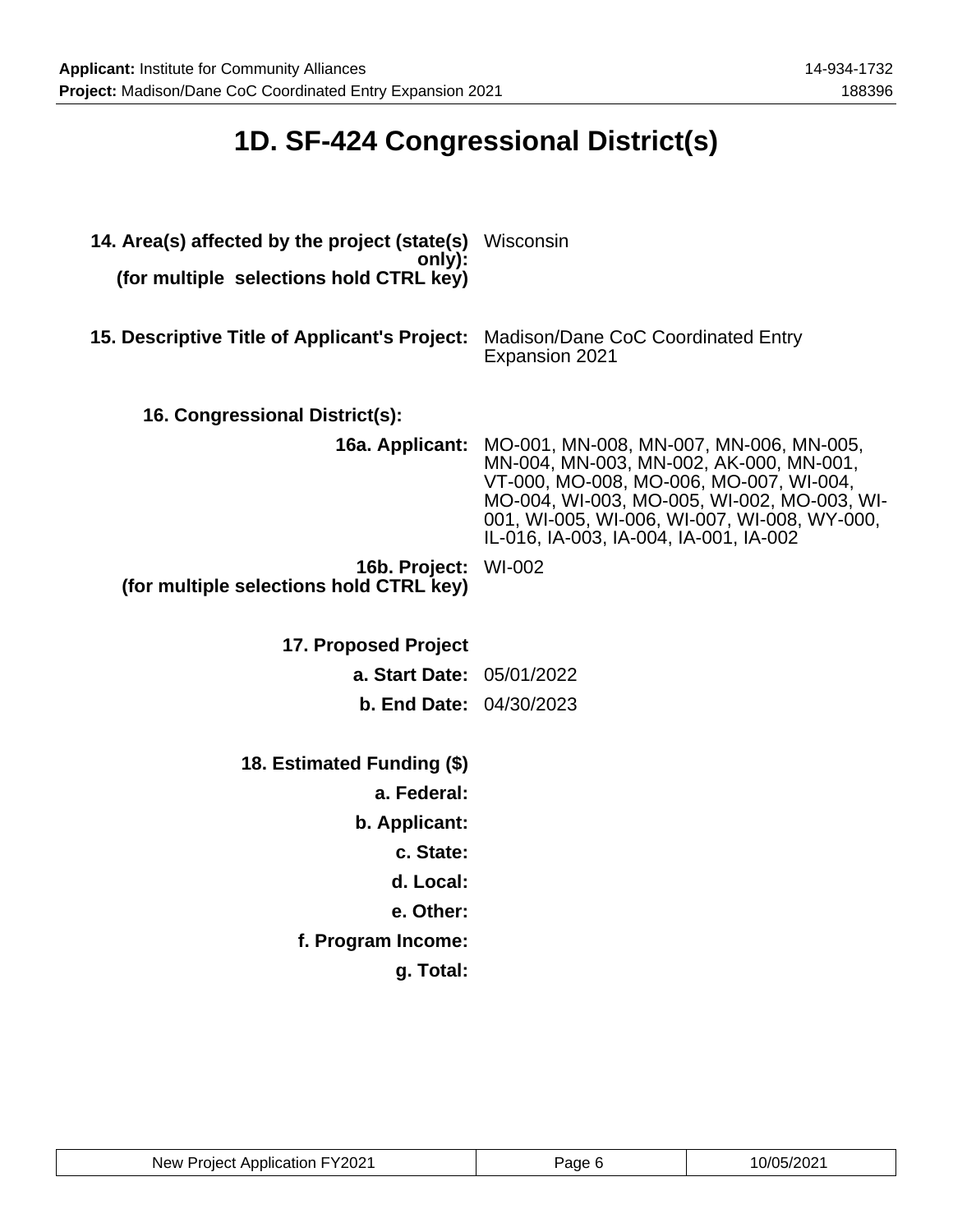### **1E. SF-424 Compliance**

**State Executive Order 12372 Process?** been selected by the State for review.

**If "YES", enter the date this application was made available to the State for review:**

**20. Is the Applicant delinquent on any Federal** No **debt?**

**If "YES," provide an explanation:**

**19. Is the Application Subject to Review By** b. Program is subject to E.O. 12372 but has not

| New Project Application FY2021 | Page | 10/05/2021 |
|--------------------------------|------|------------|
|--------------------------------|------|------------|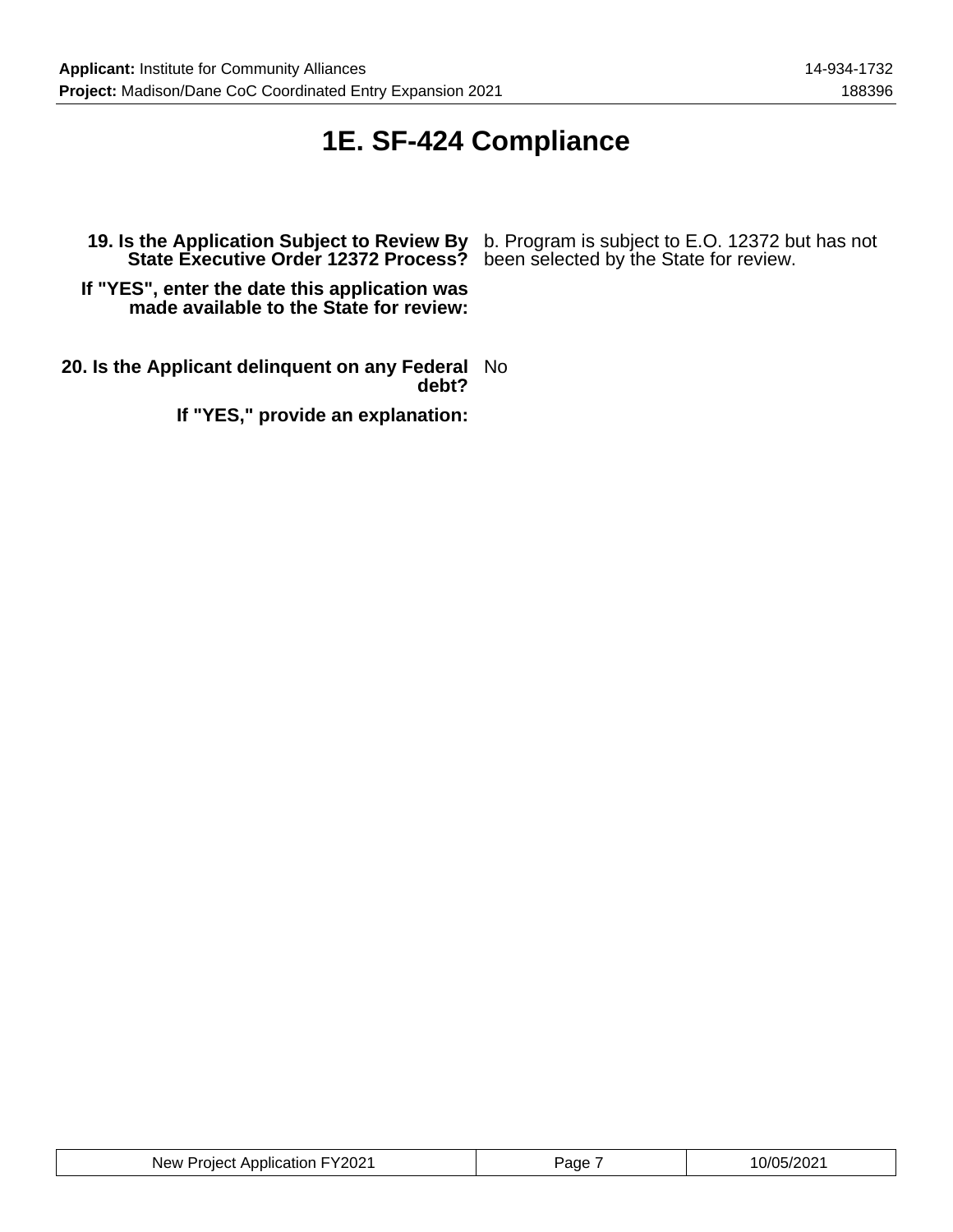### **1F. SF-424 Declaration**

**By signing and submitting this application, I certify (1) to the statements contained in the list of certifications\*\* and (2) that the statements herein are true, complete, and accurate to the best of my knowledge. I also provide the required assurances\*\* and agree to comply with any resulting terms if I accept an award. I am aware that any false, fictitious, or fraudulent statements or claims may subject me to criminal, civil, or administrative penalties. (U.S. Code, Title 218, Section 1001)**

**I AGREE:** X

**21. Authorized Representative**

| Prefix: Mr.                                                       |                                                                                       |
|-------------------------------------------------------------------|---------------------------------------------------------------------------------------|
| <b>First Name: David</b>                                          |                                                                                       |
| <b>Middle Name: Alan</b>                                          |                                                                                       |
| <b>Last Name: Discher</b>                                         |                                                                                       |
| Suffix:                                                           |                                                                                       |
|                                                                   | <b>Title:</b> Chief Executive Officer                                                 |
| <b>Telephone Number:</b> (515) 246-6643<br>(Format: 123-456-7890) |                                                                                       |
| (Format: 123-456-7890)                                            | <b>Fax Number:</b> (515) 246-6637                                                     |
|                                                                   | <b>Email:</b> julie.eberbach@icalliances.org                                          |
|                                                                   | Signature of Authorized Representative: Considered signed upon submission in e-snaps. |
| <b>Date Signed: 10/04/2021</b>                                    |                                                                                       |

| New Project Application FY2021 | Page | 10/05/2021 |
|--------------------------------|------|------------|
|--------------------------------|------|------------|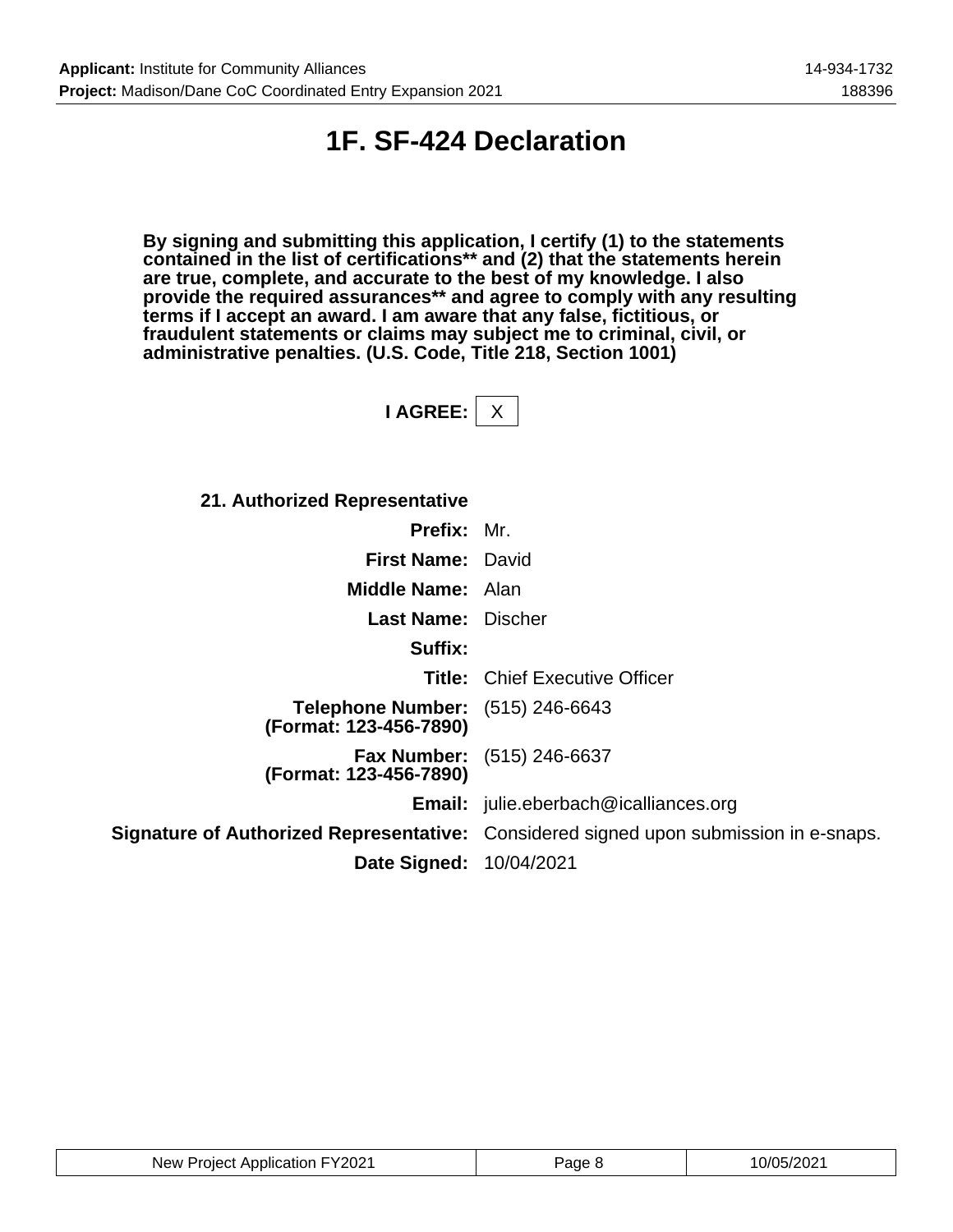### **1G. HUD 2880**

#### **Applicant/Recipient Disclosure/Update Report - form HUD-2880 U.S. Department of Housing and Urban Development OMB Approval No. 2506-0214 (exp.02/28/2022)**

### **Applicant/Recipient Information**

### **1. Applicant/Recipient Name, Address, and Phone**

|                               | <b>Agency Legal Name:</b> Institute for Community Alliances          |  |
|-------------------------------|----------------------------------------------------------------------|--|
| <b>Prefix: Mr.</b>            |                                                                      |  |
| <b>First Name: David</b>      |                                                                      |  |
| <b>Middle Name: Alan</b>      |                                                                      |  |
| <b>Last Name: Discher</b>     |                                                                      |  |
| Suffix:                       |                                                                      |  |
|                               | <b>Title:</b> Chief Executive Officer                                |  |
|                               | <b>Organizational Affiliation:</b> Institute for Community Alliances |  |
|                               | <b>Telephone Number:</b> (515) 246-6643                              |  |
| <b>Extension:</b>             |                                                                      |  |
|                               | <b>Email:</b> julie.eberbach@icalliances.org                         |  |
|                               | <b>City: Des Moines</b>                                              |  |
| <b>County: Polk</b>           |                                                                      |  |
| <b>State: lowa</b>            |                                                                      |  |
|                               | <b>Country: United States</b>                                        |  |
| <b>Zip/Postal Code: 50314</b> |                                                                      |  |
|                               |                                                                      |  |

**2. Employer ID Number (EIN):** 42-1352902

**3. HUD Program:** Continuum of Care Program

### **4. Amount of HUD Assistance Requested/Received**

| New Project Application FY2021 | Page 9 | 10/05/2021 |
|--------------------------------|--------|------------|
|--------------------------------|--------|------------|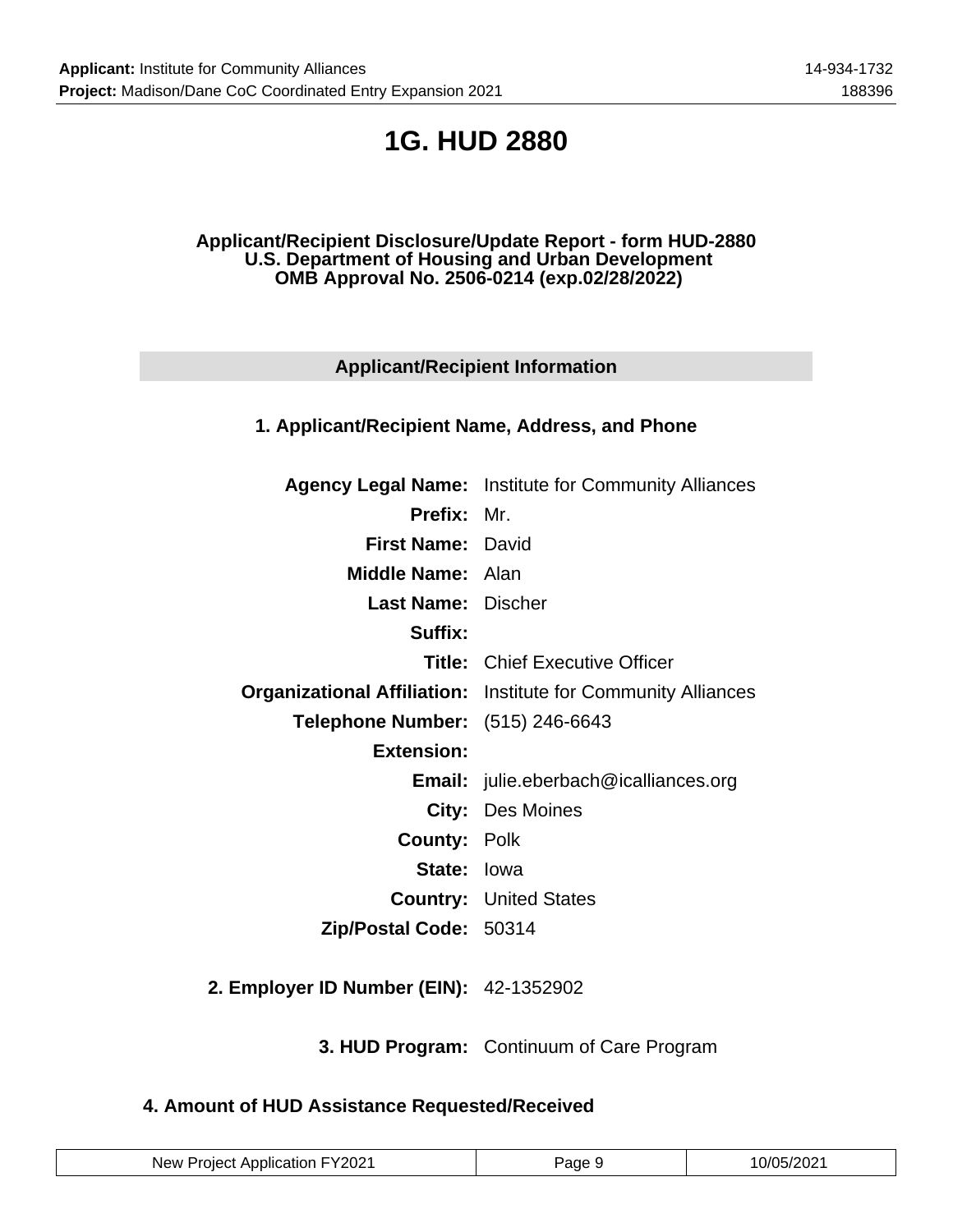### **4a. Total Amount Requested for this project:** \$276,400.00

(Requested amounts will be automatically entered within applications)

#### **5. State the name and location (street address, City and State) of the project or activity.**

Refer to project name, addresses and CoC Project Identifying Number (PIN) entered into the attached project application.

#### **Part I Threshold Determinations**

**1. Are you applying for assistance for a** Yes **specific project or activity? (For further information, see 24 CFR Sec. 4.3).**

**2. Have you received or do you expect to** Yes **receive assistance within the jurisdiction of the Department (HUD), involving the project or activity in this application, in excess of \$200,000 during this fiscal year (Oct. 1 - Sep. 30)? For further information, see 24 CFR Sec. 4.9.**

#### **Part II Other Government Assistance Provided or Requested/Expected Sources and Use of Funds**

Such assistance includes, but is not limited to, any grant, loan, subsidy, guarantee, insurance, payment, credit, or tax benefit.

| Department/Local Agency Name and Address                                         | <b>Type of Assistance</b> | Amount<br><b>Requested /</b><br>Provided | <b>Expected Uses of the Funds</b> |
|----------------------------------------------------------------------------------|---------------------------|------------------------------------------|-----------------------------------|
| See the list of other Government Assistance under<br>part 5 - Other Attachements |                           |                                          |                                   |
|                                                                                  |                           |                                          |                                   |
|                                                                                  |                           |                                          |                                   |
|                                                                                  |                           |                                          |                                   |
|                                                                                  |                           |                                          |                                   |

#### **Note: If additional sources of Government Assistance, please use the "Other Attachments" screen of the project applicant profile.**

| New Project Application FY2021 | Page<br>-10 | 10/05/2021 |
|--------------------------------|-------------|------------|
|--------------------------------|-------------|------------|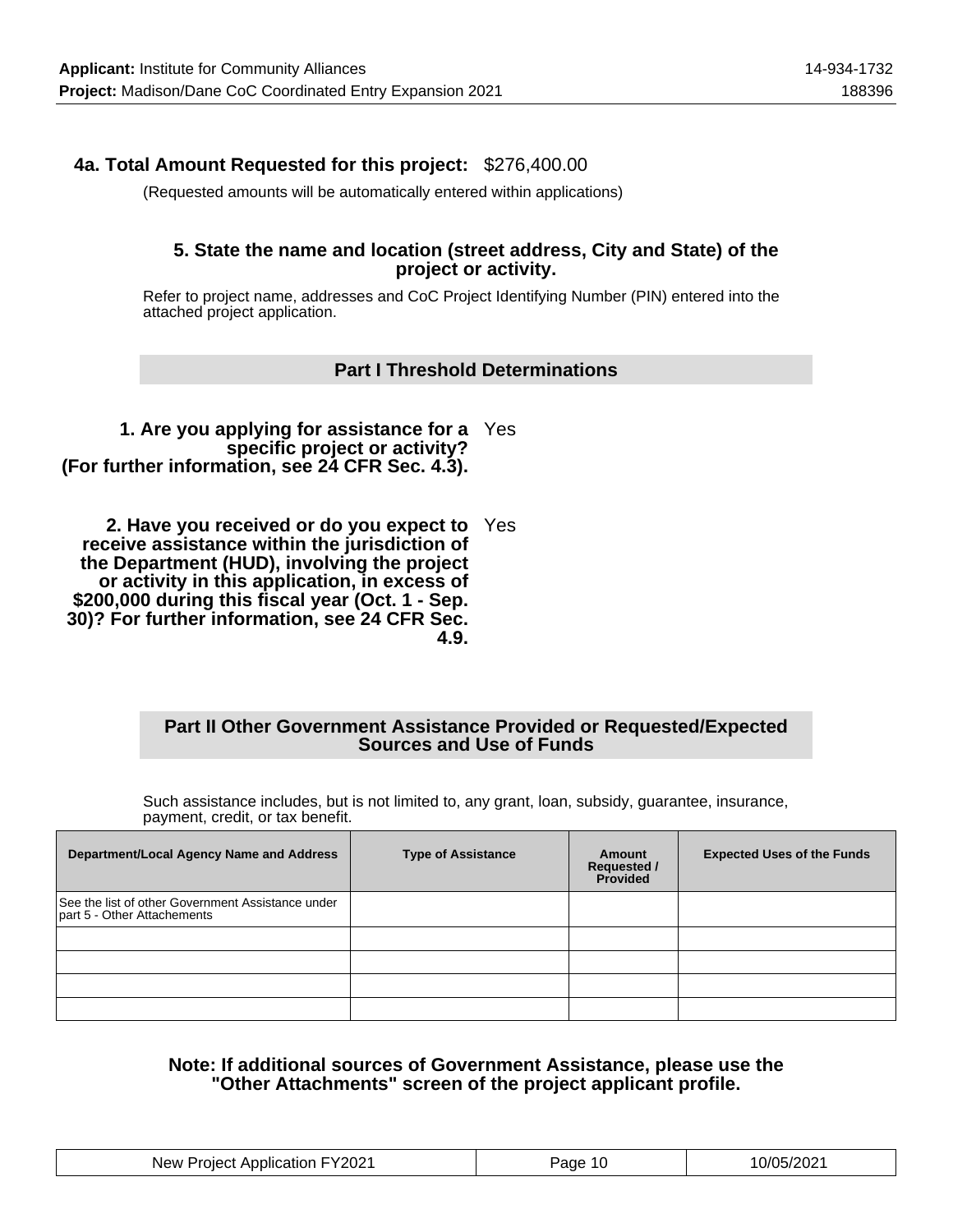### **Part III Interested Parties**

You must disclose:

1. All developers, contractors, or consultants involved in the application for the assistance or in the planning, development, or implementation of the project or activity and

2. any other person who has a financial interest in the project or activity for which the

assistance is sought that exceeds \$50,000 or 10 percent of the assistance (whichever is lower).

| Alphabetical list of all persons with a<br>reportable financial interest in the project or<br>activity<br>(For individuals, give the last name first) | <b>Social Security No.</b><br>or Employee ID No. | Type of<br><b>Participation</b> | <b>Financial Interest</b><br>in Project/Activity<br>$($ \$) | <b>Financial Interest</b><br>in Project/Activity<br>$(\%)$ |
|-------------------------------------------------------------------------------------------------------------------------------------------------------|--------------------------------------------------|---------------------------------|-------------------------------------------------------------|------------------------------------------------------------|
| l NA                                                                                                                                                  | <b>NA</b>                                        | INA                             | \$0.00                                                      | 0%                                                         |
|                                                                                                                                                       |                                                  |                                 |                                                             |                                                            |
|                                                                                                                                                       |                                                  |                                 |                                                             |                                                            |
|                                                                                                                                                       |                                                  |                                 |                                                             |                                                            |
|                                                                                                                                                       |                                                  |                                 |                                                             |                                                            |

#### **Note: If there are no other people included, write NA in the boxes.**

#### **Certification**

Warning: If you knowingly make a false statement on this form, you may be subject to civil or criminal penalties under Section 1001 of Title 18 of the United States Code. In addition, any person who knowingly and materially violates any required disclosures of information, including intentional nondisclosure, is subject to civil money penalty not to exceed \$10,000 for each violation.

I certify that the information provided on this form and in any accompanying documentation is true and accurate. I acknowledge that making, presenting, submitting, or causing to be submitted a false, fictitious, or fraudulent statement, representation, or certification may result in criminal, civil, and/or administrative sanctions, including fines, penalties, and imprisonment.

**Name / Title of Authorized Official:** David Discher, Chief Executive Officer

**Signature of Authorized Official:** Considered signed upon submission in e-snaps.

**Date Signed:** 10/04/2021

| New Project Application FY2021 | Page 11 | 10/05/2021 |
|--------------------------------|---------|------------|
|--------------------------------|---------|------------|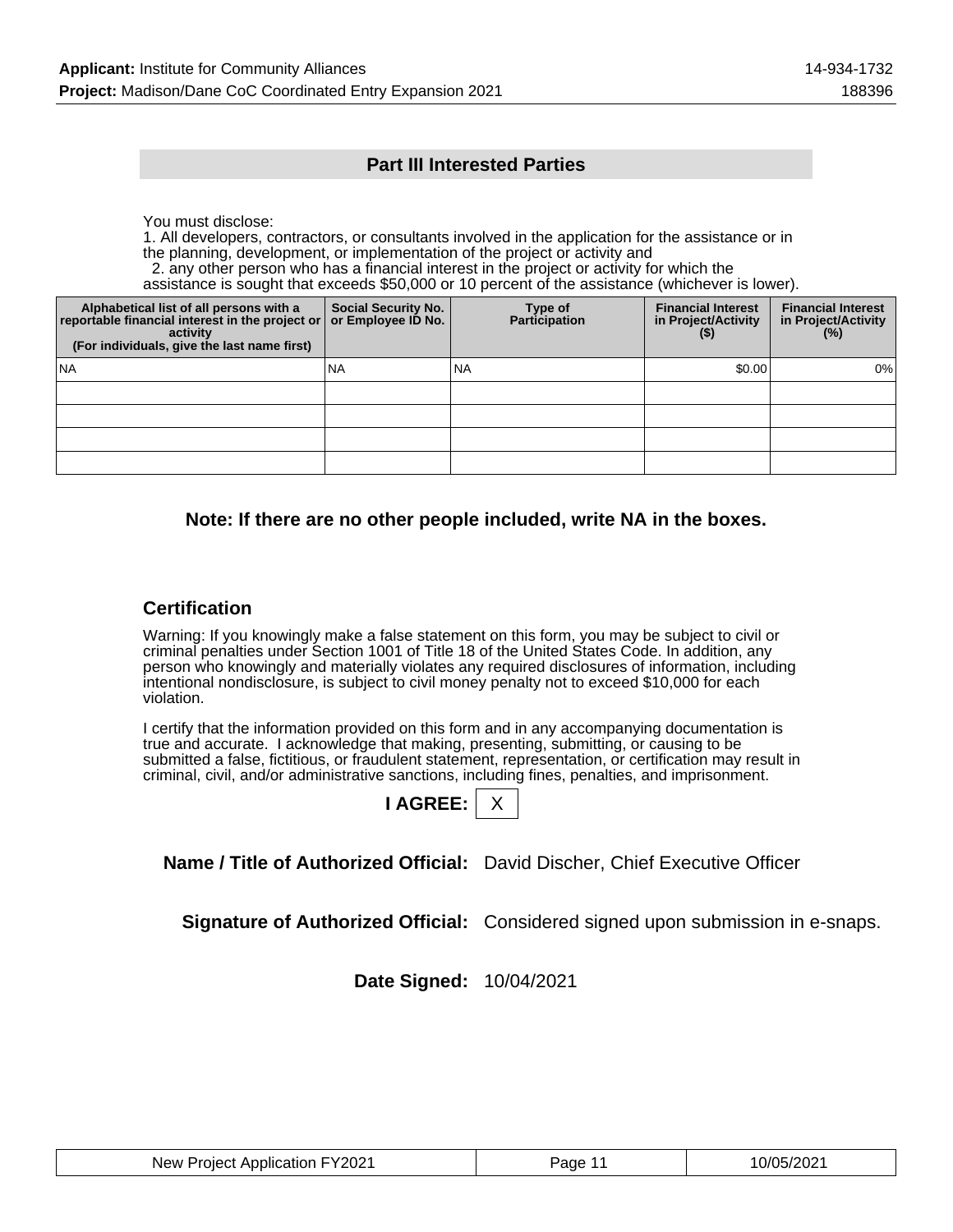### **1H. HUD 50070**

### **HUD 50070 Certification for a Drug Free Workplace**

**Applicant Name:** Institute for Community Alliances

**Program/Activity Receiving Federal Grant** CoC Program **Funding:**

**Acting on behalf of the above named Applicant as its Authorized Official, I make the following certifications and agreements to the Department of Housing and Urban Development (HUD) regarding the sites listed below:**

|     | I certify that the above named Applicant will or will continue to<br>provide a drug-free workplace by:                                                                                                                                                                                                                                                                                                                |    |                                                                                                                                                                                                                                                                                                                                                                                                                                                                                                                                                                                                                |
|-----|-----------------------------------------------------------------------------------------------------------------------------------------------------------------------------------------------------------------------------------------------------------------------------------------------------------------------------------------------------------------------------------------------------------------------|----|----------------------------------------------------------------------------------------------------------------------------------------------------------------------------------------------------------------------------------------------------------------------------------------------------------------------------------------------------------------------------------------------------------------------------------------------------------------------------------------------------------------------------------------------------------------------------------------------------------------|
| ۱a. | Publishing a statement notifying employees that the unlawful<br>manufacture, distribution, dispensing, possession, or use of a<br>controlled substance is prohibited in the Applicant's workplace<br>and specifying the actions that will be taken against employees<br>for violation of such prohibition.                                                                                                            | е. | Notifying the agency in writing, within ten calendar days after<br>receiving notice under subparagraph d.(2) from an employee or<br>otherwise receiving actual notice of such conviction. Employers<br>of convicted employees must provide notice, including position<br>title, to every grant officer or other designee on whose grant<br>activity the convicted employee was working, unless the<br>Federalagency has designated a central point for the receipt of<br>such notices. Notice shall include the identification number(s)<br>of each affected grant;                                            |
| b.  | Establishing an on-going drug-free awareness program to<br>inform employees ---<br>(1) The dangers of drug abuse in the workplace<br>(2) The Applicant's policy of maintaining a drug-free workplace;<br>(3) Any available drug counseling, rehabilitation, and employee<br>assistance programs; and<br>(4) The penalties that may be imposed upon employees for drug<br>abuse violations occurring in the workplace. | f. | Taking one of the following actions, within 30 calendar days of<br>receiving notice under subparagraph d.(2), with respect to any<br>emplovee who is so convicted ---<br>(1) Taking appropriate personnel action against such an<br>employee, up to and including termination, consistent with the<br>requirements of the Rehabilitation Act of 1973, as amended; or<br>(2) Requiring such employee to participate satisfactorily in a<br>drug abuse assistance or rehabilitation program approved for<br>such purposes by a Federal, State, or local health, law<br>enforcement, or other appropriate agency; |
| c.  | Making it a requirement that each employee to be engaged in<br>the performance of the grant be given a copy of the statement<br>required by paragraph a.;                                                                                                                                                                                                                                                             | q. | Making a good faith effort to continue to maintain a drugfree<br>workplace through implementation of paragraphs a. thru f.                                                                                                                                                                                                                                                                                                                                                                                                                                                                                     |
| ld. | Notifying the employee in the statement required by paragraph<br>a. that, as a condition of employment under the grant, the<br>employee will ---<br>(1) Abide by the terms of the statement; and<br>(2) Notify the employer in writing of his or her conviction for a<br>violation of a criminal drug statute occurring in the workplace<br>no later than five calendar days after such conviction;                   |    |                                                                                                                                                                                                                                                                                                                                                                                                                                                                                                                                                                                                                |

### **2. Sites for Work Performance.**

The Applicant shall list (on separate pages) the site(s) for the performance of work done in connection with the HUD funding of the program/activity shown above: Place of Performance shall include the street address, city, county, State, and zip code. Identify each sheet with the Applicant name and address and the program/activity receiving grant funding.) Workplaces, including addresses, entered in the attached project application. Refer to addresses entered into the attached project application.

| I certify that the information provided on this<br>form and in any accompanying I |         |            |
|-----------------------------------------------------------------------------------|---------|------------|
| New Project Application FY2021                                                    | Page 12 | 10/05/2021 |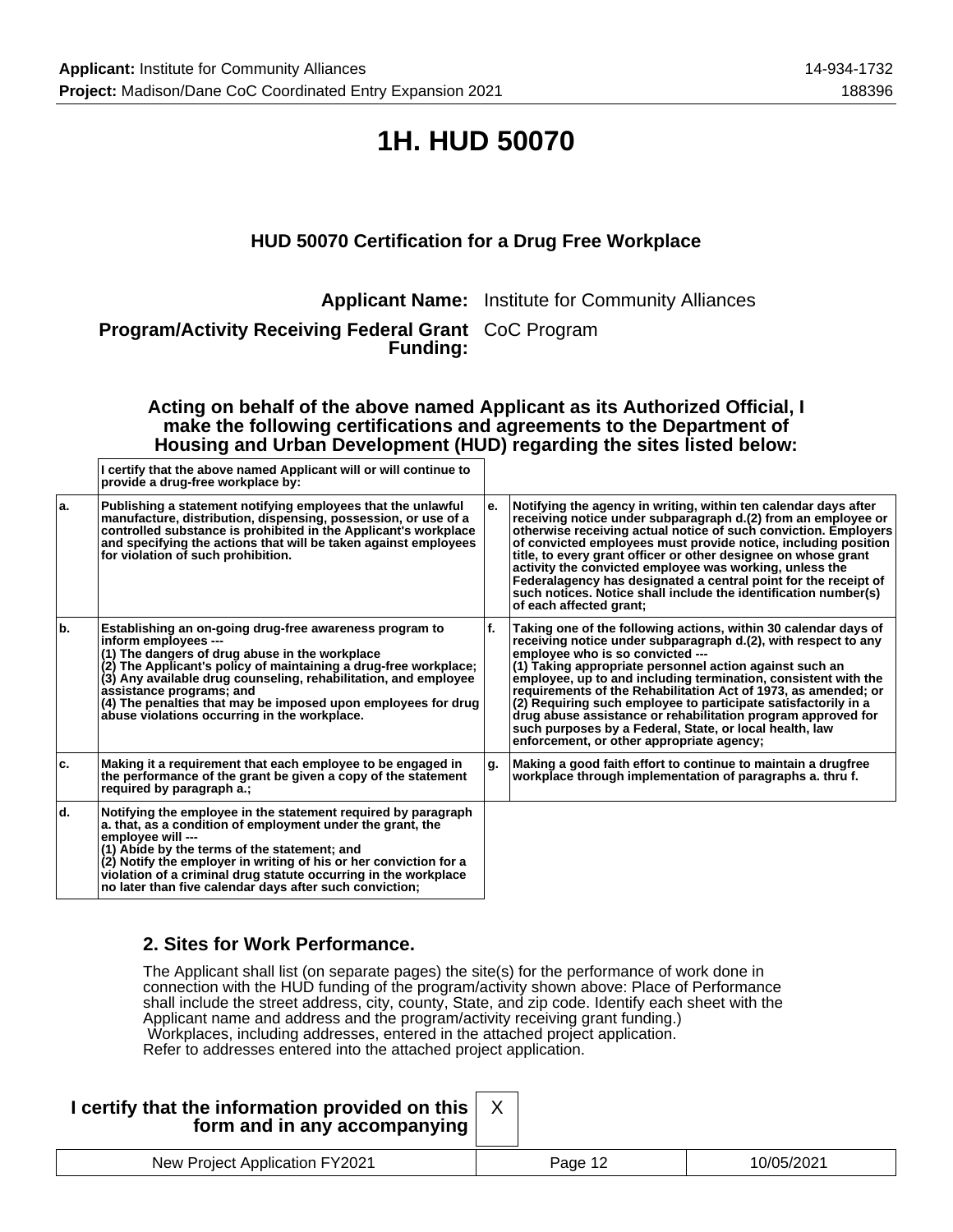**documentation is true and accurate. I acknowledge that making, presenting, submitting, or causing to be submitted a false, fictitious, or fraudulent statement, representation, or certification may result in criminal, civil, and/or administrative sanctions, including fines, penalties, and imprisonment.**

> WARNING: Anyone who knowingly submits a false claim or makes a false statement is subject to criminal and/or civil penalties, including confinement for up to 5 years, fines, and civil and administrative penalties. (18 U.S.C. §§ 287, 1001, 1010, 1012; 31 U.S.C. §3729, 3802)

### **Authorized Representative**

| <b>Prefix: Mr.</b>                                                |                                                                                              |
|-------------------------------------------------------------------|----------------------------------------------------------------------------------------------|
| <b>First Name: David</b>                                          |                                                                                              |
| <b>Middle Name</b> Alan                                           |                                                                                              |
| <b>Last Name: Discher</b>                                         |                                                                                              |
| Suffix:                                                           |                                                                                              |
|                                                                   | <b>Title: Chief Executive Officer</b>                                                        |
| <b>Telephone Number:</b> (515) 246-6643<br>(Format: 123-456-7890) |                                                                                              |
| (Format: 123-456-7890)                                            | <b>Fax Number:</b> (515) 246-6637                                                            |
|                                                                   | <b>Email:</b> julie.eberbach@icalliances.org                                                 |
|                                                                   | <b>Signature of Authorized Representative:</b> Considered signed upon submission in e-snaps. |
| Date Signed: 10/04/2021                                           |                                                                                              |

| New Project Application FY2021 | Page | 10/05/2021 |
|--------------------------------|------|------------|
|--------------------------------|------|------------|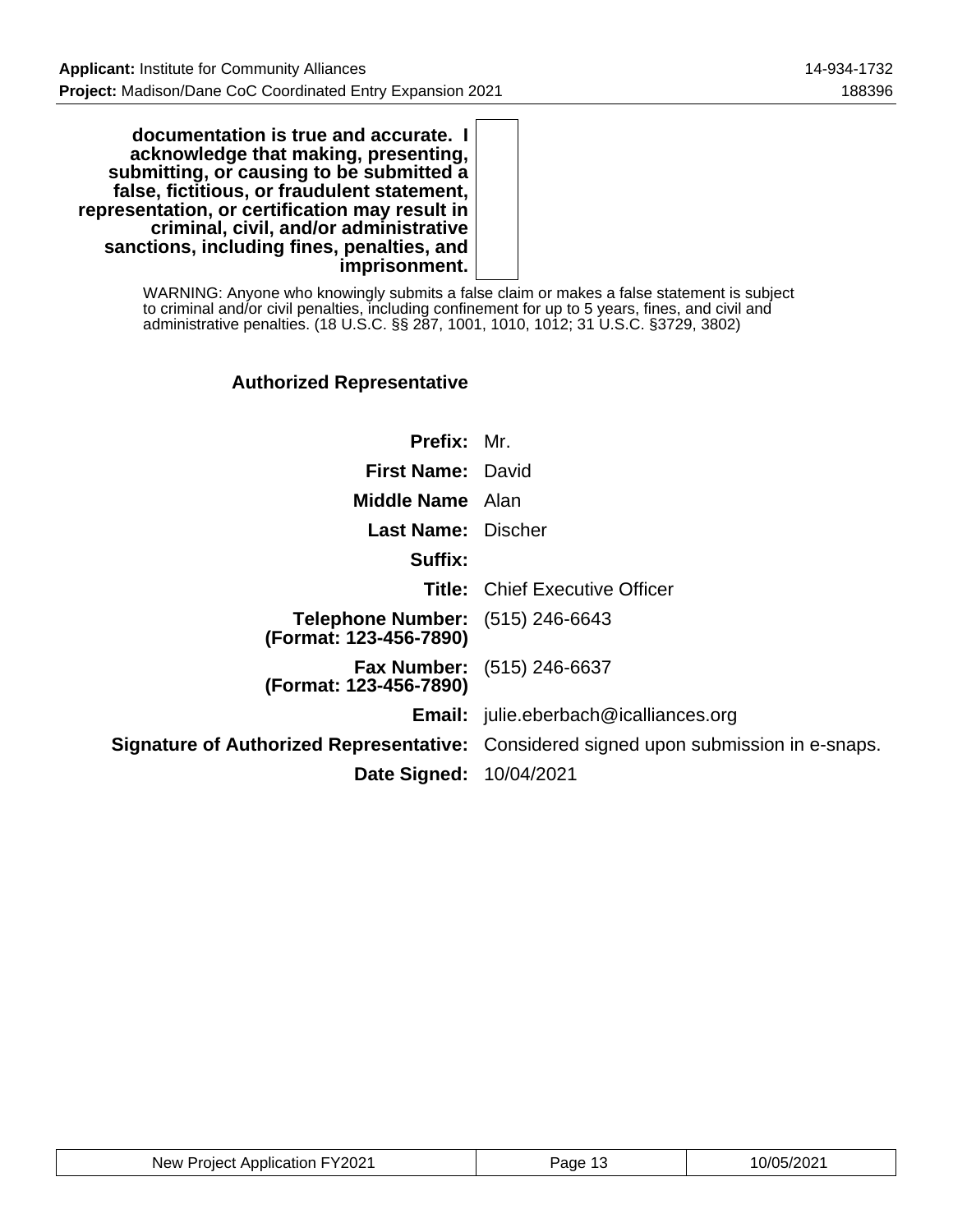### **CERTIFICATION REGARDING LOBBYING**

**Certification for Contracts, Grants, Loans, and Cooperative Agreements**

 **The undersigned certifies, to the best of his or her knowledge and belief, that:**

 **(1) No Federal appropriated funds have been paid or will be paid, by or on behalf of the undersigned, to any person for influencing or attempting to influence an officer or employee of an agency, a Member of Congress, an officer or employee of Congress, or an employee of a Member of Congress in connection with the awarding of any Federal contract, the making of any Federal grant, the making of any Federal loan, the entering into of any cooperative agreement, and the extension, continuation, renewal, amendment, or modification of any Federal contract, grant, loan, or cooperative agreement.**

 **2) If any funds other than Federal appropriated funds have been paid or will be paid to any person for influencing or attempting to influence an officer or employee of any agency, a Member of Congress, an officer or employee of Congress, or an employee of a Member of Congress in connection with this Federal contract, grant, loan, or cooperative agreement, the undersigned shall complete and submit Standard Form-LLL, ''Disclosure of Lobbying Activities,'' in accordance with its instructions.**

 **(3) The undersigned shall require that the language of this certification be included in the award documents for all subawards at all tiers (including subcontracts, subgrants, and contracts under grants, loans, and cooperative agreements) and that all subrecipients shall certify and disclose accordingly. This certification is a material representation of fact upon which reliance was placed when this transaction was made or entered into. Submission of this certification is a prerequisite for making or entering into this transaction imposed by section 1352, title 31, U.S. Code. Any person who fails to file the required certification shall be subject to a civil penalty of not less than \$10,000 and not more than \$100,000 for each such failure.**

 **Statement for Loan Guarantees and Loan Insurance**

 **The undersigned states, to the best of his or her knowledge and belief, that:**

 **If any funds have been paid or will be paid to any person for influencing or attempting to influence an officer or employee of any agency, a Member of Congress, an officer or employee of Congress, or an employee of a Member of Congress in connection with this commitment providing for the United States to insure or guarantee a loan, the undersigned shall complete and submit Standard Form-LLL, ''Disclosure of Lobbying Activities,'' in accordance with its instructions. Submission of this statement is a prerequisite for making or entering into this transaction imposed by section 1352, title 31, U.S. Code. Any person who fails to file**

| New Project Application FY2021 | Page 14 | 10/05/2021 |
|--------------------------------|---------|------------|
|--------------------------------|---------|------------|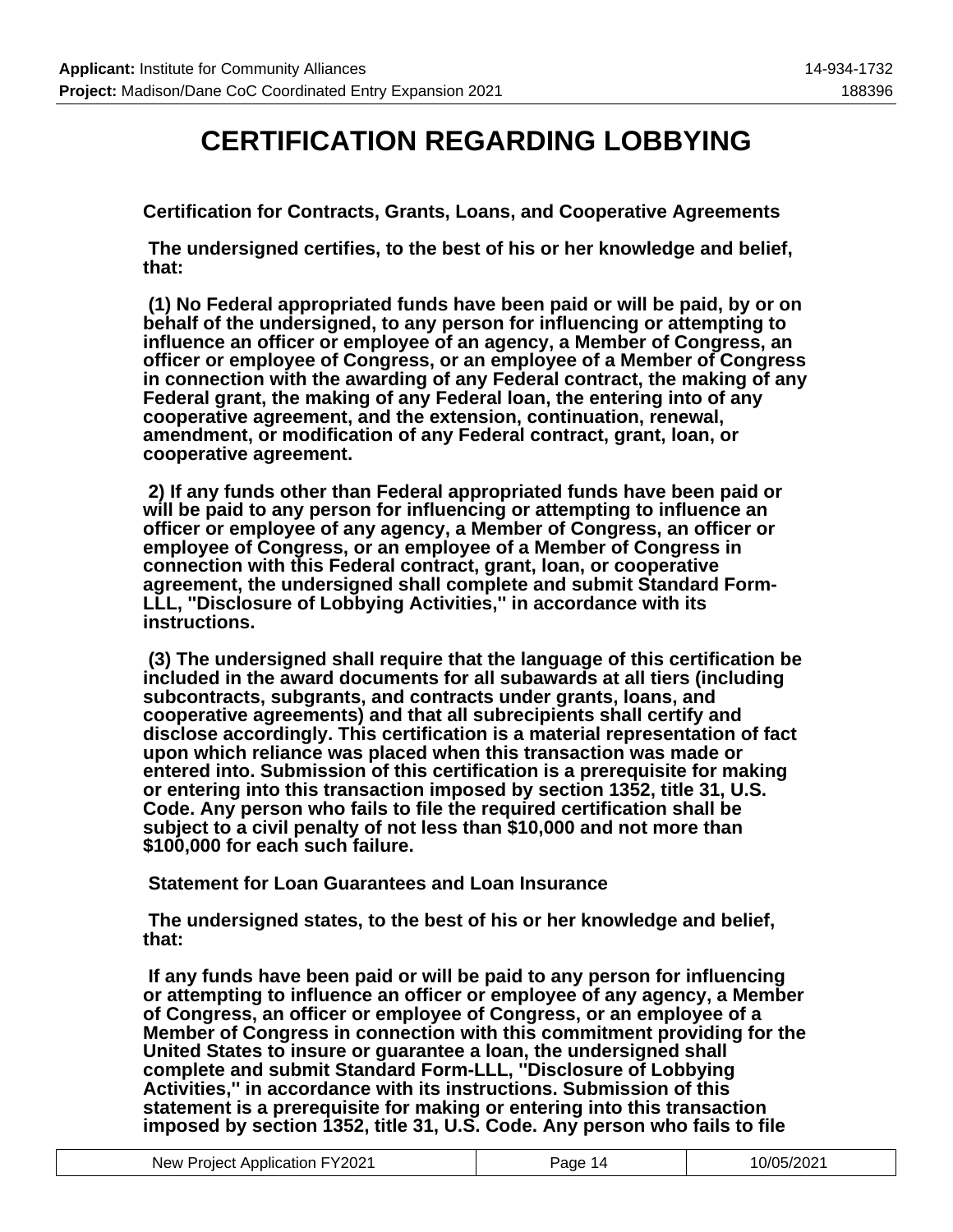### **the required statement shall be subject to a civil penalty of not less than \$10,000 and not more than \$100,000 for each such failure.**

**I hereby certify that all the information stated herein, as well as any information provided in the accompaniment herewith, is true and accurate:** X

> **Warning: HUD will prosecute false claims and statements. Conviction may result in criminal and/or civil penalties. (18 U.S.C. 1001, 1010, 1012; 31 U.S.C. 3729, 3802)**

> > **Applicant's Organization:** Institute for Community Alliances

**Name / Title of Authorized Official:** David Discher, Chief Executive Officer

**Signature of Authorized Official:** Considered signed upon submission in e-snaps.

**Date Signed:** 10/04/2021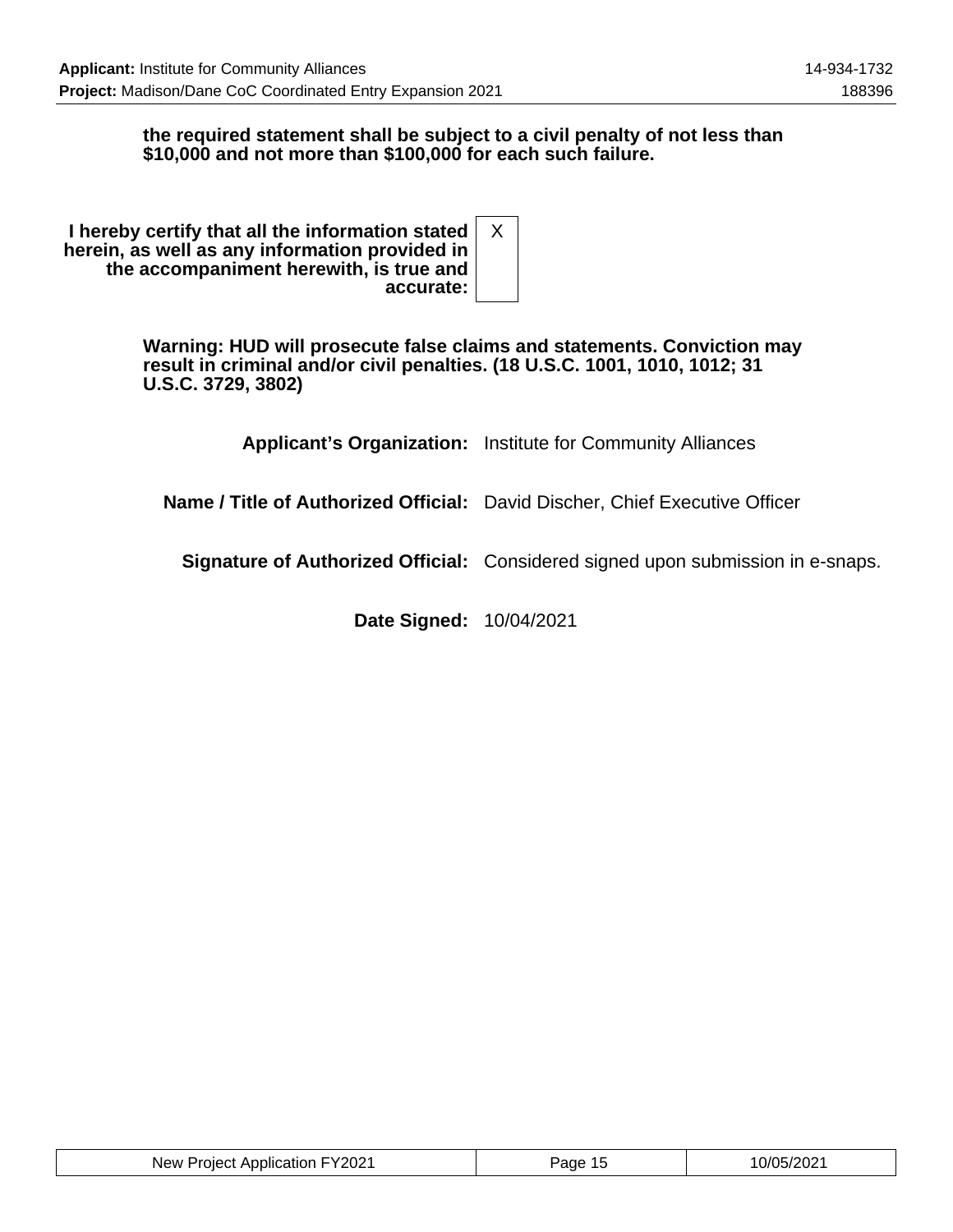# **1J. SF-LLL**

#### **DISCLOSURE OF LOBBYING ACTIVITIES Complete this form to disclose lobbying activities pursuant to 31 U.S.C. 1352. Approved by OMB0348-0046**

HUD requires a new SF-LLL submitted with each annual CoC competition and completing this screen fulfills this requirement.

Answer "Yes" if your organization is engaged in lobbying associated with the CoC Program and answer the questions as they appear next on this screen. The requirement related to lobbying as explained in the SF-LLL instructions states: "The filing of a form is required for each payment or agreement to make payment to any lobbying entity for influencing or attempting to influence an officer or employee of any agency, a Member of Congress, an officer or employee of Congress, or an employee of a Member of Congress in connection with a covered Federal action."

Answer "No" if your organization is NOT engaged in lobbying.

**Does the recipient or subrecipient of this CoC** No **grant participate in federal lobbying activities (lobbying a federal administration or congress) in connection with the CoC Program? Legal Name:** Institute for Community Alliances **Street 1:** 1111 9th Street **Street 2:** Suite 380 **City:** Des Moines **County:** Polk **State:** Iowa **Country:** United States **Zip / Postal Code:** 50314

> **11. Information requested through this form is authorized by title 31 U.S.C. section 1352. This disclosure of lobbying activities is a material representation of fact upon which reliance was placed by the tier above when this transaction was made or entered into. This disclosure is required pursuant to 31 U.S.C. 1352. This information will be available for public inspection. Any person who fails to file the required disclosure shall be subject to a civil penalty of not less than \$10,000 and not more than \$100,000 for each such failure.**

**I certify that this information is true and complete.**

|  | /2021<br>New<br>9 ≀ (<br>. <del>.</del><br>. |  |  |
|--|----------------------------------------------|--|--|
|--|----------------------------------------------|--|--|

X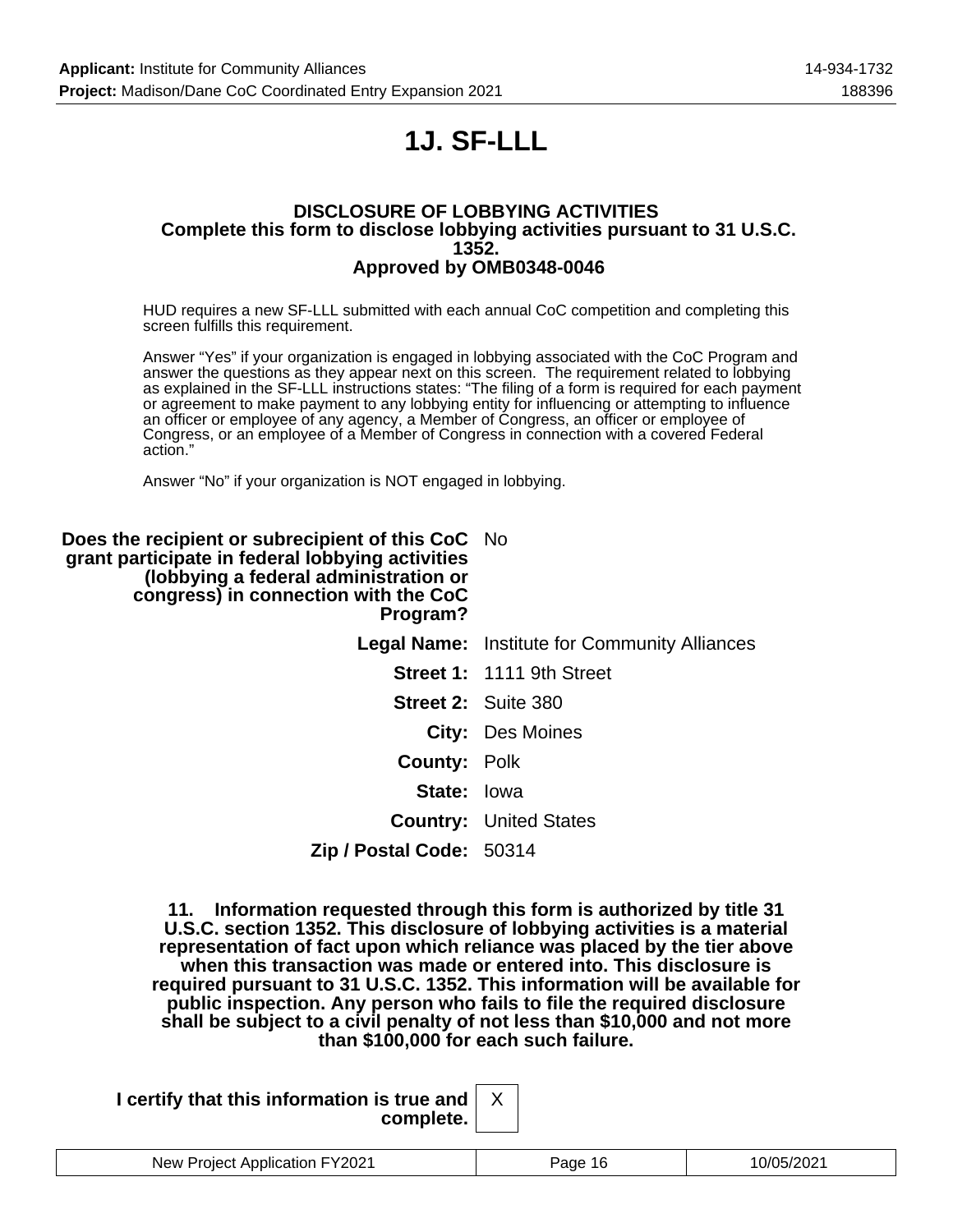### **Authorized Representative**

| Prefix: Mr.                                                       |                                                                                              |
|-------------------------------------------------------------------|----------------------------------------------------------------------------------------------|
| <b>First Name: David</b>                                          |                                                                                              |
| Middle Name: Alan                                                 |                                                                                              |
| <b>Last Name: Discher</b>                                         |                                                                                              |
| Suffix:                                                           |                                                                                              |
|                                                                   | <b>Title:</b> Chief Executive Officer                                                        |
| <b>Telephone Number:</b> (515) 246-6643<br>(Format: 123-456-7890) |                                                                                              |
| (Format: 123-456-7890)                                            | <b>Fax Number:</b> (515) 246-6637                                                            |
|                                                                   | <b>Email:</b> julie.eberbach@icalliances.org                                                 |
|                                                                   | <b>Signature of Authorized Representative:</b> Considered signed upon submission in e-snaps. |
| <b>Date Signed: 10/04/2021</b>                                    |                                                                                              |
|                                                                   |                                                                                              |

| New Project Application FY2021 | Page 1 | 10/05/2021 |
|--------------------------------|--------|------------|
|--------------------------------|--------|------------|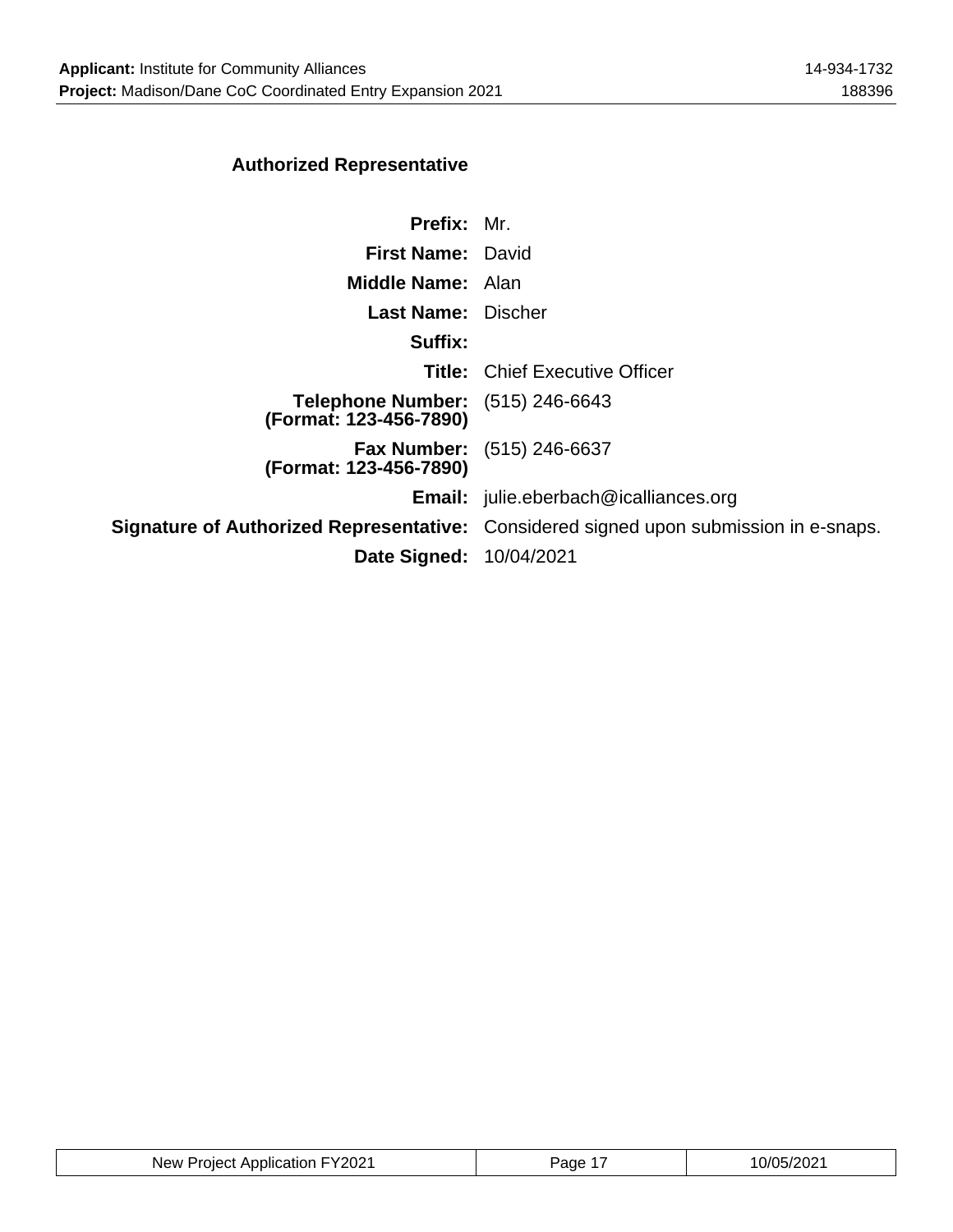### **IK. SF-424B**

### **(SF-424B) ASSURANCES - NON-CONSTRUCTION PROGRAMS**

#### **OMB Number: 4040-0007 Expiration Date: 02/28/2022**

NOTE: Certain of these assurances may not be applicable to your project or program. If you have questions, please contact the awarding agency. Further, certain Federal awarding agencies may require applicants to certify to additional assurances. If such is the case, you will be notified.

As the duly authorized representative of the applicant, I certify that the applicant:

**1. Has the legal authority to apply for Federal assistance and the institutional, managerial and financial capability (including funds sufficient to pay the non-Federal share of project cost) to ensure proper planning, management and completion of the project described in this application.**

**2. Will give the awarding agency, the Comptroller General of the United States and, if appropriate, the State, through any authorized representative, access to and the right to examine all records, books, papers, or documents related to the award; and will establish a proper accounting system in accordance with generally accepted accounting standards or agency directives.**

**3. Will establish safeguards to prohibit employees from using their positions for a purpose that constitutes or presents the appearance of personal or organizational conflict of interest, or personal gain.**

**4. Will initiate and complete the work within the applicable time frame after receipt of approval of the awarding agency.**

**5. Will comply with the Intergovernmental Personnel Act of 1970 (42 U.S.C. §§4728-4763) relating to prescribed standards for merit systems for programs funded under one of the 19 statutes or regulations specified in Appendix A of OPM's Standards for a Merit System of Personnel Administration (5 C.F.R. 900, Subpart F).**

**6. Will comply with all Federal statutes relating to nondiscrimination. These include but are not limited to: (a) Title VI of the Civil Rights Act of 1964 (P.L. 88-352) which prohibits discrimination on the basis of race, color or national origin; (b) Title IX of the Education Amendments of 1972, as amended (20 U.S.C.§§1681-1683, and 1685-1686), which prohibits discrimination on the basis of sex; (c) Section 504 of the Rehabilitation Act of 1973, as amended (29 U.S.C. §794), which prohibits discrimination on the basis of handicaps; (d) the Age Discrimination Act of 1975, as amended (42 U.S.C. §§6101-6107), which prohibits discrimination on the basis of age; (e) the Drug Abuse Office and Treatment Act of 1972 (P.L. 92-255), as amended, relating to nondiscrimination on the basis of drug abuse; (f) the Comprehensive Alcohol Abuse and Alcoholism Prevention, Treatment and Rehabilitation Act of 1970 (P.L. 91-616), as amended, relating to nondiscrimination**

**on the basis of alcohol abuse or alcoholism, (g) §§523 and 527 of the Public Health Service Act of 1912 (42 U.S.C. §§290 dd-3 and 290 ee-3), as amended, relating to confidentiality of alcohol and drug abuse patient records; (h) Title VIII of the Civil Rights Act of 1968 (42 U.S.C. §§3601 et seq.), as amended, relating to nondiscrimination in the sale, rental or financing of housing; (i) any other nondiscrimination provisions in the specific statute(s) under which application for Federal assistance is being made; and, (j) the requirements of any other nondiscrimination statute(s) which may apply to the application.**

**7. Will comply, or has already complied, with the requirements of Titles II and III of the Uniform Relocation Assistance and Real Property Acquisition Policies Act of 1970 (P.L. 91-646) which provide for fair and equitable treatment of persons displaced or whose property is acquired as a result of Federal or federally-assisted programs. These requirements apply to all interests in real property acquired for project purposes regardless of Federal participation in purchases.**

| New Project Application FY2021 | Page 18 | 10/05/2021 |
|--------------------------------|---------|------------|
|--------------------------------|---------|------------|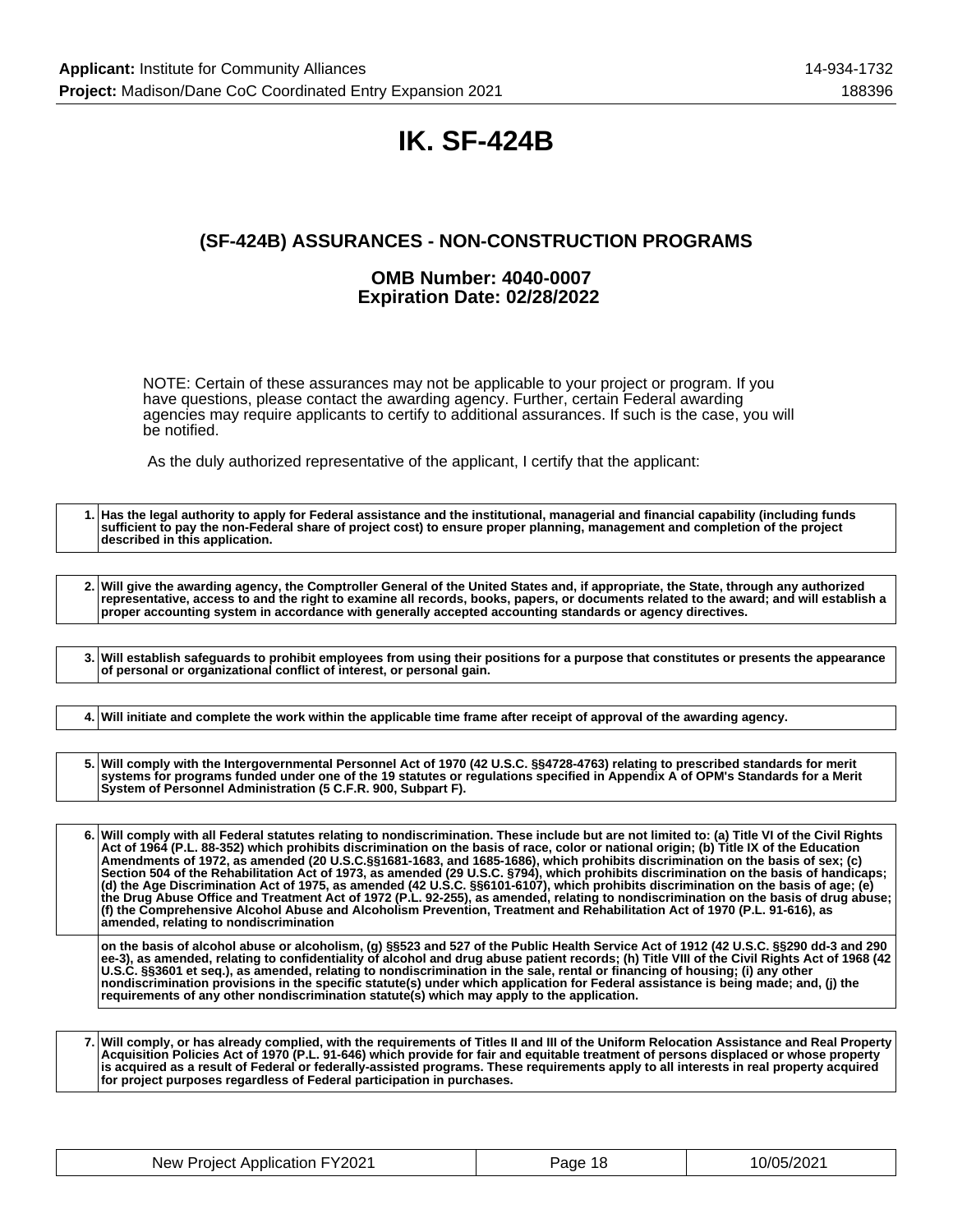**8. Will comply, as applicable, with provisions of the Hatch Act (5 U.S.C. §§1501-1508 and 7324-7328) which limit the political activities of employees whose principal employment activities are funded in whole or in part with Federal funds.**

**9. Will comply, as applicable, with the provisions of the Davis-Bacon Act (40 U.S.C. §§276a to 276a-7), the Copeland Act (40 U.S.C. §276c and 18 U.S.C. §874), and the Contract Work Hours and Safety Standards Act (40 U.S.C. §§327¬333), regarding labor standards for federally-assisted construction subagreements.**

**10. Will comply, if applicable, with flood insurance purchase requirements of Section 102(a) of the Flood Disaster Protection Act of 1973 (P.L. 93-234) which requires recipients in a special flood hazard area to participate in the program and to purchase flood insurance if the total cost of insurable construction and acquisition is \$10,000 or more.**

**11. Will comply with environmental standards which may be prescribed pursuant to the following: (a) institution of environmental quality control measures under the National Environmental Policy Act of 1969 (P.L. 91-190) and Executive Order (EO) 11514; (b) notification of violating facilities pursuant to EO 11738; (c) protection of wetlands pursuant to EO 11990; (d) evaluation of flood hazards in floodplains in accordance with EO 11988; (e) assurance of project consistency with the approved State management program developed under the Coastal Zone Management Act of 1972 (16 U.S.C. §§1451 et seq.); (f) conformity of Federal actions to State (Clean Air) Implementation Plans under Section 176(c) of the Clean Air Act of 1955, as amended (42 U.S.C. §§7401 et seq.); (g) protection of underground sources of drinking water under the Safe Drinking Water Act of 1974, as amended (P.L. 93-523); and, (h) protection of endangered species under the Endangered Species Act of 1973, as amended (P.L. 93¬205).**

**12. Will comply with the Wild and Scenic Rivers Act of 1968 (16 U.S.C. §§1271 et seq.) related to protecting components or potential components of the national wild and scenic rivers system.**

**13. Will assist the awarding agency in assuring compliance with Section 106 of the National Historic Preservation Act of 1966, as amended (16 U.S.C. §470), EO 11593 (identification and protection of historic properties), and the Archaeological and Historic Preservation Act of 1974 (16 U.S.C. §§469a-1 et seq.).**

**14. Will comply with P.L. 93-348 regarding the protection of human subjects involved in research, development, and related activities supported by this award of assistance.**

**15. Will comply with the Laboratory Animal Welfare Act of 1966 (P.L. 89-544, as amended, 7 U.S.C. §§2131 et seq.) pertaining to the care, handling, and treatment of warm blooded animals held for research, teaching, or other activities supported by this award of assistance.**

**16. Will comply with the Lead-Based Paint Poisoning Prevention Act (42 U.S.C. §§4801 et seq.) which prohibits the use of lead-based paint in construction or rehabilitation of residence structures.**

**17. Will cause to be performed the required financial and compliance audits in accordance with the Single Audit Act Amendments of 1996 and OMB Circular No. A-133, "Audits of States, Local Governments, and Non-Profit Organizations."**

**18. Will comply with all applicable requirements of all other Federal laws, executive orders, regulations, and policies governing this program.**

**19. Will comply with the requirements of Section 106(g) of the Trafficking Victims Protection Act (TVPA) of 2000, as amended (22 U.S.C. 7104) which prohibits grant award recipients or a sub-recipient from (1) Engaging in severe forms of trafficking in persons during the period of time that the award is in effect (2) Procuring a commercial sex act during the period of time that the award is in effect or (3) Using forced labor in the performance of the award or subawards under the award.**

| As the duly authorized representative of the |                       |  |
|----------------------------------------------|-----------------------|--|
|                                              | applicant, I certify: |  |



**Authorized Representative for:** Institute for Community Alliances

**Prefix:** Mr.

| New Project Application FY2021 | Page 19 | 10/05/2021 |
|--------------------------------|---------|------------|
|--------------------------------|---------|------------|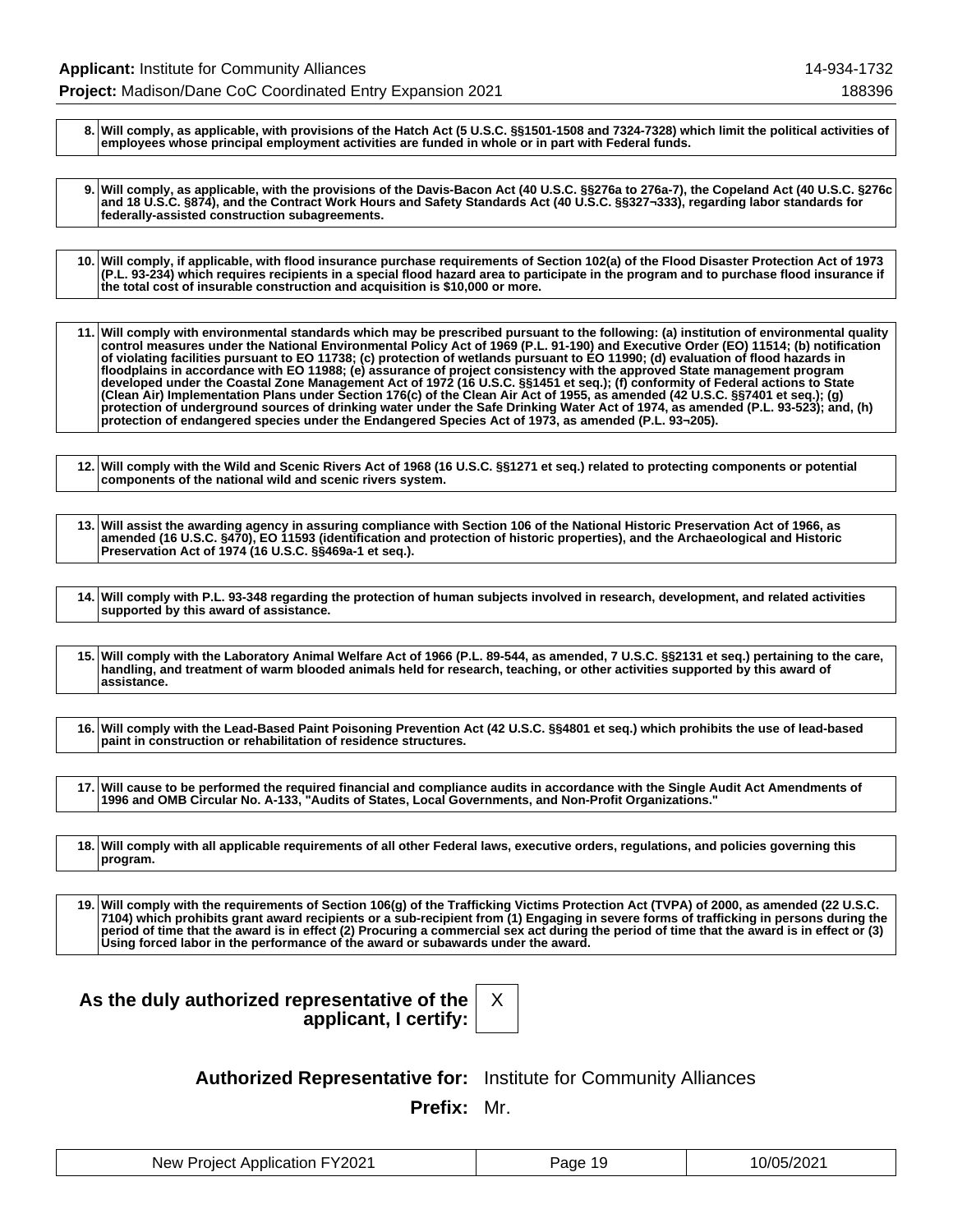| <b>First Name: David</b>       |                                                                                                   |
|--------------------------------|---------------------------------------------------------------------------------------------------|
| Middle Name: Alan              |                                                                                                   |
| <b>Last Name: Discher</b>      |                                                                                                   |
| Suffix:                        |                                                                                                   |
|                                | <b>Title: Chief Executive Officer</b>                                                             |
|                                | <b>Signature of Authorized Certifying Official:</b> Considered signed upon submission in e-snaps. |
| <b>Date Signed: 10/04/2021</b> |                                                                                                   |

| New Project Application FY2021 | Page 20 | 10/05/2021 |
|--------------------------------|---------|------------|
|--------------------------------|---------|------------|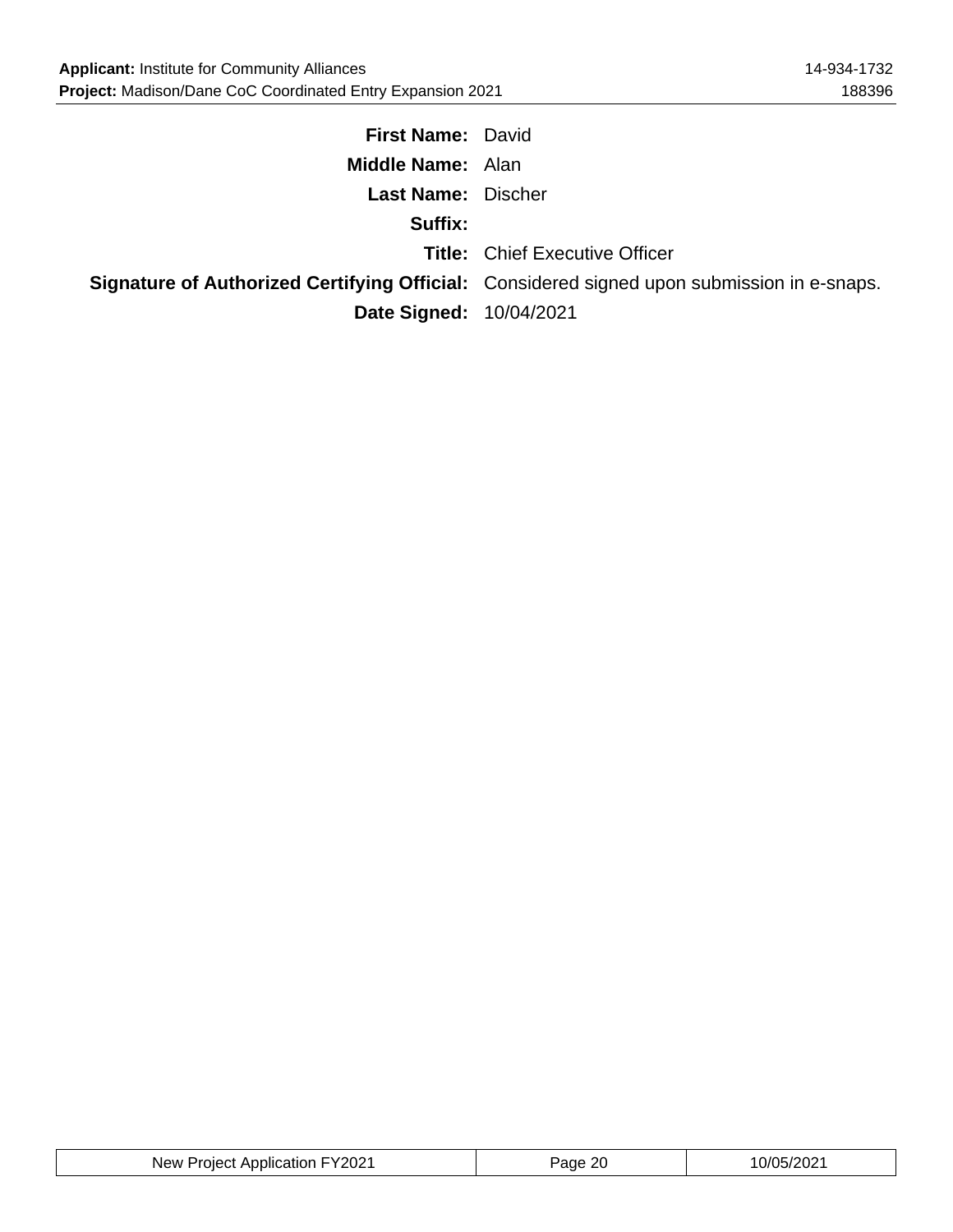### **1L. SF-424D**

#### **Are you requesting CoC Program funds for construction costs in this application?** No

**No SF-424D is required. Select "Save and Next" to move to the next screen.**

| New Project Application FY2021 | Page<br>∼ | 10/05/2021 |
|--------------------------------|-----------|------------|
|--------------------------------|-----------|------------|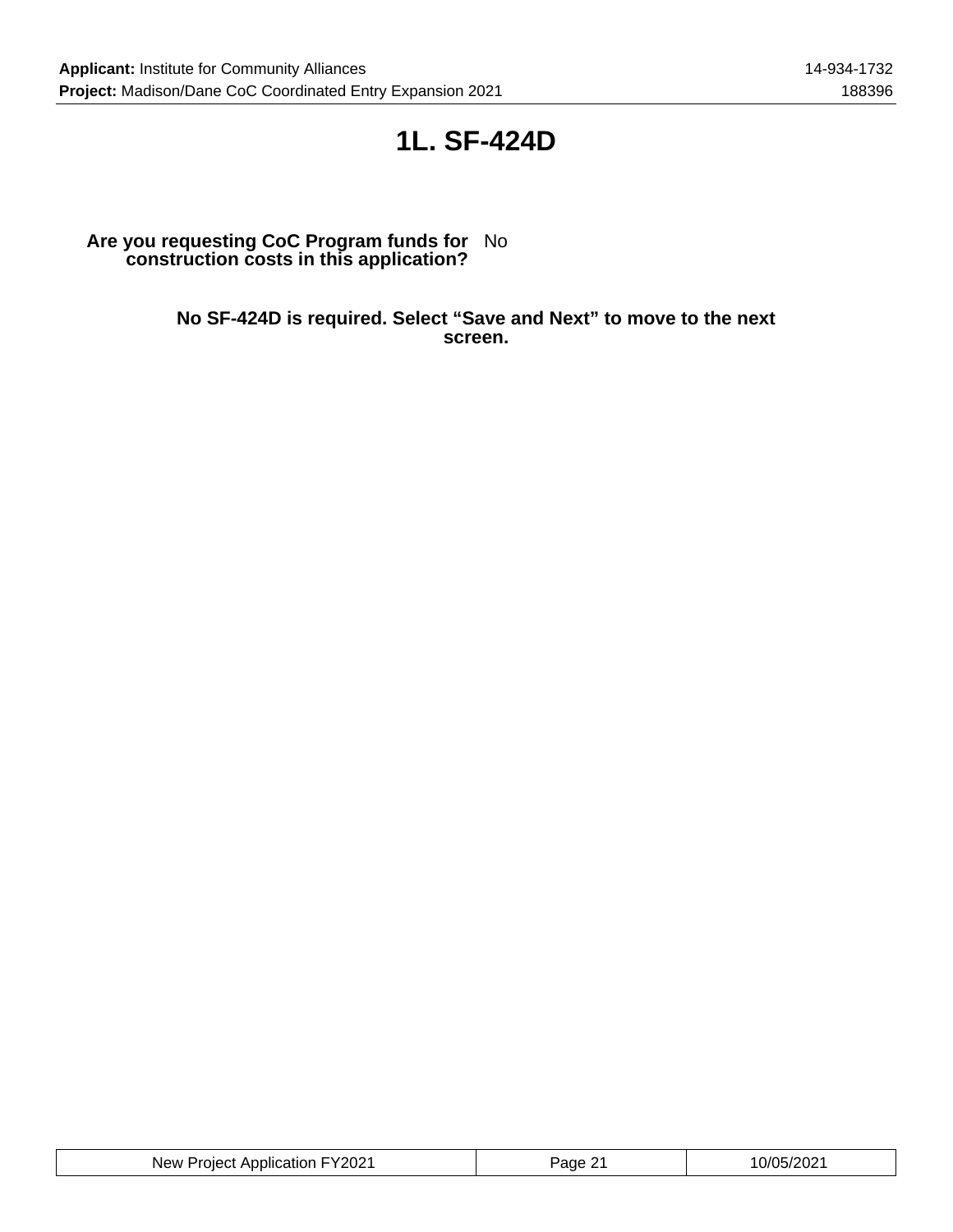### **2A. Project Subrecipients**

### **This form lists the subrecipient organization(s) for the project. To add a** icon. To view or update subrecipient<br>sted, select the view option. information already listed, select the view

### **Total Expected Sub-Awards:** \$276,400

| Organization              | Type                               | Sub-<br>Award<br>Amount |
|---------------------------|------------------------------------|-------------------------|
| Urban Triage Incorporated | M. Nonprofit with 501C3 IRS Status | \$276,400               |

| New Project Application FY2021 | Page 22 | 10/05/2021 |
|--------------------------------|---------|------------|
|--------------------------------|---------|------------|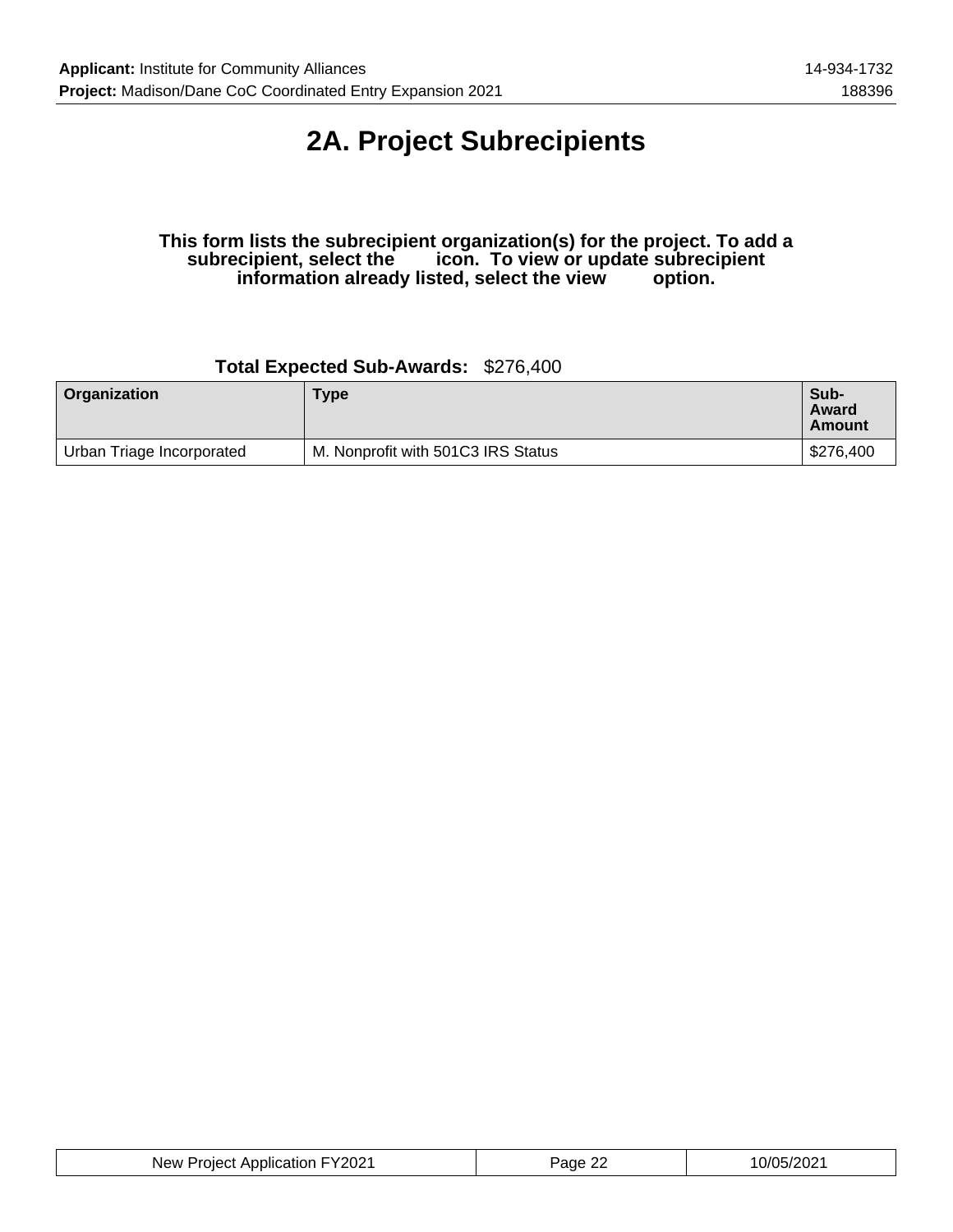### **2A. Project Subrecipients Detail**

**a. Organization Name:** Urban Triage Incorporated

**b. Organization Type:** M. Nonprofit with 501C3 IRS Status **If "Other" specify:**

**c. Employer or Tax Identification Number:** 84-3297905

| * d. Organizational DUNS:                                                                                                              |                                     | 117725095 | PLUS <sub>4:</sub> |  |
|----------------------------------------------------------------------------------------------------------------------------------------|-------------------------------------|-----------|--------------------|--|
|                                                                                                                                        |                                     |           |                    |  |
| e. Physical Address                                                                                                                    | <b>Street 1: 2312 S Park Street</b> |           |                    |  |
|                                                                                                                                        |                                     |           |                    |  |
| <b>Street 2:</b>                                                                                                                       |                                     |           |                    |  |
|                                                                                                                                        | City: Madison                       |           |                    |  |
|                                                                                                                                        | <b>State: Wisconsin</b>             |           |                    |  |
| <b>Zip Code: 53713</b>                                                                                                                 |                                     |           |                    |  |
| f. Congressional District(s): WI-002<br>(for multiple selections hold CTRL key)                                                        |                                     |           |                    |  |
| g. Is the subrecipient a Faith-Based No<br>Organization?                                                                               |                                     |           |                    |  |
| h. Has the subrecipient ever received a No<br>federal grant, either directly from a federal<br>agency or through a State/local agency? |                                     |           |                    |  |
| i. Expected Sub-Award Amount: \$276,400                                                                                                |                                     |           |                    |  |
| j. Contact Person                                                                                                                      |                                     |           |                    |  |
| Prefix: Ms.                                                                                                                            |                                     |           |                    |  |
| First Name: Brandi                                                                                                                     |                                     |           |                    |  |
| <b>Middle Name:</b>                                                                                                                    |                                     |           |                    |  |
|                                                                                                                                        |                                     |           |                    |  |

New Project Application FY2021 | Page 23 | 10/05/2021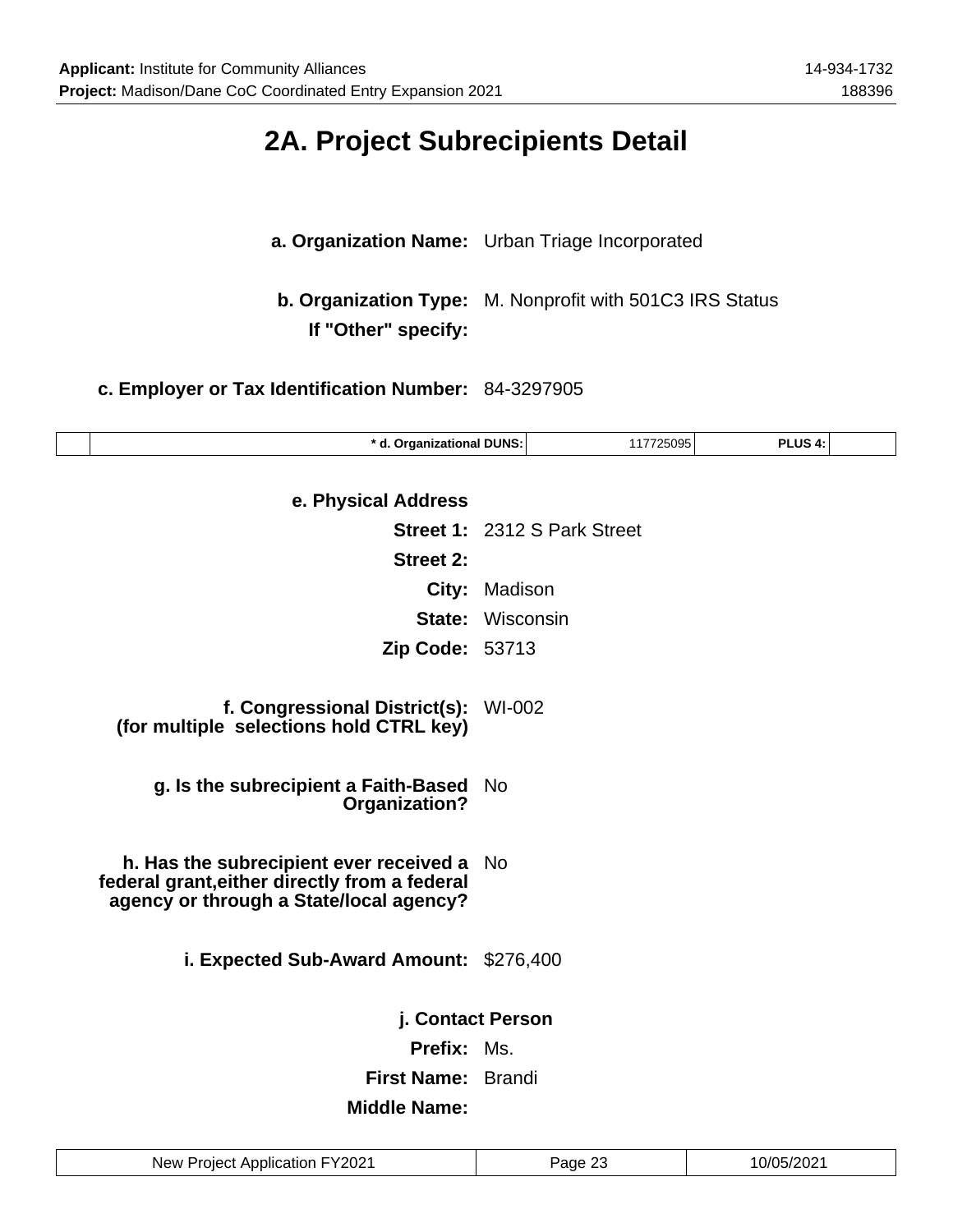| Last Name: Grayson                |                                                         |
|-----------------------------------|---------------------------------------------------------|
| Suffix:                           |                                                         |
|                                   | <b>Title:</b> Executive Director                        |
|                                   | <b>E-mail Address:</b> bgrayson@urbantriage.org         |
|                                   | <b>Confirm E-mail Address:</b> bgrayson@urbantriage.org |
| <b>Phone Number: 608-520-0741</b> |                                                         |
| <b>Extension:</b>                 |                                                         |
| <b>Fax Number:</b>                |                                                         |

| New Project Application FY2021 | Page<br>24 | 10/05/2021 |
|--------------------------------|------------|------------|
|--------------------------------|------------|------------|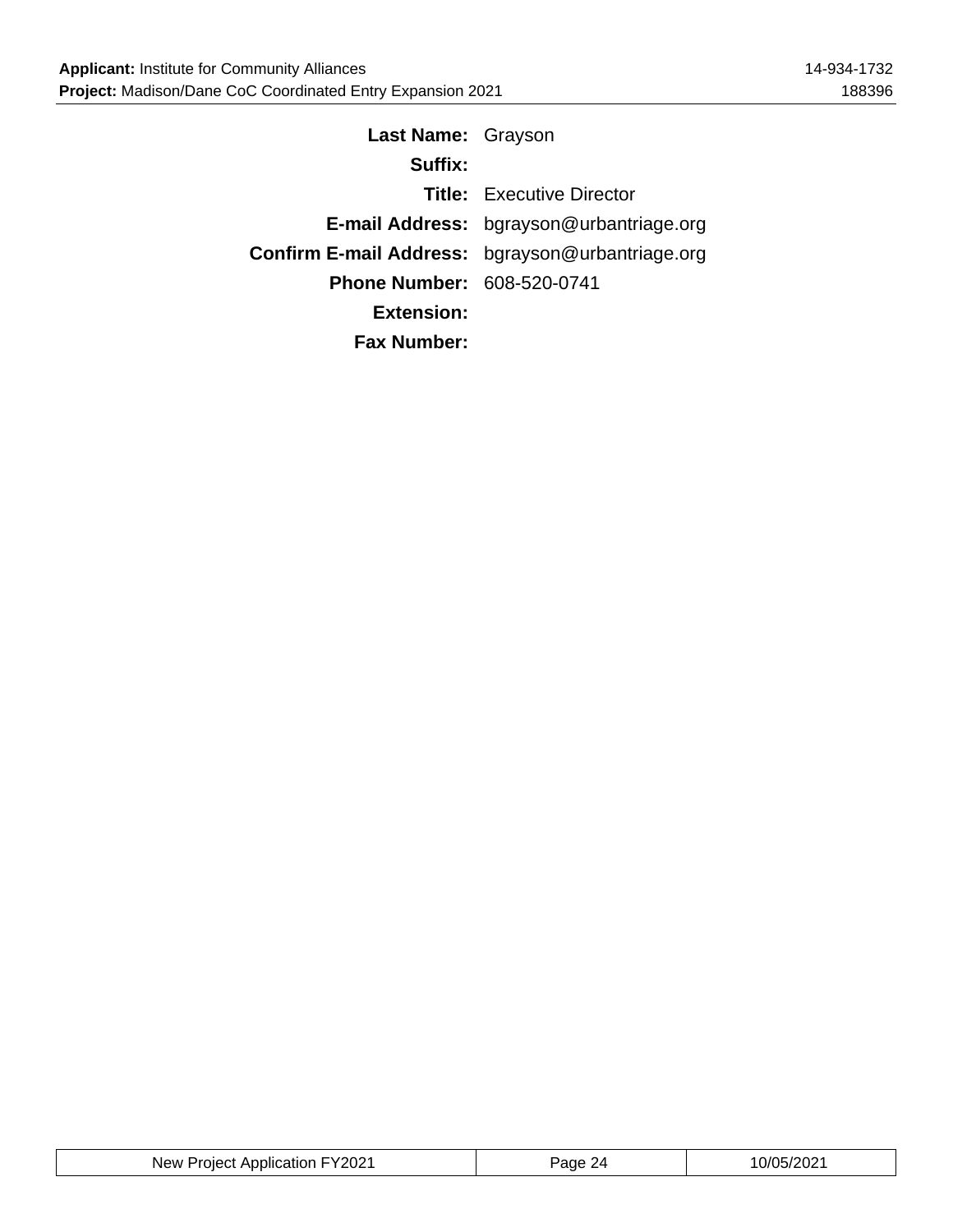### **2B. Experience of Applicant, Subrecipient(s), and Other Partners**

#### **1. Describe your organization's (and subrecipient(s) if applicable) experience in effectively utilizing federal funds and performing the activities proposed in the application.**

The Institute for Community Alliances is a 501c3 non-profit organization specializing in HMIS Lead and System Administration headquartered in Des Moines, Iowa. ICA has been involved in HMIS lead and administration projects and since the start in 2001. ICA currently provides HMIS lead services across 28 HUD CoC in 9 states. ICA presently manages 27 HUD CoC HMIS grants (including 5 expansion grants) totaling more than \$3 million in support of this work. ICA has a 6 person management team with a combined 60 plus years of experience administering HUD CoC grants, including general fiscal management and staff supervision. ICA management team is geographically dispersed throughout its service delivery area, with management operating in four states. ICA has been the Coordinated Entry lead agency in the Dane CoC since 2018.

Urban Triage has been providing financial management and reporting of current federal funds through the City of Madison since December of 2020 by way of our Unhoused Neighbors Initiative, Rental Support, and currently through Dane CORE 2.0. Urban Triage has also been responsible for reporting on behalf of members of DCCBSP. Urban Triage has been and is responsible for understanding "Uniform Administrative Requirements, Cost Principles and Audit Requirements for Federal Awards." Currently, we've contracted with Neighborly Software in partnership with the city of Madison and Dane County Human Services to ensure accurate reporting of over \$20,000,000 in federal funds. Urban Triage is new to the housing arena from a governance perspective but we're not new to serving unhoused neighbors. We've been providing homeless outreach services since 11/2020 by way of Federal funding through the city of Madison.

In June 2021, Urban Triage (UT) was trusted to allocate \$10.3 million in rental arrears, security deposits, and utility payments. Not only that, Urban Triage was entrusted with the task of developing and implementing a rental program that is human-centered and serves the people it was designed to serve. \$1.6 million was allocated to UT to cover the cost of standing up the program. UT doesn't have years of experience, however, we do have the trust of our community as well as the City of Madison and Dane County Human Services. We are an organization founded and grounded in integrity. Creating trust and desire within our community, organizations, and municipalities to work with us.

### **2. Describe your organization's (and subrecipient(s) if applicable) experience in leveraging Federal, State, local and private sector funds.**

| New Project Application FY2021 | Page 25 | 10/05/2021 |
|--------------------------------|---------|------------|
|--------------------------------|---------|------------|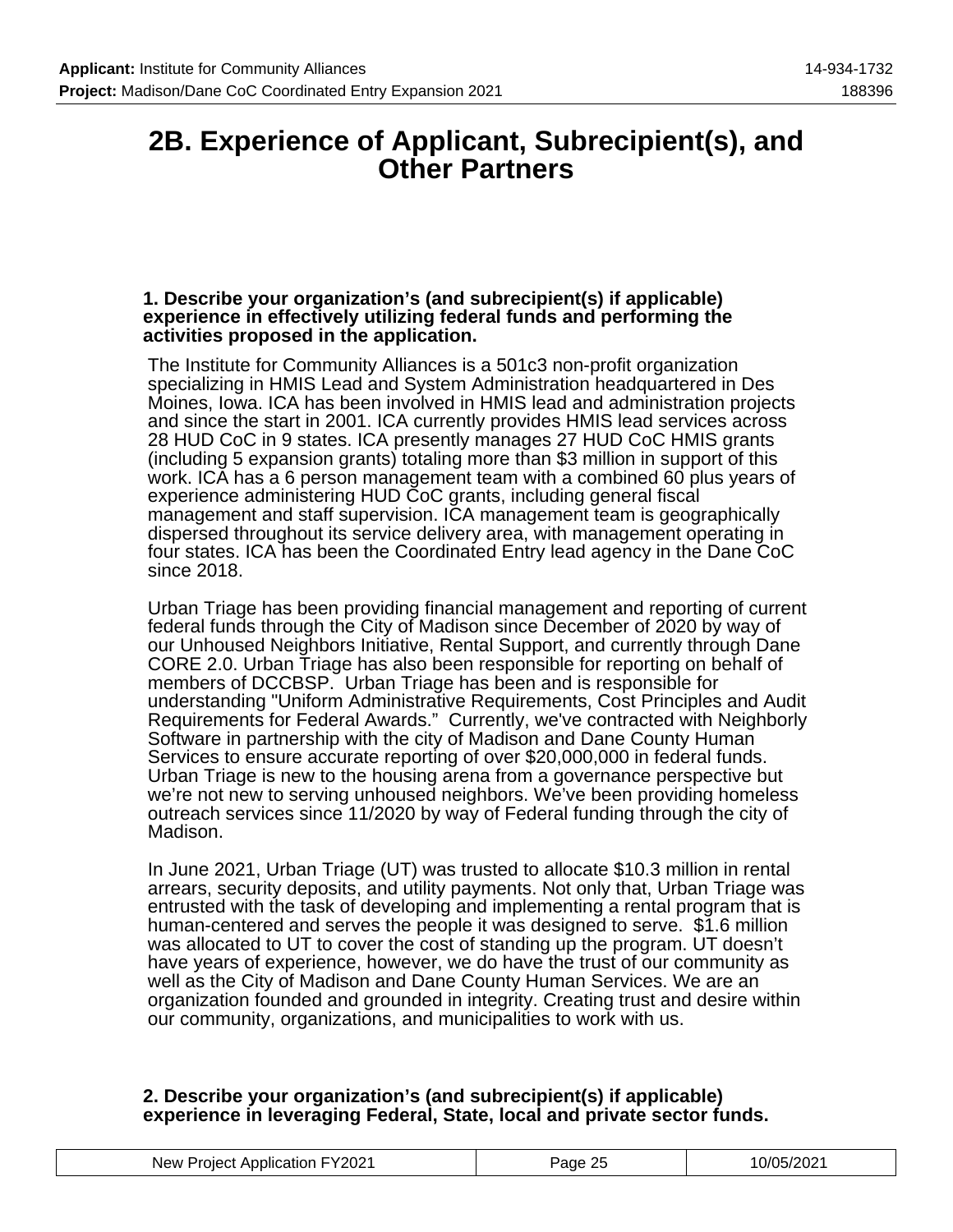A recipient of more than \$3 million in HUD grants, ICA supports numerous HMIS and CE projects with diverse funding streams in order to make each project financially sustainable on a yearly basis. Most funds that are provided to ICA directly from a grantor or unit of government are allocated based on a set dollar amount and formalized through a MOU. Grant funds that are received from grantees and other non-profit organizations specifically for a project are based on a percentage allocation. Examples of how federal funded programs are leveraged for financial support include ESG, SSVF, and PATH. ICA implements a user fee structure for HMIS where agencies are invoiced annually for user licenses assigned and in use by their respective end-users.

All federal funding over the last year has come to Urban Triage from the City of Madison (\$700,000 approximately: Unhoused Neighbors and rental support services) and Dane County Human Services (\$12.7 million dollars in rental support). The first-year UT operation budget was \$1.3 million dollars. Of which 90% were from the private sector and 10% from the City of Madison. Our 2nd year operating budget (2021) is \$1.8 million. Of which 25% came from the City of Madison, 20% came from Dane County Human Services and 40% from donations, and 15% from grants. Our experience with leveraging Federal funds is directly connected to crisis response. Urban Triage is known as an actionbased organization. Meaning, we're considered experts in our community for developing and implementing dynamic programming to meet the needs of our community with ease, effectiveness, and efficiency.

#### **3. Describe your organization's (and subrecipient(s) if applicable) financial management structure.**

ICA is 501c3 private, not for profit organization with a Board of Directors, management staff, onsite financial manager, and front-line staff. ICA also employees a consulting accountant on a part time basis to provide an independent reconciliation of accounts and to verify other financial tasks performed by ICA staff. The consulting accountant also meets with management monthly to jointly review grant expenditures and address any issues or concerns. ICA uses industry standard Quickbooks for financial management and undergoes an independent A133 audit annually, which ICA has maintained a "low risk" auditee designation for many years.

Urban Triage employs a full-time accountant who reconciles all transactions and entries by way of Quickbooks. We use bill.com for all recurring transactions. We also contract out to Numbers 4 Non-profit who checks monthly to ensure our numbers add up and make sense. Every transaction requires a receipt, which is added to QuickBooks for reference. We also manage all cash flow through QuickBooks. Each program has its own credit card to limit confusion. All programming supplies/materials costs must be purchased with a program credit card. We contract out to QTI for payroll and HR services to ensure we're compliant with state and federal laws and withholdings. Our Operations Director, CEO, and Program Managers are responsible for understanding budgets, program needs, and cost along with the terminology that goes along with it.

We budget for all programming and mission costs while guaranteeing all staff understand the real cost of programs, particularly those they manage. At this time we have \$400,000 in Operating Reserves. As indicated previously, a

| New Project Application FY2021 | Page 26 | 10/05/2021 |
|--------------------------------|---------|------------|
|--------------------------------|---------|------------|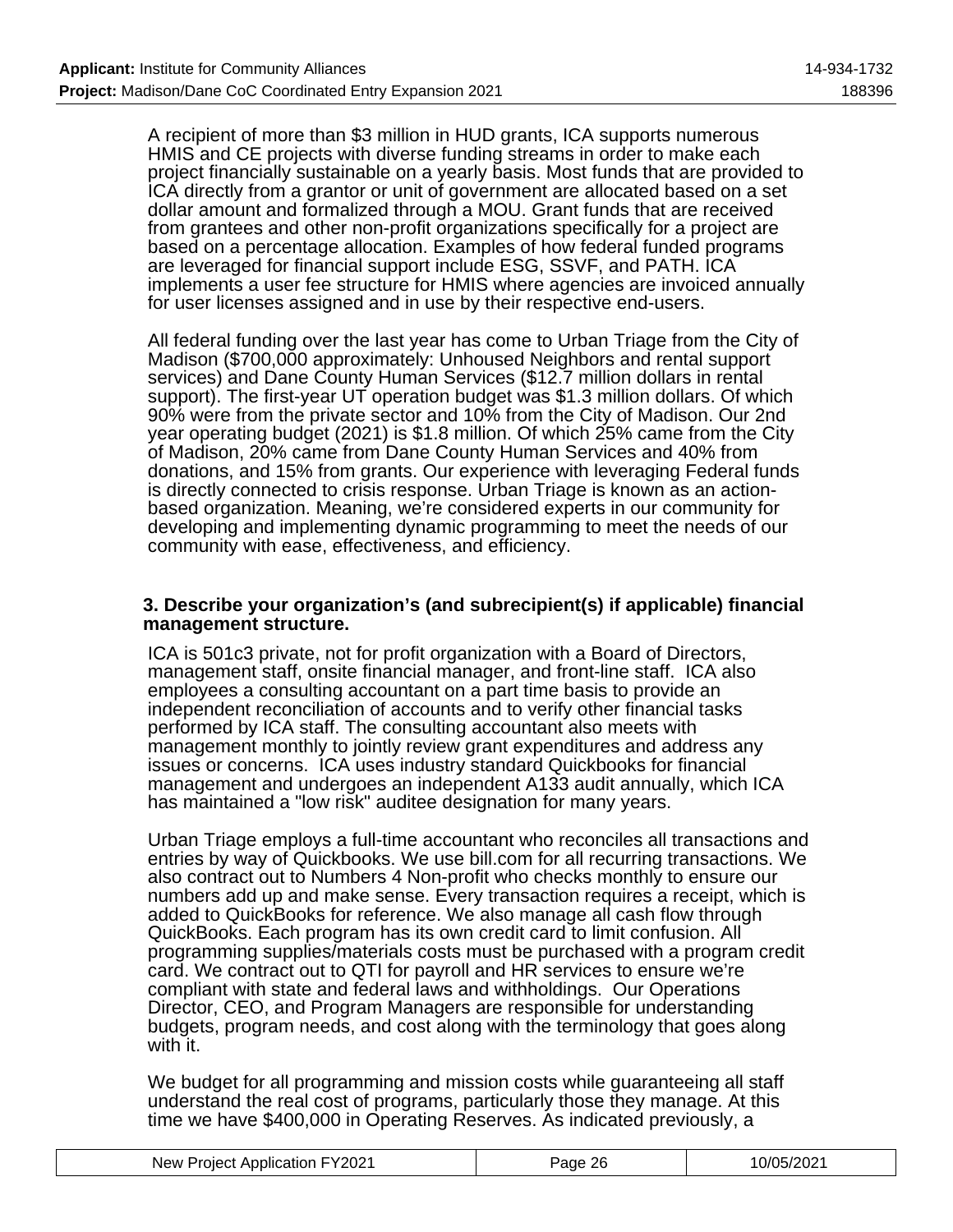significant amount of our funding comes through the private sector, including private grants and donations, thus diversifying our funding structure. We ensure our work and programs align with our core mission and that within our budget we include self-care and incentives for our staff who are on the front line, decreasing turnover and burn-out. We have also put checks and balances in place to establish accountability, transparency, and financial integrity.

**4. Are there any unresolved HUD monitoring** No **or OIG audit findings for any HUD grants (including ESG) under your organization?**

| Y2021<br><b>Project Application i</b><br><b>New</b> | Page | 10/05/2021 |
|-----------------------------------------------------|------|------------|
|-----------------------------------------------------|------|------------|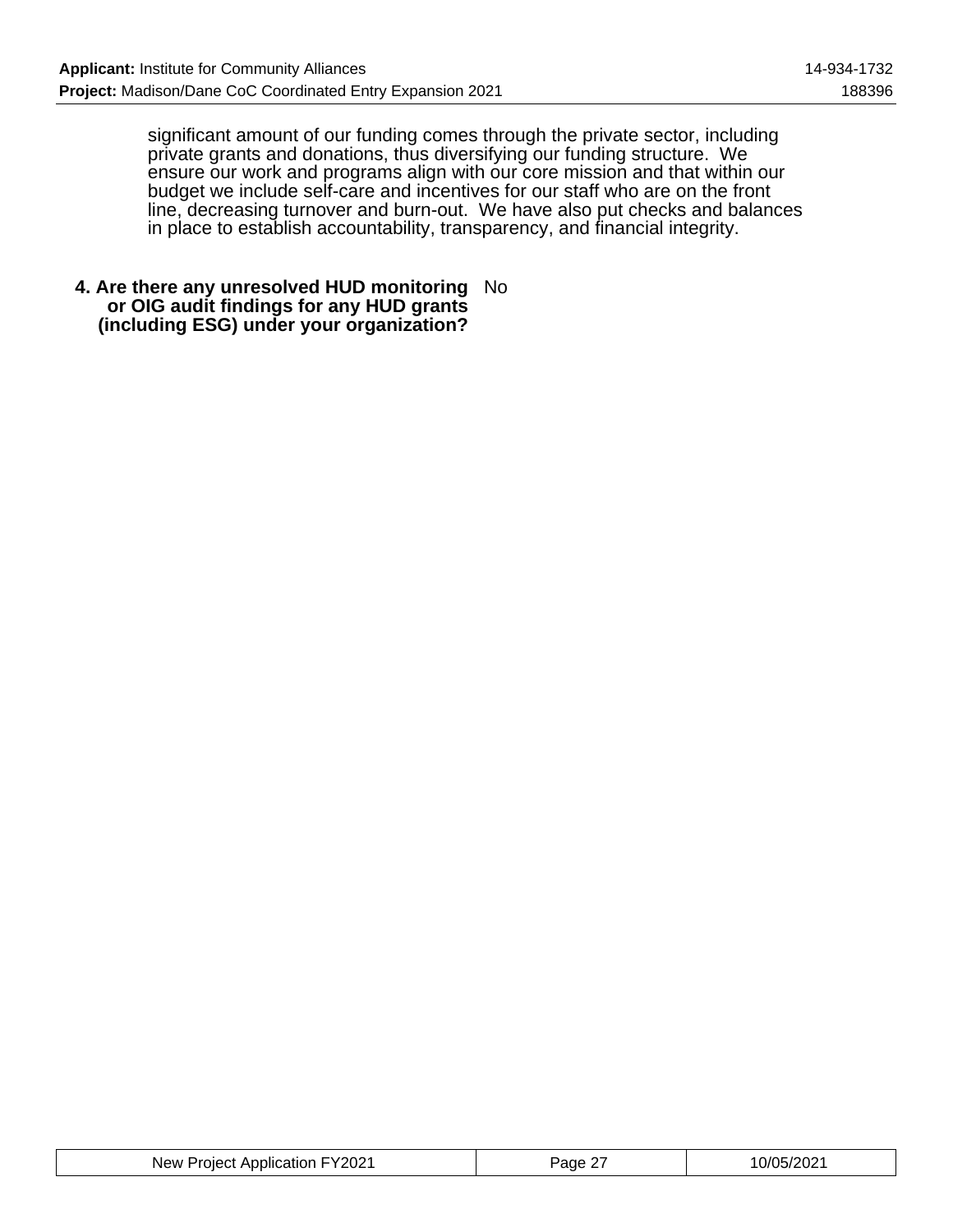### **3A. Project Detail**

| 2. CoC Collaborative Applicant Name: City of Madison                                                                                                                                                                                                             | 1. CoC Number and Name: WI-503 - Madison/Dane County CoC                     |
|------------------------------------------------------------------------------------------------------------------------------------------------------------------------------------------------------------------------------------------------------------------|------------------------------------------------------------------------------|
|                                                                                                                                                                                                                                                                  | <b>3. Project Name:</b> Madison/Dane CoC Coordinated Entry<br>Expansion 2021 |
| 4. Project Status: Standard                                                                                                                                                                                                                                      |                                                                              |
| 5. Component Type: SSO                                                                                                                                                                                                                                           |                                                                              |
| 5a. Select the type of SSO Project: Coordinated Entry                                                                                                                                                                                                            |                                                                              |
| 6. Is your organization, or subrecipient, a No<br>victim service provider defined in 24 CFR<br>578.3?                                                                                                                                                            |                                                                              |
| 7. Is this new project application requesting No<br>to transition from eligible renewal project(s)<br>that was awarded to the same recipient and<br>fully eliminated through reallocation in this<br><b>CoC Program Competition?</b><br>(Attachment Requirement) |                                                                              |
| 8. Will funds requested in this new project<br>application replace state or local government<br>funds (24 CFR 578.87(a))?                                                                                                                                        | - No                                                                         |

| New Project Application FY2021 | Page 28 | 10/05/2021 |
|--------------------------------|---------|------------|
|--------------------------------|---------|------------|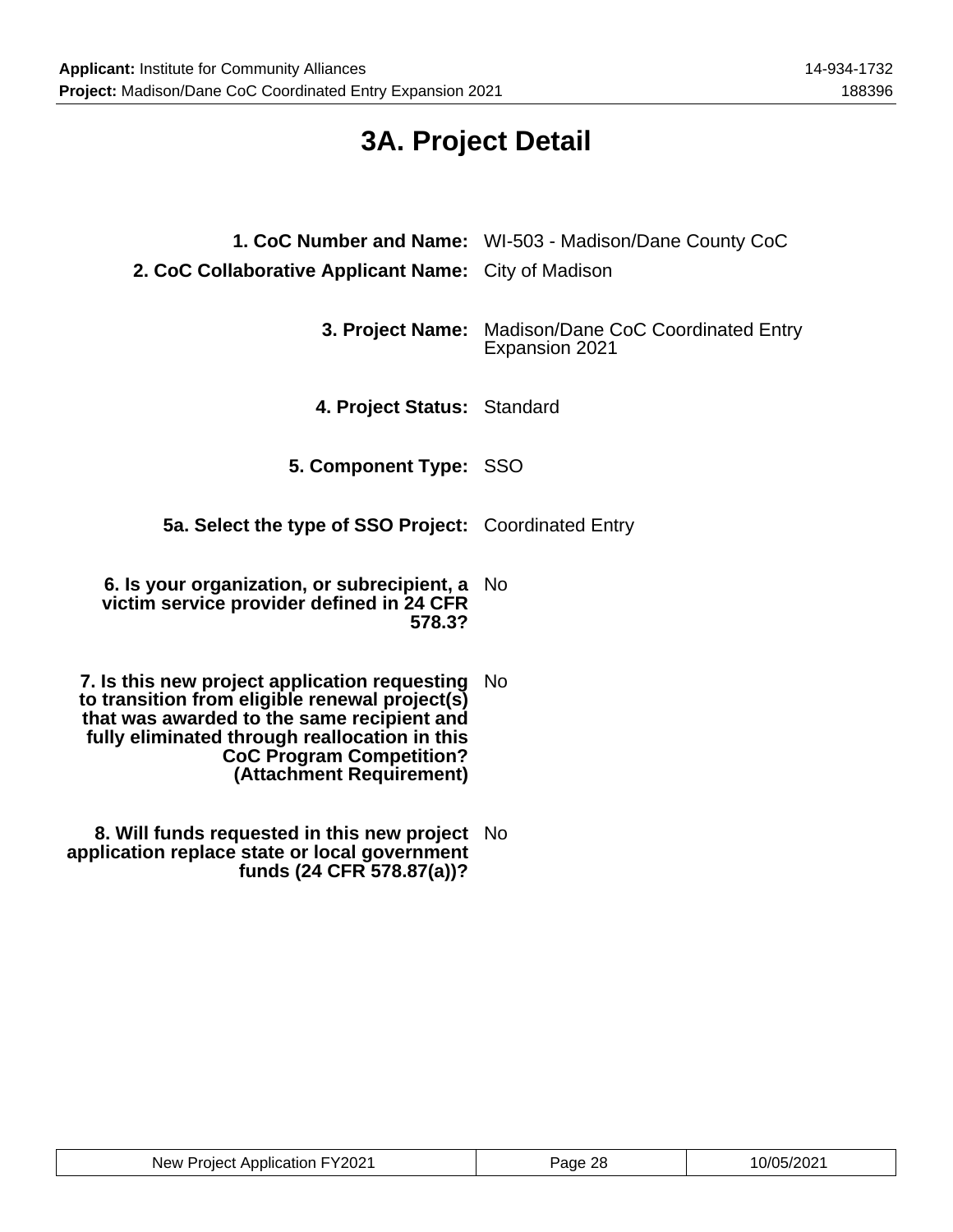# **3B. Project Description**

### **1. Provide a description that addresses the entire scope of the proposed project.**

Urban Triage will expand our Unhoused Neighbors Initiative (people experiencing homelessness) through the city of Madison. Our team of Outreach Specialists go into the community 3 times a week to locate, identify, and build relationships with those who are experiencing homelessness and/or housing insecurity and help guide them through the housing process. We do this by way of pop-ups at libraries, parks, apartment complexes; door-knocking; partnerships with landlords; and by providing fliers at local hair salons, community centers, food pantries, nonprofits, churches, barbershops, and restaurants.

We'll employ a team of two full-time CE Support Specialists, a Program Manager, and a part-time Program Coordinator. The CE Support Specialists will actively work with local service providers to identify and engage community members who are chronically homeless and assist them with obtaining the required documents for permanent housing. They will also perform required assessments (VI-SPDAT). We'll enroll individuals and households identified as those in our community with the greatest housing and service needs. This includes individuals and households that have been sleeping in Emergency Shelter, outside, or in a vehicle, and have experienced long-term homelessness.

Our program will be designed to employ community members who themselves have experienced homelessness. We will serve 120 unhoused community members.

Our specialists will meet immediate needs, perform assessments, provide follow-up/case management and connect community members with homeless support programs, certified Psychotherapists, and/or mainstream social services and housing programs. They'll also provide support through the housing process. Urban Triage has developed partnerships among different groups, including public health, community organizations, education, government, business, and civil society, to serve our target populations holistically.

We engage the whole community in our work; this includes increasing the accessibility of resources and support through a streamlined process that identifies and matches needs across multiple services through the Dane County Collaboration of Black Service Providers (DCCBSP) and the Dane County Homeless Services Consortium. DCCBSP allows us to expand our capacity, networks, reach, and services. The collaboration and partnerships with organizations such as the YWCA, Urban League of Greater Madison, Just Dane (formerly MUM), Anesis, Madison Metropolitan School District, and others to ensure that the most impacted and forgotten can access support from multiple agencies efficiently.

| New Project Application FY2021 | Page 29 | 10/05/2021 |
|--------------------------------|---------|------------|
|--------------------------------|---------|------------|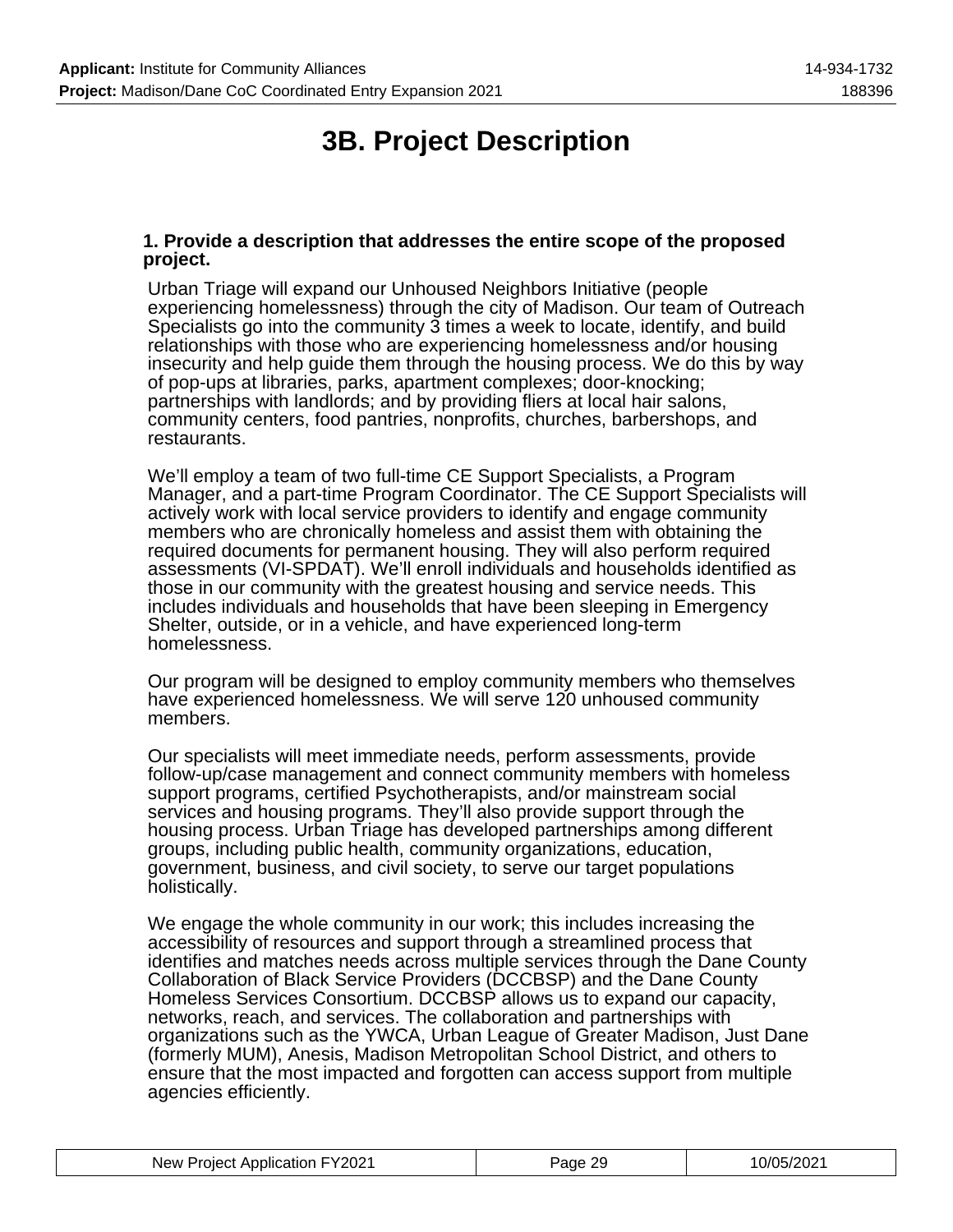#### **2. For each primary project location, or structure, enter the number of days from the execution of the grant agreement that each of the following milestones will occur if this project is selected for conditional award.**

| <b>Project Milestones</b>                                                                                         | Days from<br><b>Execution</b> | Days from<br><b>Execution</b><br>of Grant Agreement   of Grant Agreement | Days from<br><b>Execution</b><br>of Grant Agreement | Days from<br><b>Execution</b><br>of Grant Agreement |
|-------------------------------------------------------------------------------------------------------------------|-------------------------------|--------------------------------------------------------------------------|-----------------------------------------------------|-----------------------------------------------------|
|                                                                                                                   | А                             | в                                                                        | C                                                   | D                                                   |
| Begin hiring staff or expending funds                                                                             | 30                            |                                                                          |                                                     |                                                     |
| Begin program participant enrollment                                                                              | 75                            |                                                                          |                                                     |                                                     |
| Program participants occupy leased or rental<br>assistance units or structure(s), or supportive services<br>begin | 75                            |                                                                          |                                                     |                                                     |
| Leased or rental assistance units or structure, and<br>supportive services near 100% capacity                     | $\Omega$                      |                                                                          |                                                     |                                                     |
| Closing on purchase of land, structure(s), or execution<br>of structure lease                                     | 0                             |                                                                          |                                                     |                                                     |
| <b>Start rehabilitation</b>                                                                                       | 0                             |                                                                          |                                                     |                                                     |
| <b>Complete rehabilitation</b>                                                                                    | $\Omega$                      |                                                                          |                                                     |                                                     |
| <b>Start new construction</b>                                                                                     | $\Omega$                      |                                                                          |                                                     |                                                     |
| <b>Complete new construction</b>                                                                                  | $\Omega$                      |                                                                          |                                                     |                                                     |

### **3. Check the appropriate box(s) if this project will have a specific subpopulation focus.**

### **(Select ALL that apply)**

| N/A - Project Serves All Subpopulations | <b>Domestic Violence</b>                 |  |
|-----------------------------------------|------------------------------------------|--|
| Veterans                                | <b>Substance Abuse</b>                   |  |
| Youth (under 25)                        | Mental Illness                           |  |
| Families                                | <b>HIV/AIDS</b>                          |  |
|                                         | <b>Chronic Homeless</b>                  |  |
|                                         | <b>Other</b><br>(Click 'Save' to update) |  |

### **4. As an SSO-Coodinated Entry project answer the following questions:**

**4a. Will the coordinated entry process cover** Yes **the CoC's entire geographic area?**

**4b. Will the coordinated entry process be** Yes **affirmatively marketed and easily accessible by program participants seeking assistance?**

**4c. Describe the advertisement strategy for the coordinated entry process**

| New Project Application FY2021 | Page 30 | 10/05/2021 |
|--------------------------------|---------|------------|
|--------------------------------|---------|------------|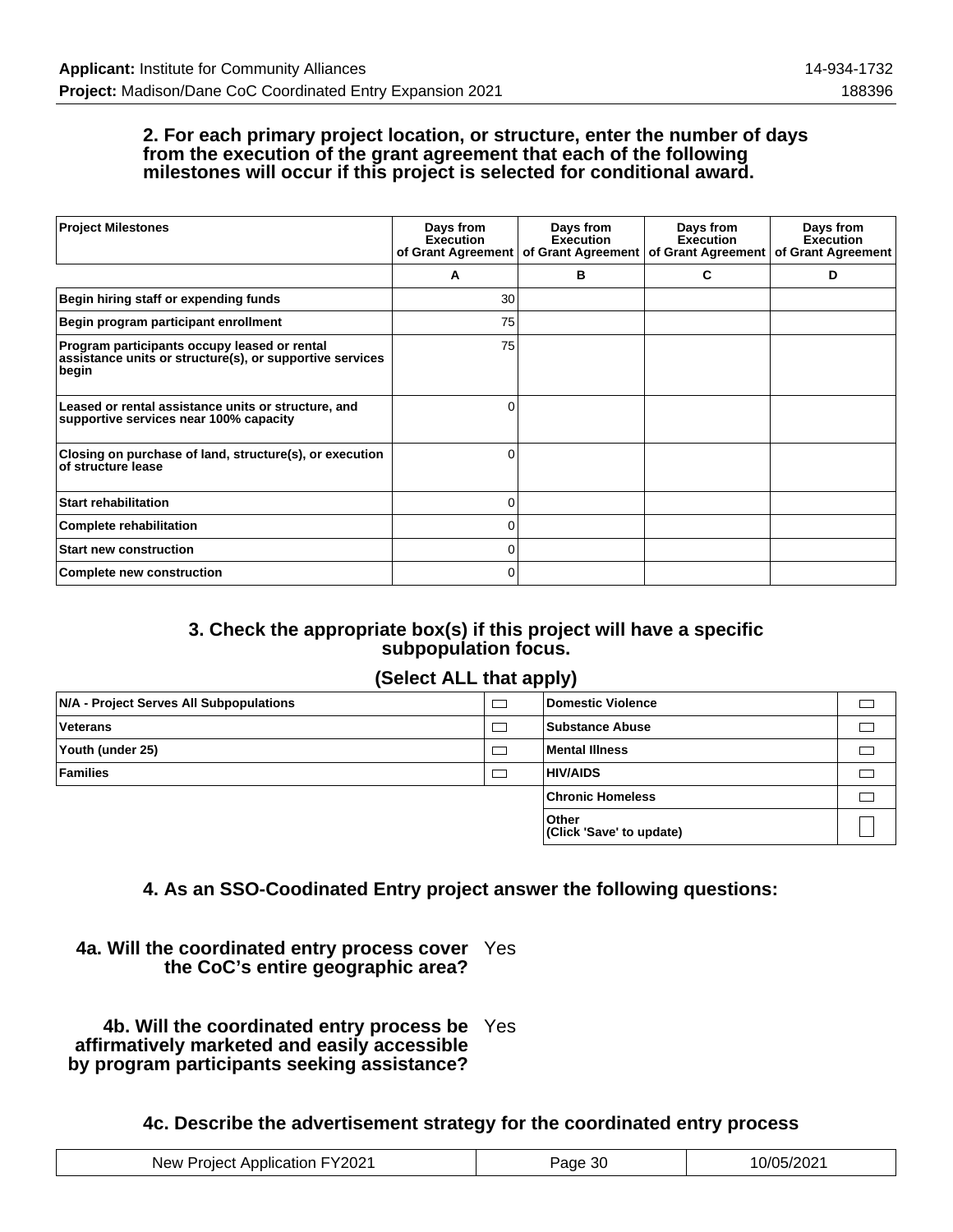#### **and how it is designed to reach those with the highest barriers to accessing assistance.**

The CE System will use multiple access points. Information about access points will be provided to potential participants via food pantries, health clinics, mental health providers, schools, and law enforcement. Information will also be provided through the county job center and 2-1-1, and will also be available on the Dane CoC website.

Street outreach workers will connect participants living in places not meant for habitation to the CE System.

Advertisement materials will be available in English, Spanish and Hmong. The CE System will utilize a language access phone line to ensure that all participants are able to receive assistance through CE.

In addition to the advertisement coordinated by ICA, Urban Triage will employ the 6AM marketing firm to provide geofencing, digital ads, radio ads, newspaper ads, as well as bus wraps and/or billboards. We'll continue to do community marketing by way of pop-ups and flyering at local hair salons, community centers, food pantries, nonprofits, churches, barbershops, restaurants, laundromats, and other areas folks experiencing homelessness are likely to inhabit. We'll also continue to engage folks by being present, meeting their immediate needs, and developing interpersonal relationships. This will lead folks experiencing homelessness to make direct referrals to us because of the trust we cultivated and developed.

#### **4d. Will the coordinated entry process use a** Yes **comprehensive, standardized assessment process?**

#### **4e. Describe the standardized assessment and referral process that directs individuals and families to appropriate housing and services.**

The referral process will be conducted through HMIS. Staff at each access point will make referrals to the housing priority list, and staff at permanent housing agencies will accept referrals from the priority list. The CE manager will oversee the referral process, making sure the access points make referrals for homeless participants and that housing agencies are taking referrals off the list. The CE manager will also direct the CE case managers to follow-up with participants on the priority list to determine if the participants are still in need of housing and need to remain the priority list.

The CE System will also utilize bi-weekly housing placement meetings to prioritize participants. There will be separate meetings for single adults and households with children. These meetings will be managed by the CE System Manager. Housing placement meetings will provide case workers an opportunity to provide additional information needed for housing prioritization.

#### **4f. If the coordinated entry process includes** Yes **differences in access, entry, assessment, or**

| New Project Application FY2021 | Page 31 | 10/05/2021 |
|--------------------------------|---------|------------|
|--------------------------------|---------|------------|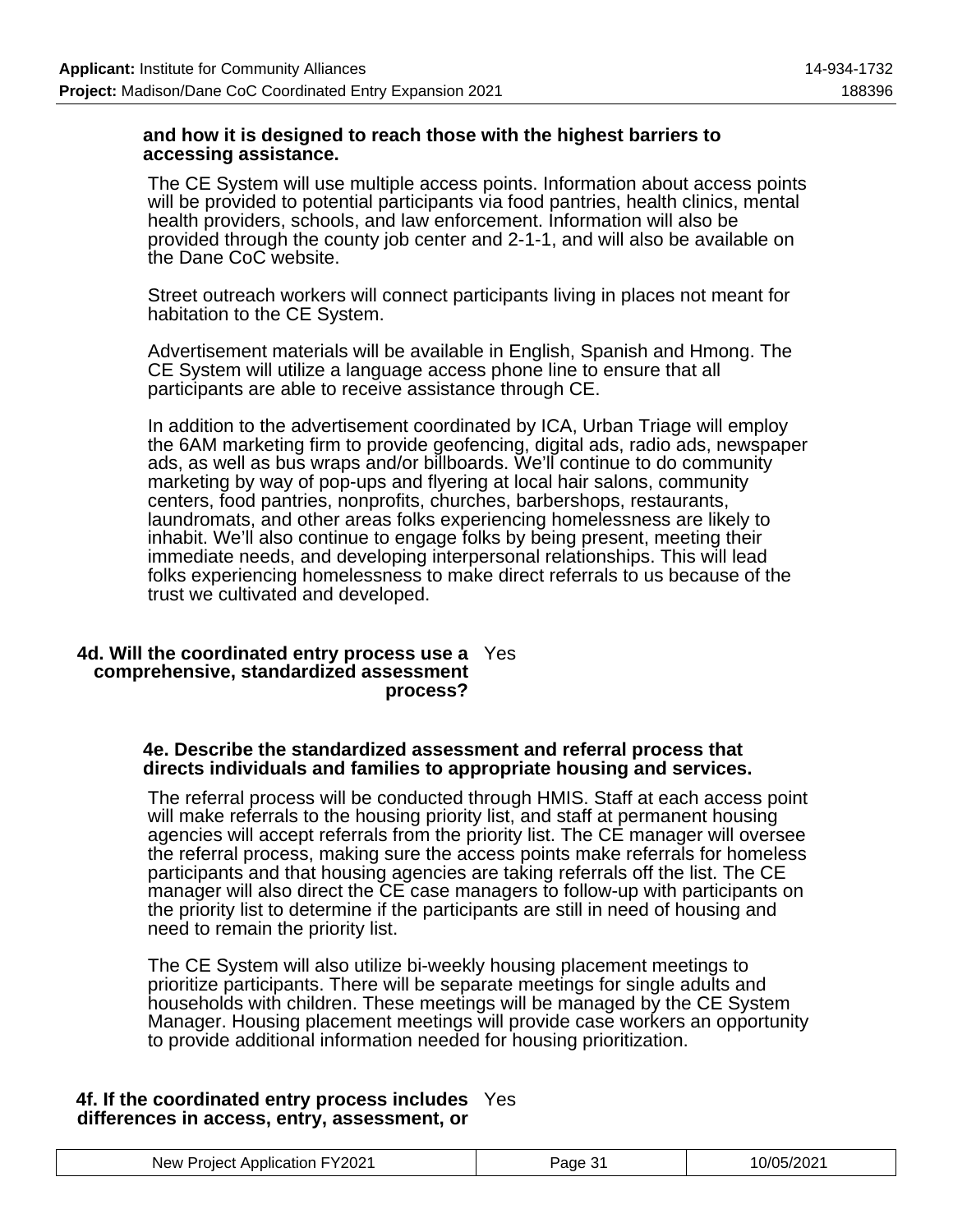#### **referral for certain subpopulations, are those differences limited only to the following groups:**

- (1) adults without children;
- $(2)$  adults accompanied by children;
- (3) unaccompanied youth;
- (4) households fleeing domestic violence, dating violence, sexual assault, stalking, or other
- dangerous or life-threatening conditions (including human trafficking); and
- (5) persons at risk of homelessness?

**4g. Will this coordinated entry project refer** Yes **program participants to projects that specifically coordinates and integrates mainstream health, social services, and employment programs for which they may be eligible?**

| New Project Application FY2021 | Page 32 | 10/05/2021 |
|--------------------------------|---------|------------|
|--------------------------------|---------|------------|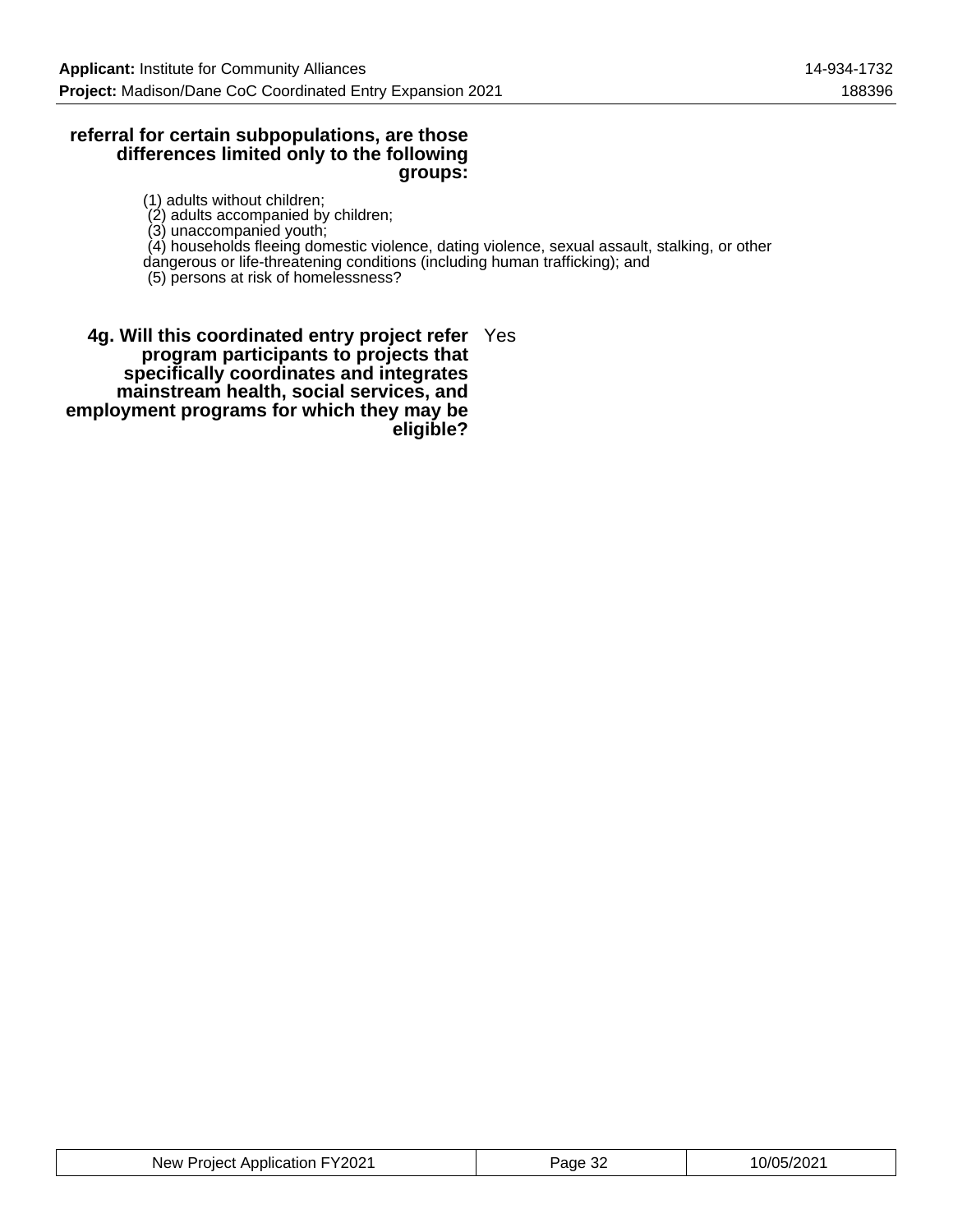### **3C. Project Expansion Information**

#### **1. Is this a "Project Expansion" of an eligible** Yes **renewal project?**

**Enter the PIN (first 6 characters of the grant number) and Project Name for the CoC funded grant that is applying for renewal in FY 2021 upon which this project proposes to expand.**

| 1a. Eligible Renewal Grant PIN: W10211                                      |  |
|-----------------------------------------------------------------------------|--|
| 1b. Eligible Renewal Grant Project Name: Madison/Dane CoC Coordinated Entry |  |

**2. Will this expansion project increase the** Yes **Coordinated Entry process?**

| New Project Application FY2021 | Page 33 | 10/05/2021 |
|--------------------------------|---------|------------|
|--------------------------------|---------|------------|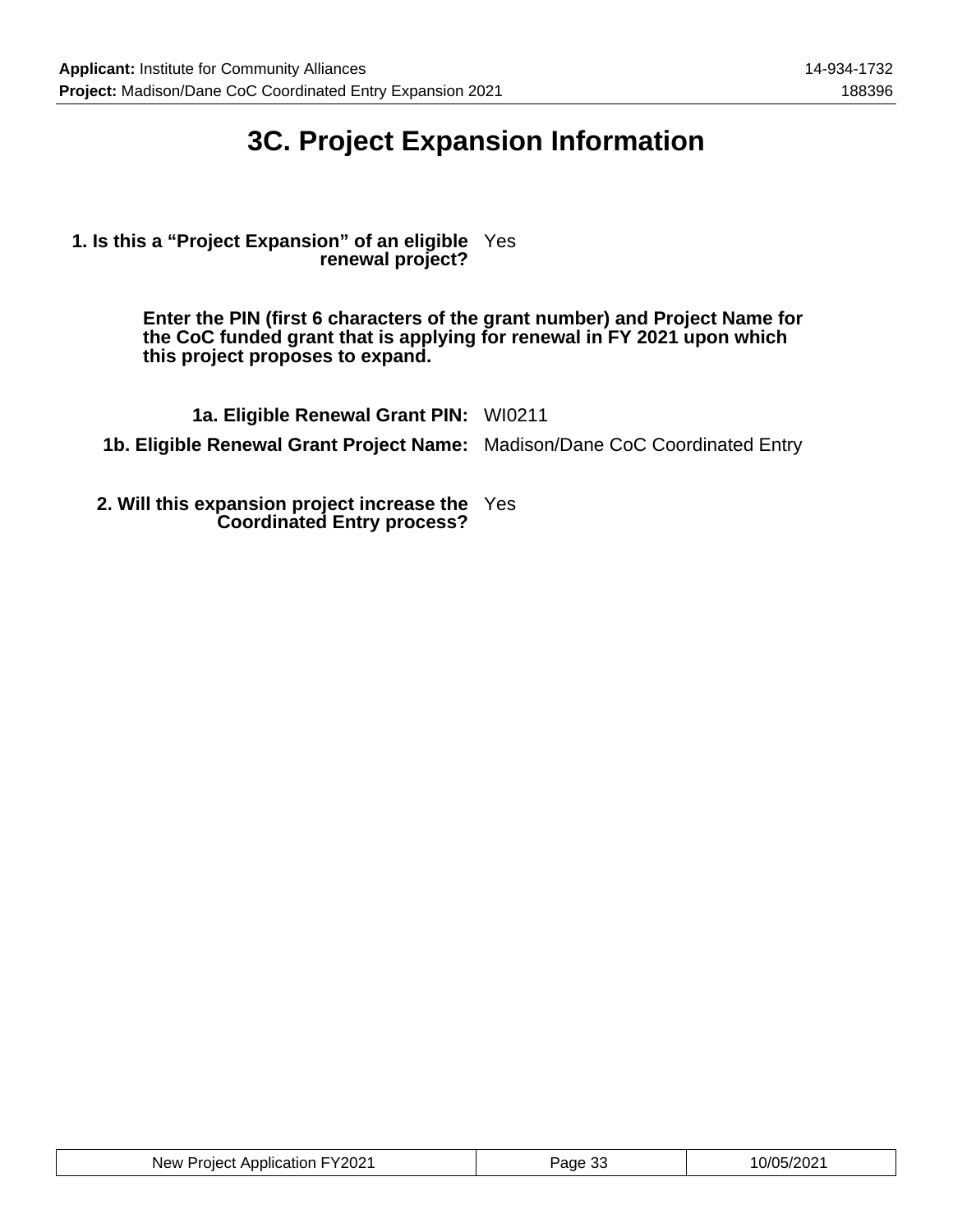# **6A. Funding Request**

**1. Will it be feasible for the project to be** Yes **under grant agreement by September 15, 2023?**

**1a. DV Bonus Only: This project can realistically be under grant agreement by September 15, 2022.**

- **2. What type of CoC funding is this project** Reallocation **applying for in this CoC Program Competition?**
- **3. Does this project propose to allocate funds** No **according to an indirect cost rate?**
	- **4. Select a grant term:** 1 Year
	- **\* 5. Select the costs for which funding is requested:**

**Supportive Services** | X

**HMIS**

**6. If conditionally awarded, is this project** No **requesting an initial grant term greater than 12 months? (13 to 18 months)**

| New Project Application FY2021 | Page | 10/05/2021 |
|--------------------------------|------|------------|
|--------------------------------|------|------------|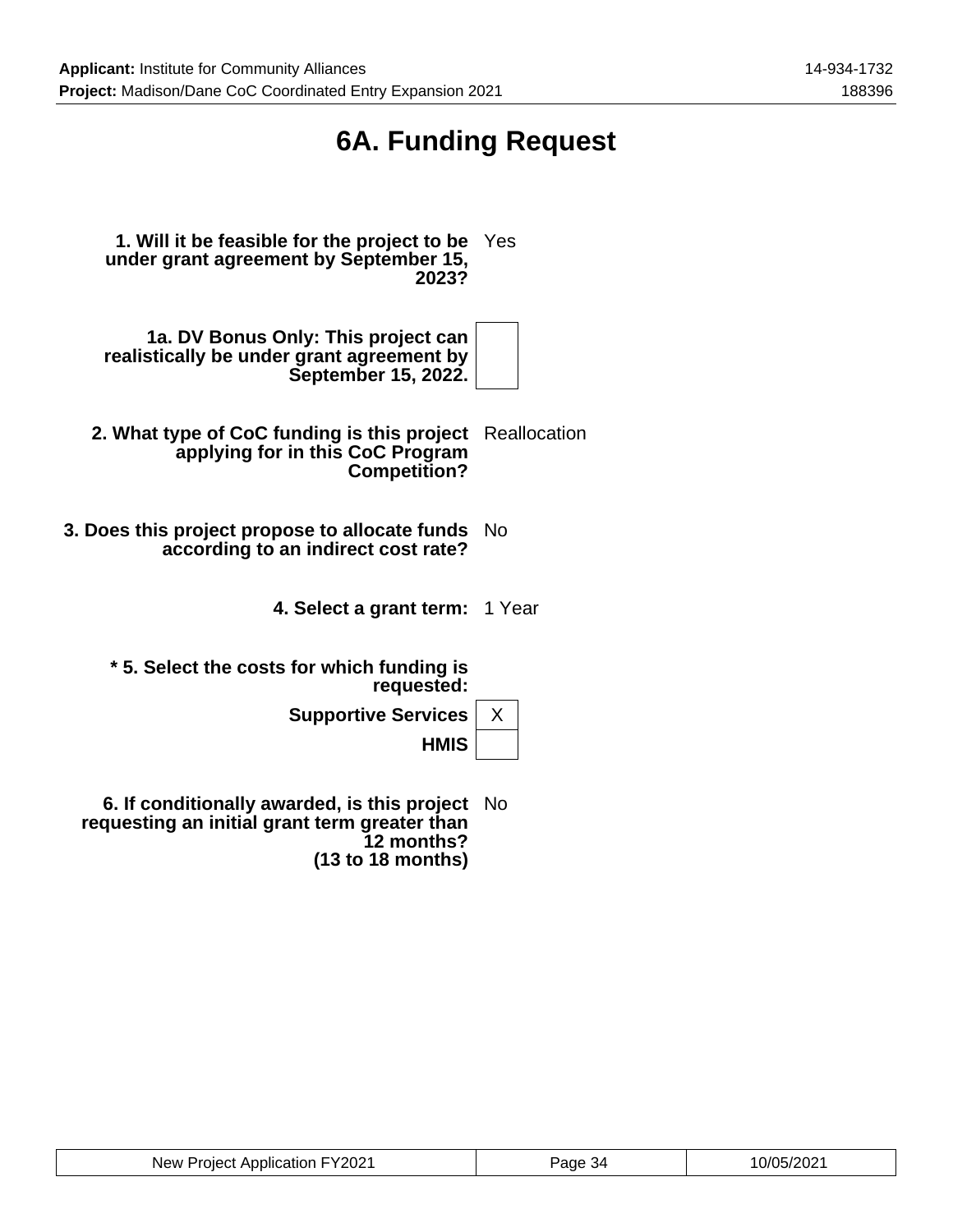### **6F. Supportive Services Budget**

### **A quantity AND description must be entered for each requested cost.**

| <b>Eligible Costs</b>                         | <b>Quantity AND Description</b><br>(max 400 characters)                                                                                                | <b>Annual Assistance</b><br><b>Requested</b> |
|-----------------------------------------------|--------------------------------------------------------------------------------------------------------------------------------------------------------|----------------------------------------------|
| 1. Assessment of Service Needs                |                                                                                                                                                        |                                              |
| 2. Assistance with Moving Costs               |                                                                                                                                                        |                                              |
| 3. Case Management                            | 2.0 FTE CE support specialists salary, wage, fringe, 1 FTE<br>program manager salary, wage, fringe, .5 FTE program coordinator<br>salary, wage, fringe | \$210,000                                    |
| 4. Child Care                                 |                                                                                                                                                        |                                              |
| <b>5. Education Services</b>                  |                                                                                                                                                        |                                              |
| 6. Employment Assistance                      |                                                                                                                                                        |                                              |
| 7. Food                                       |                                                                                                                                                        |                                              |
| 8. Housing/Counseling Services                |                                                                                                                                                        |                                              |
| 9. Legal Services                             |                                                                                                                                                        |                                              |
| 10. Life Skills                               |                                                                                                                                                        |                                              |
| 11. Mental Health Services                    |                                                                                                                                                        |                                              |
| 12. Outpatient Health Services                |                                                                                                                                                        |                                              |
| 13. Outreach Services                         |                                                                                                                                                        |                                              |
| <b>14. Substance Abuse Treatment Services</b> |                                                                                                                                                        |                                              |
| 15. Transportation                            |                                                                                                                                                        |                                              |
| <b>16. Utility Deposits</b>                   |                                                                                                                                                        |                                              |
| 17. Operating Costs                           | supplies, materials, PPE, marketing                                                                                                                    | \$51,000                                     |
| <b>Total Annual Assistance Requested</b>      |                                                                                                                                                        | \$261,000                                    |
| <b>Grant Term</b>                             |                                                                                                                                                        | 1 Year                                       |
| <b>Total Request for Grant Term</b>           |                                                                                                                                                        | \$261,000                                    |

**Click the 'Save' button to automatically calculate totals.**

| New Project Application FY2021 | Page 35 | 10/05/2021 |
|--------------------------------|---------|------------|
|--------------------------------|---------|------------|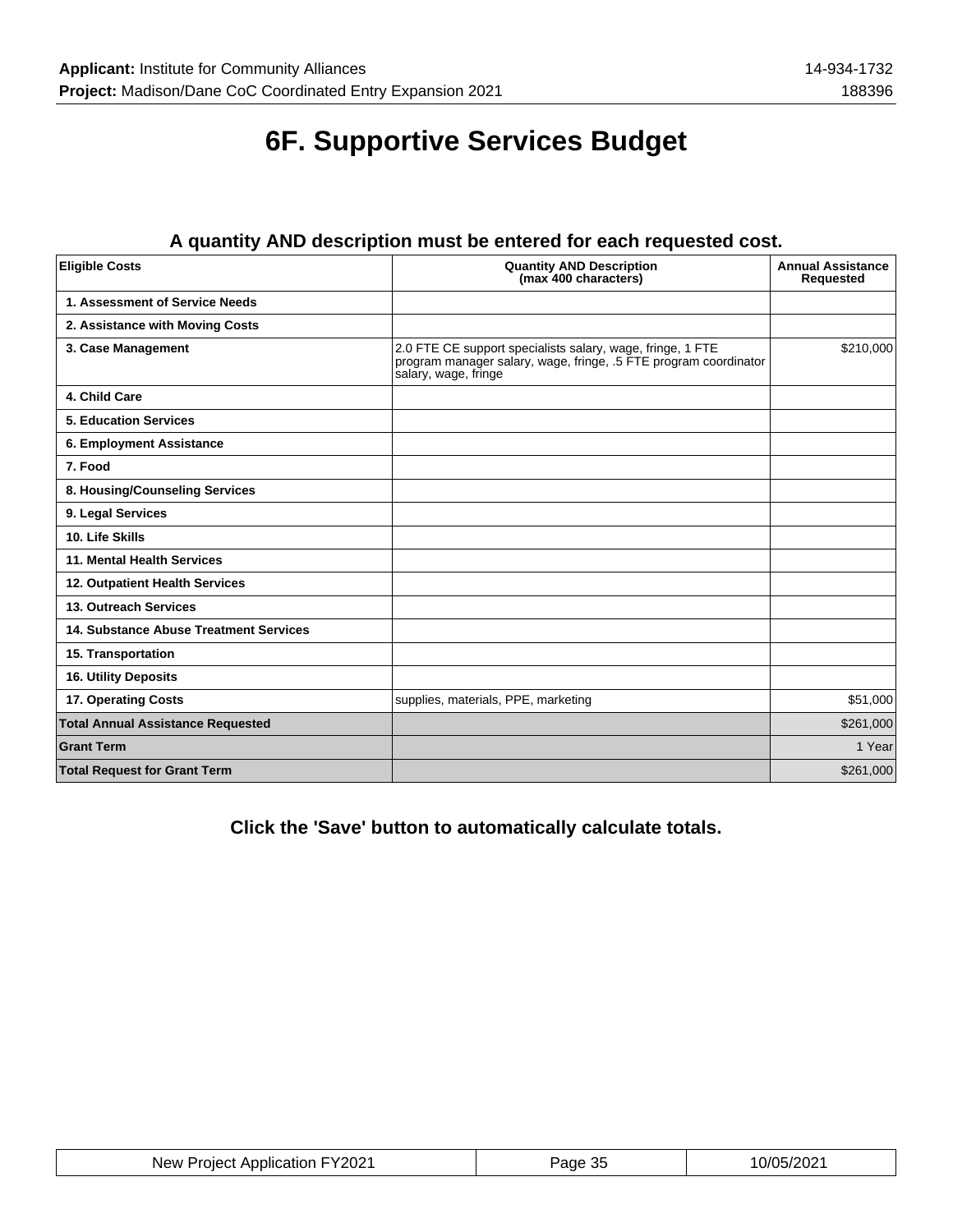### **6I. Sources of Match**

**The following list summarizes the funds that will be used as Match for this project. To add a Match source to the list, select the icon. To view or update a Match source already listed, select the icon.**

#### **Summary for Match**

| <b>Total Amount of Cash Commitments:</b>    | \$40,000 |
|---------------------------------------------|----------|
| <b>Total Amount of In-Kind Commitments:</b> | \$29,100 |
| <b>Total Amount of All Commitments:</b>     | \$69,100 |

#### **1. Will this project generate program income described in 24 CFR 578.97 to use as Match for this project?** No

#### **Before grant execution, services to be provided by a third party must be documented by a memorandum of understanding (MOU) between the recipient or subrecipient and the third party that will provide the services.**

| <b>Type</b> | <b>Source</b> | Name of Source   | <b>Amount of Commitments</b> |
|-------------|---------------|------------------|------------------------------|
| Cash        | Private       | Donations        | \$40,000                     |
| In-Kind     | Private       | Agency Volunteer | \$29,100                     |

| New Project Application FY2021 | Page 36 | 10/05/2021 |
|--------------------------------|---------|------------|
|--------------------------------|---------|------------|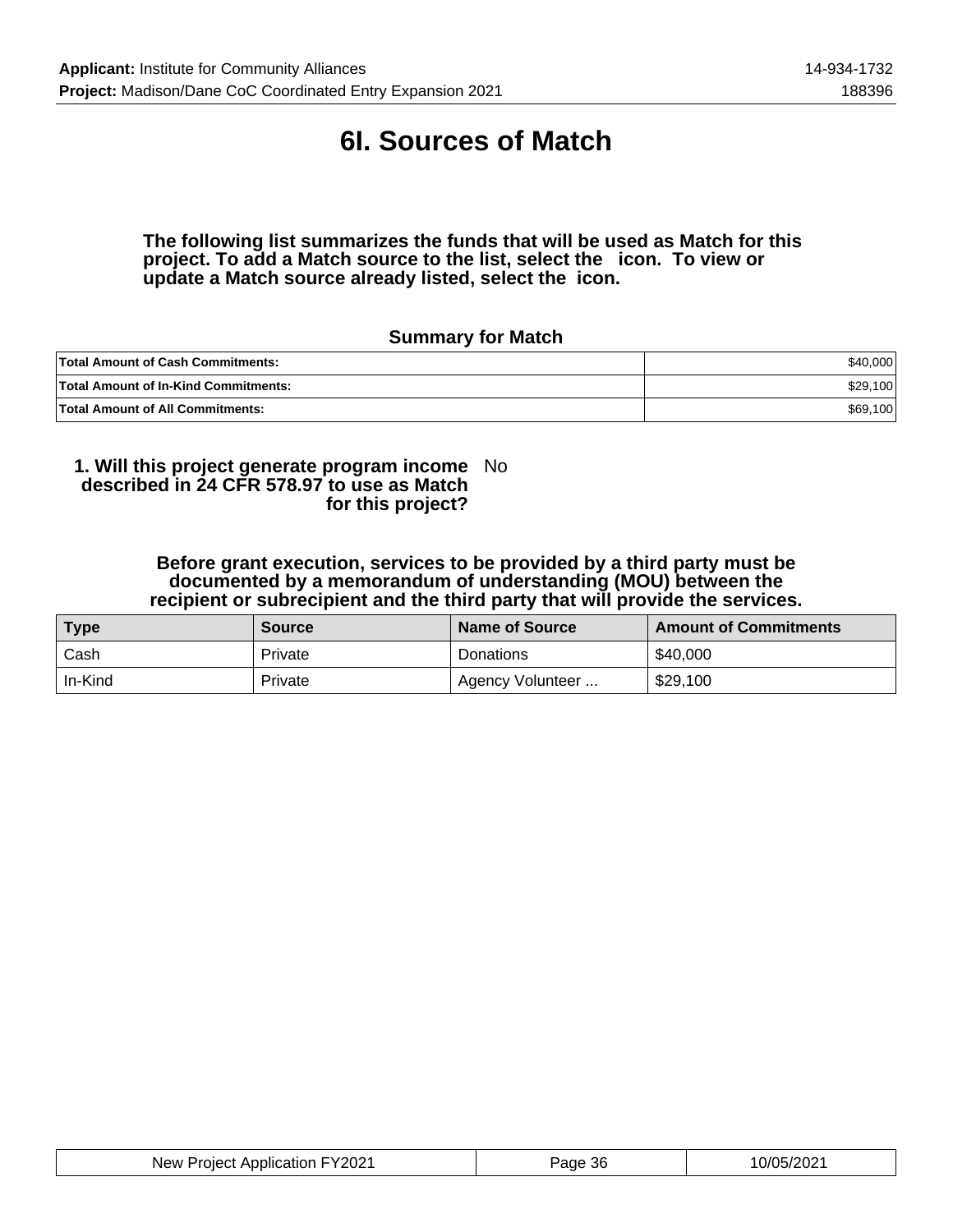### **Sources of Match Detail**

| 1. Type of Match commitment: Cash                                                                                            |  |
|------------------------------------------------------------------------------------------------------------------------------|--|
| 2. Source: Private                                                                                                           |  |
| <b>3. Name of Source: Donations</b><br>(Be as specific as possible and include the<br>office or grant program as applicable) |  |
| 4. Amount of Written Commitment: \$40,000                                                                                    |  |

### **Sources of Match Detail**

| 1. Type of Match commitment: In-Kind                                                  |                                                 |
|---------------------------------------------------------------------------------------|-------------------------------------------------|
| 2. Source: Private                                                                    |                                                 |
| (Be as specific as possible and include the<br>office or grant program as applicable) | <b>3. Name of Source:</b> Agency Volunteer Time |
| 4. Amount of Written Commitment: \$29,100                                             |                                                 |

**Before grant execution, services to be provided by a third party must be documented by a memorandum of understanding (MOU) between the recipient or subrecipient and the third party that will provide the services.**

| New Project Application FY2021 | Page 37 | 10/05/2021 |
|--------------------------------|---------|------------|
|--------------------------------|---------|------------|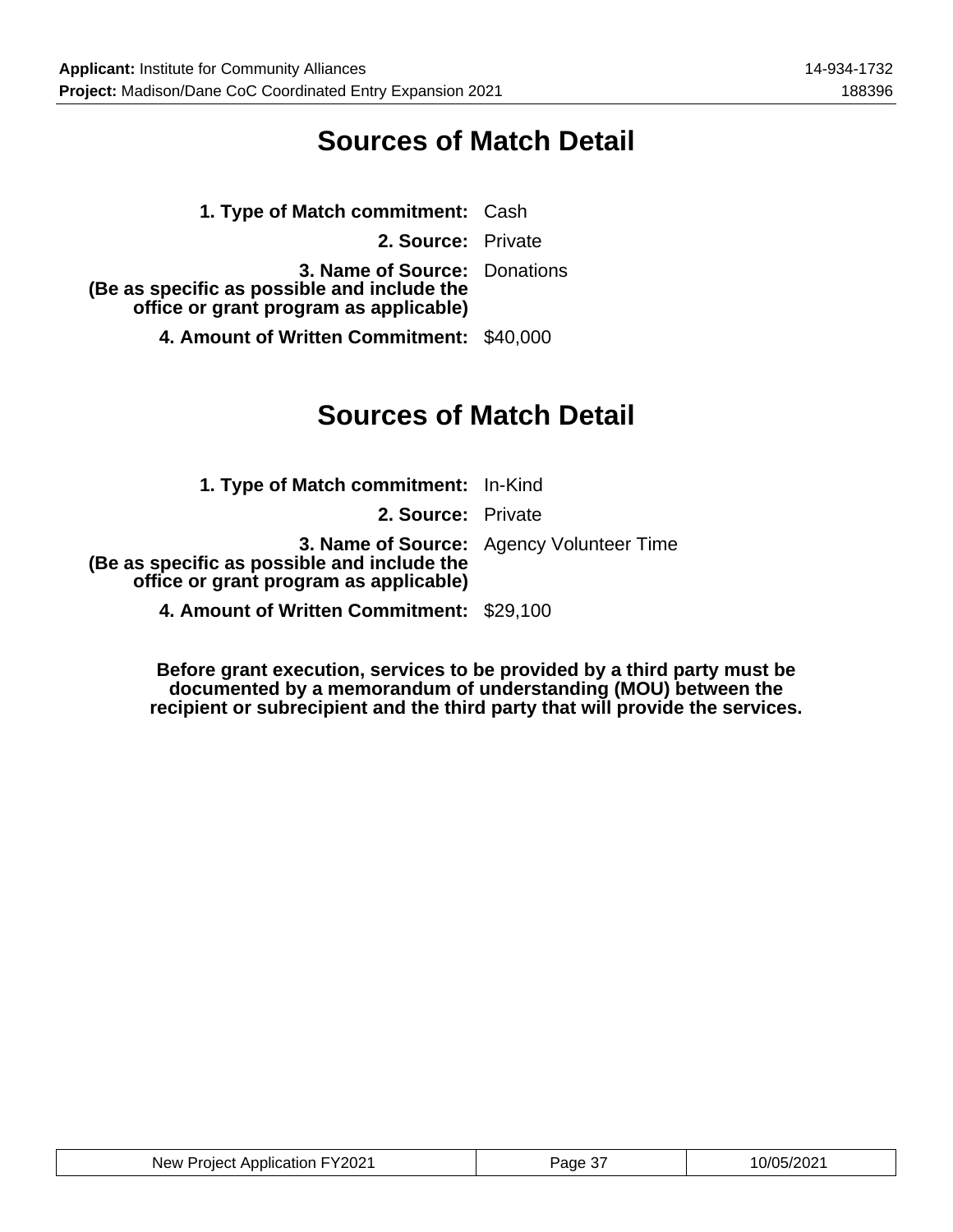### **6J. Summary Budget**

**The following information summarizes the funding request for the total term of the project. However, administrative costs can be entered in 8. Admin field below.**

| <b>Eligible Costs</b>                              | <b>Annual Assistance</b><br>Requested<br>(Applicant) | <b>Grant Term</b><br>(Applicant) | <b>Total Assistance</b><br>Requested<br>for Grant Term<br>(Applicant) |
|----------------------------------------------------|------------------------------------------------------|----------------------------------|-----------------------------------------------------------------------|
| 1a. Acquisition                                    |                                                      |                                  | \$0                                                                   |
| 1b. Rehabilitation                                 |                                                      |                                  | \$0                                                                   |
| <b>1c. New Construction</b>                        |                                                      |                                  | \$0                                                                   |
| 2a. Leased Units                                   | \$0                                                  | 1 Year                           | \$0                                                                   |
| 2b. Leased Structures                              | \$0                                                  | 1 Year                           | \$0                                                                   |
| 3. Rental Assistance                               | \$0                                                  | 1 Year                           | \$0                                                                   |
| 4. Supportive Services                             | \$261,000                                            | 1 Year                           | \$261,000                                                             |
| 5. Operating                                       | \$0                                                  | 1 Year                           | \$0                                                                   |
| 6. HMIS                                            | \$0                                                  | 1 Year                           | \$0                                                                   |
| 7. Sub-total Costs Requested                       |                                                      |                                  | \$261,000                                                             |
| 8. Admin<br>(Up to 10%)                            |                                                      |                                  | \$15,400                                                              |
| 9. Total Assistance<br><b>Plus Admin Requested</b> |                                                      |                                  | \$276,400                                                             |
| 10. Cash Match                                     |                                                      |                                  | \$40,000                                                              |
| 11. In-Kind Match                                  |                                                      |                                  | \$29,100                                                              |
| 12. Total Match                                    |                                                      |                                  | \$69,100                                                              |
| 13. Total Budget                                   |                                                      |                                  | \$345,500                                                             |

**Click the 'Save' button to automatically calculate totals.**

| New Project Application FY2021 | Page 38 | 10/05/2021 |
|--------------------------------|---------|------------|
|--------------------------------|---------|------------|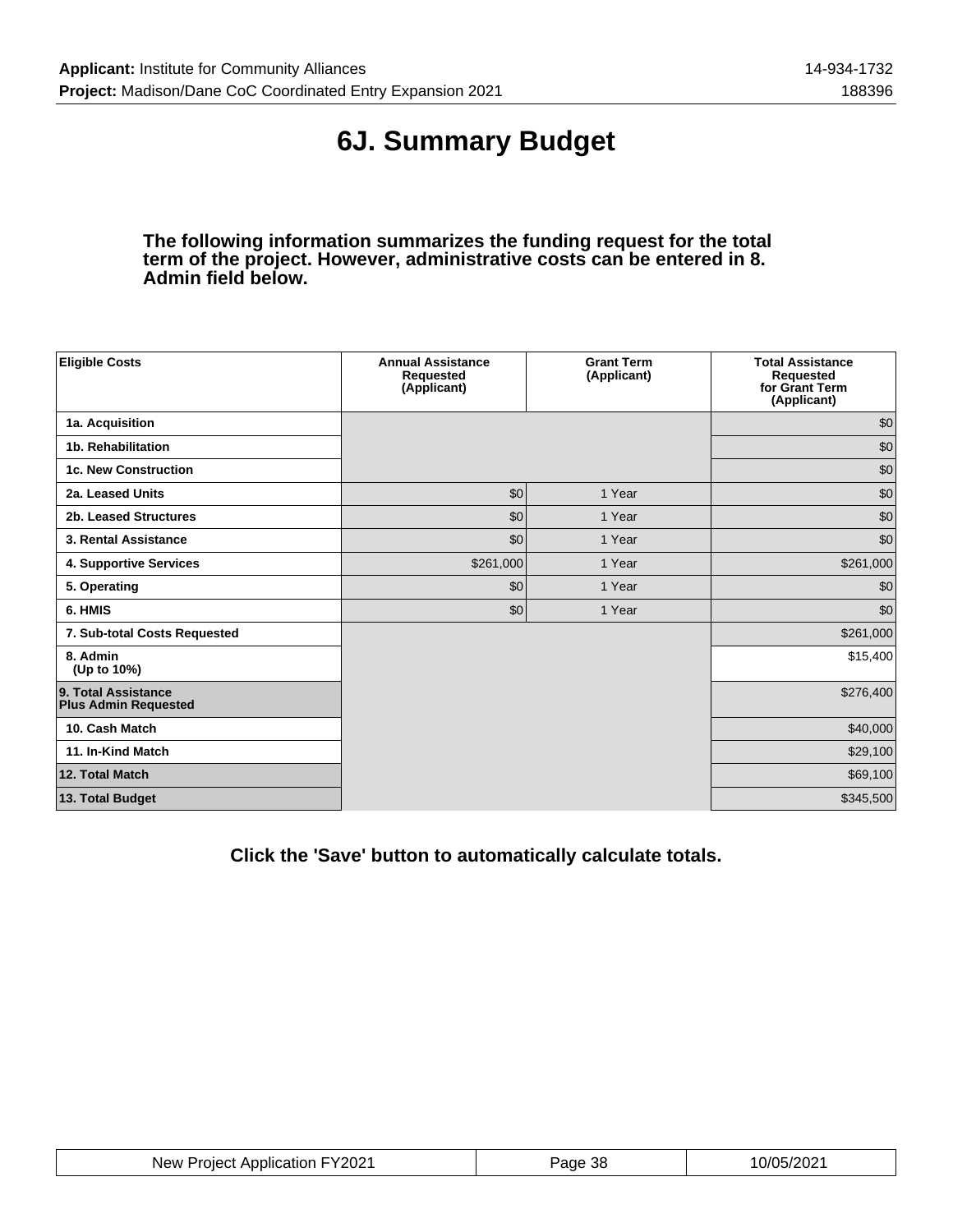# **7A. Attachment(s)**

| <b>Document Type</b>                       | <b>Required?</b> | <b>Document Description</b> | Date Attached |
|--------------------------------------------|------------------|-----------------------------|---------------|
| 1) Subrecipient Nonprofit<br>Documentation | No               | Urban Triage 501c3          | 10/04/2021    |
| 2) Other Attachment(s)                     | No               |                             |               |
| 3) Other Attachment(s)                     | No               |                             |               |

| New Project Application FY2021 | Page 39 | 10/05/2021 |
|--------------------------------|---------|------------|
|--------------------------------|---------|------------|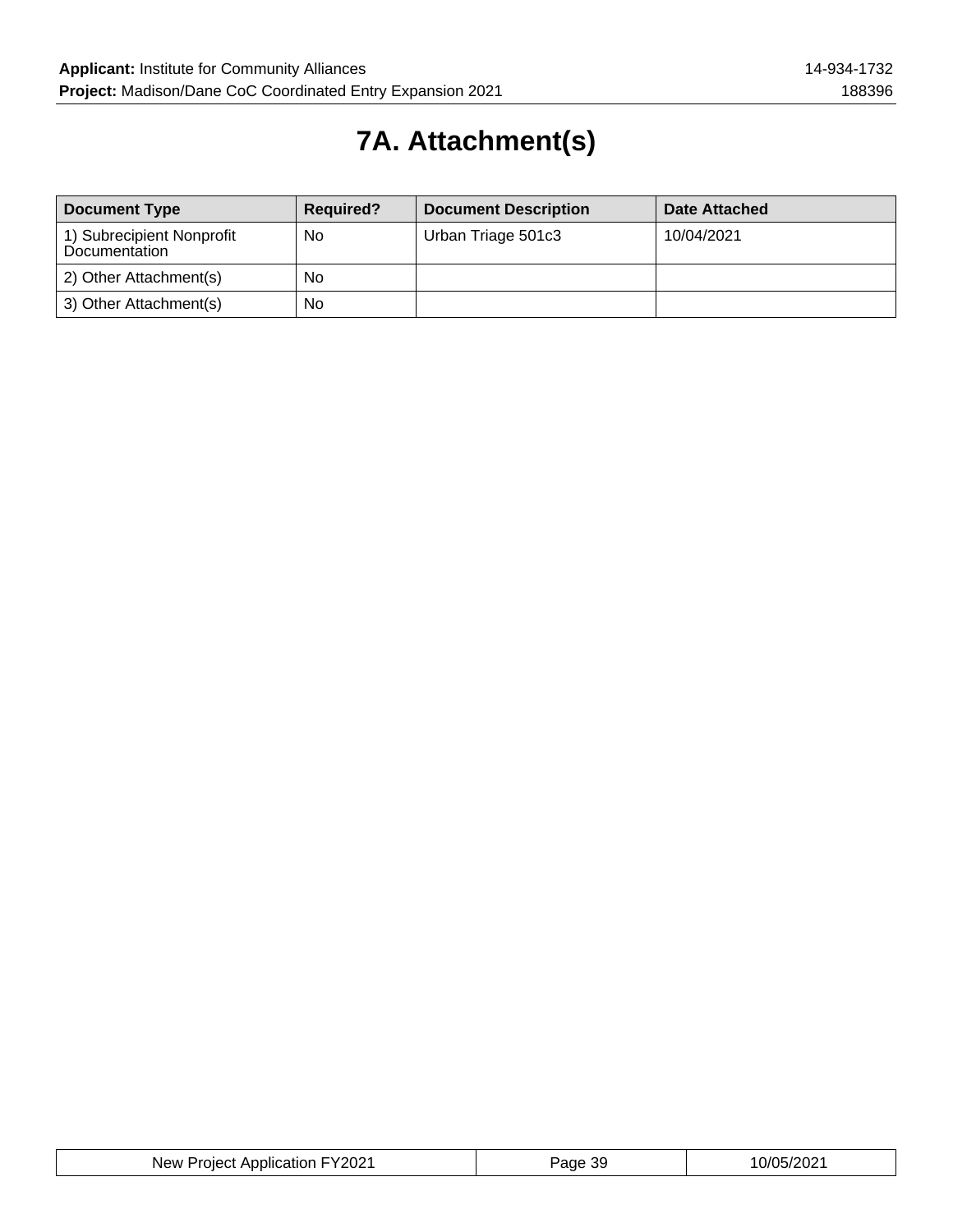### **Attachment Details**

**Document Description:** Urban Triage 501c3

### **Attachment Details**

**Document Description:**

### **Attachment Details**

**Document Description:**

| FY2021<br>Project,<br>New<br>: Application I | Page 40 | ,0/05/2021 |
|----------------------------------------------|---------|------------|
|                                              |         |            |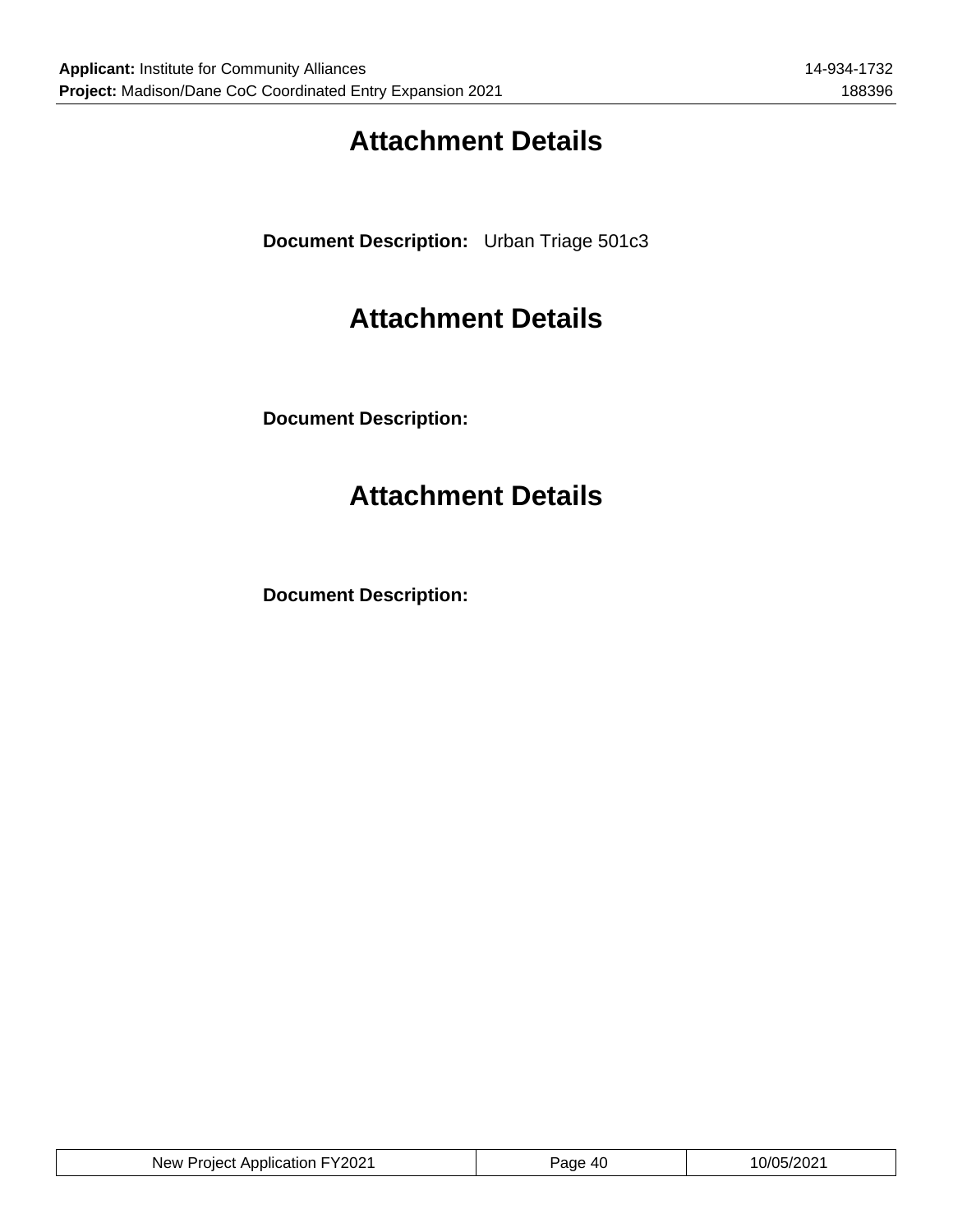### **7A. In-Kind MOU Attachment**

| <b>Document Type</b> | <b>Required?</b> | <b>Document Description</b> | <b>Date Attached</b> |
|----------------------|------------------|-----------------------------|----------------------|
| In-Kind Match MOU    | No               |                             |                      |

| New Project Application FY2021 | Page 41 | 10/05/2021 |
|--------------------------------|---------|------------|
|--------------------------------|---------|------------|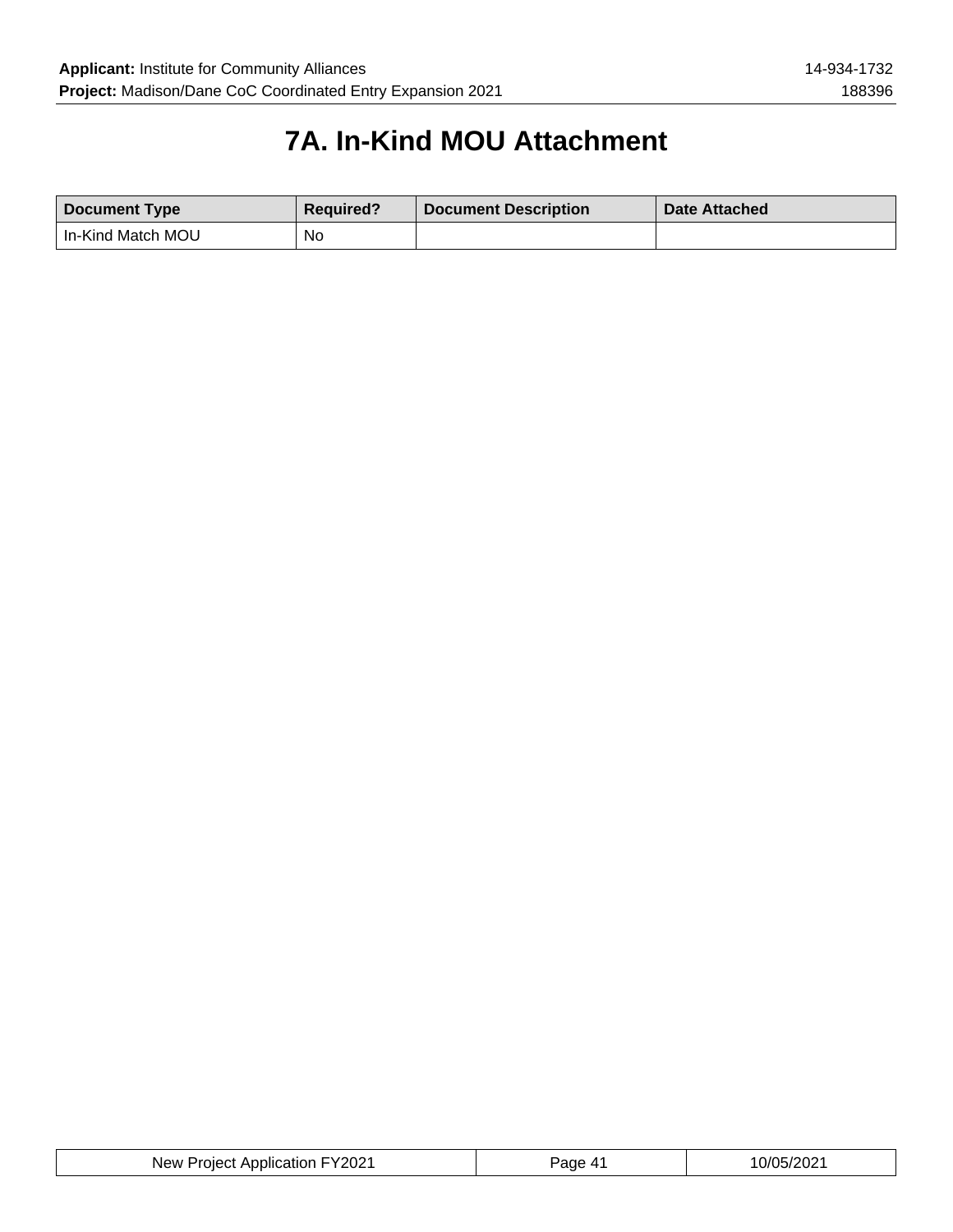### **Attachment Details**

**Document Description:**

| New Project Application FY2021 | aqe | 10/05/2021 |
|--------------------------------|-----|------------|
|--------------------------------|-----|------------|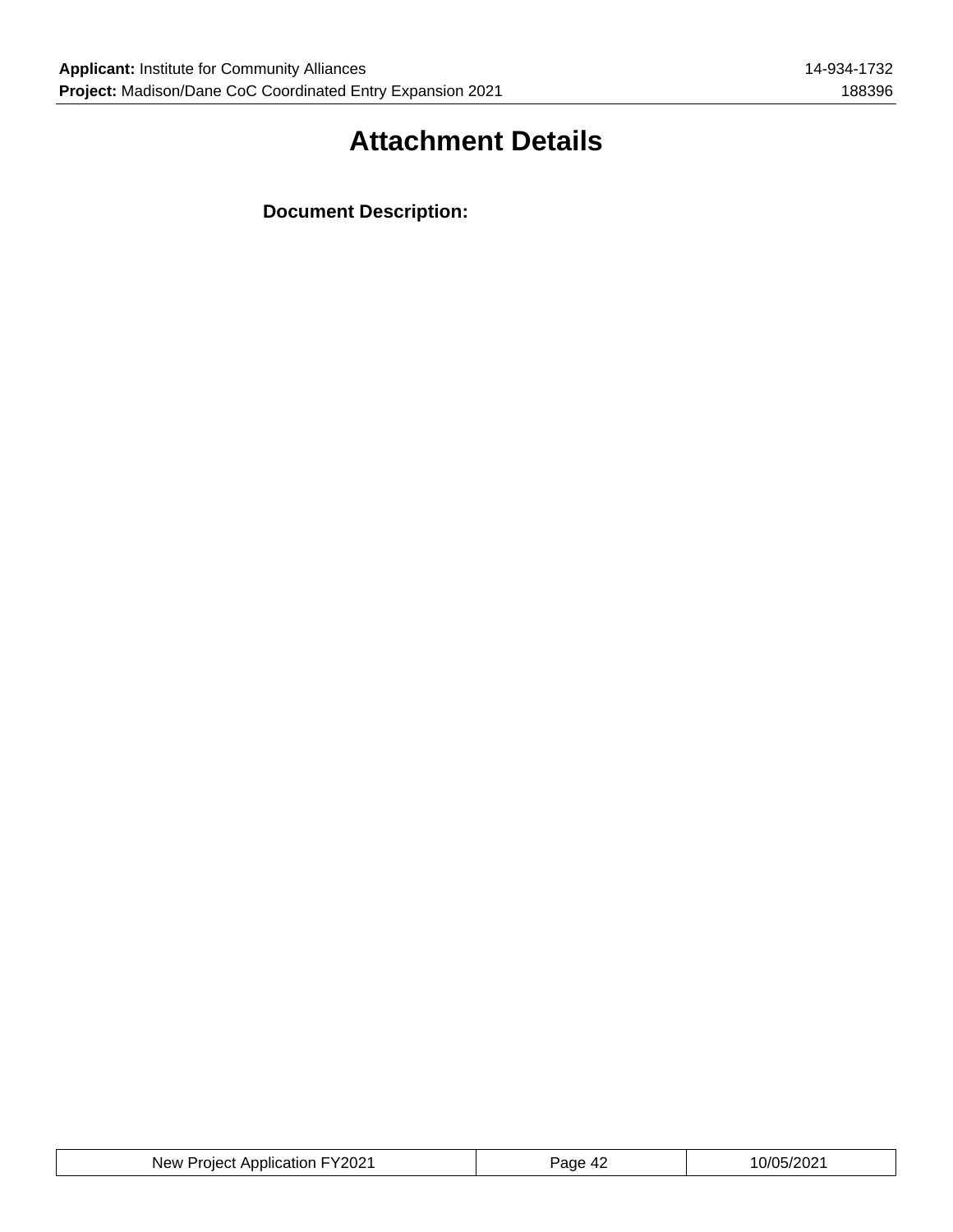### **7D. Certification**

### **A. For all projects: Fair Housing and Equal Opportunity**

It will comply with Title VI of the Civil Rights Act of 1964 (42 U.S.C. 2000(d)) and regulations pursuant thereto (Title 24 CFR part I), which state that no person in the United States shall, on the ground of race, color or national origin, be excluded from participation in, be denied the benefits of, or be otherwise subjected to discrimination under any program or activity for which the applicant receives Federal financial assistance, and will immediately take any measures necessary to effectuate this agreement. With reference to the real property and structure(s) thereon which are provided or improved with the aid of Federal financial assistance extended to the applicant, this assurance shall obligate the applicant, or in the case of any transfer, transferee, for the period during which the real property and structure(s) are used for a purpose for which the Federal financial assistance is extended or for another purpose involving the provision of similar services or benefits.

It will comply with the Fair Housing Act (42 U.S.C. 3601-19), as amended, and with implementing regulations at 24 CFR part 100, which prohibit discrimination in housing on the basis of race, color, religion, sex, disability, familial status or national origin.

It will comply with Executive Order 11063 on Equal Opportunity in Housing and with implementing regulations at 24 CFR Part 107 which prohibit discrimination because of race, color, creed, sex or national origin in housing and related facilities provided with Federal financial assistance.

It will comply with Executive Order 11246 and all regulations pursuant thereto (41 CFR Chapter 60-1), which state that no person shall be discriminated against on the basis of race, color, religion, sex or national origin in all phases of employment during the performance of Federal contracts and shall take affirmative action to ensure equal employment opportunity. The applicant will incorporate, or cause to be incorporated, into any contract for construction work as defined in Section 130.5 of HUD regulations the equal opportunity clause required by Section 130.15(b) of the HUD regulations.

It will comply with Section 3 of the Housing and Urban Development Act of 1968, as amended (12 U.S.C. 1701(u)), and regulations pursuant thereto (24 CFR Part 135), which require that to the greatest extent feasible opportunities for training and employment be given to lower-income residents of the project and contracts for work in connection with the project be awarded in substantial part to persons residing in the area of the project.

It will comply with Section 504 of the Rehabilitation Act of 1973 (29 U.S.C. 794), as amended, and with implementing regulations at 24 CFR Part 8, which prohibit discrimination based on disability in Federally-assisted and conducted programs and activities.

It will comply with the Age Discrimination Act of 1975 (42 U.S.C. 6101-07), as amended, and implementing regulations at 24 CFR Part 146, which prohibit discrimination because of age in projects and activities receiving Federal financial assistance.

| New Project Application FY2021 | Page 43 | 10/05/2021 |
|--------------------------------|---------|------------|
|--------------------------------|---------|------------|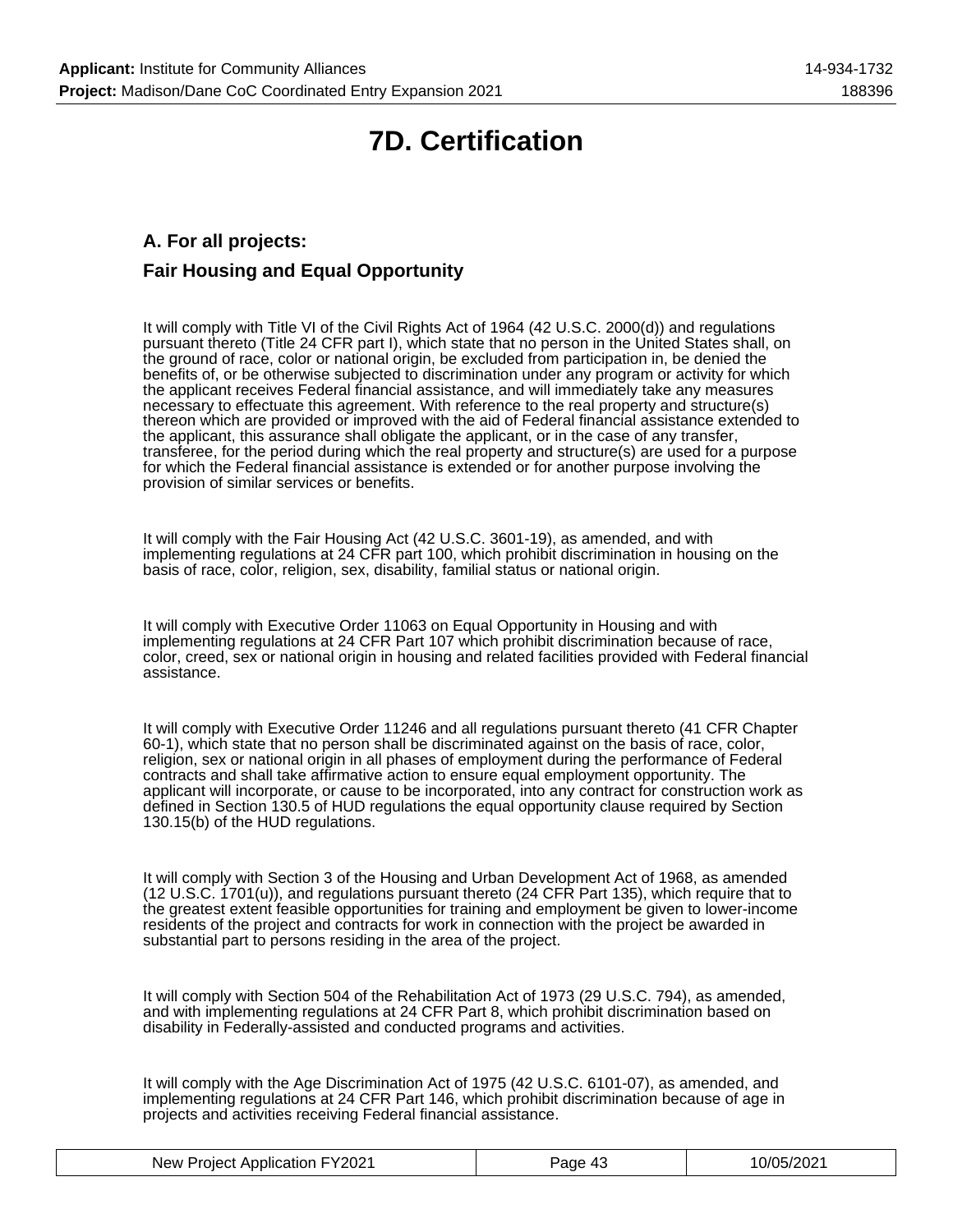It will comply with Executive Orders 11625, 12432, and 12138, which state that program participants shall take affirmative action to encourage participation by businesses owned and operated by members of minority groups and women.

If persons of any particular race, color, religion, sex, age, national origin, familial status, or disability who may qualify for assistance are unlikely to be reached, it will establish additional procedures to ensure that interested persons can obtain information concerning the assistance.

It will comply with the reasonable modification and accommodation requirements and, as appropriate, the accessibility requirements of the Fair Housing Act and section 504 of the Rehabilitation Act of 1973, as amended.

### **Additional for Rental Assistance Projects:**

If applicant has established a preference for targeted populations of disabled persons pursuant to 24 CFR part 578 or 24 CFR 582.330(a), it will comply with this section's nondiscrimination requirements within the designated population.

### **B. For non-Rental Assistance Projects Only.**

### **15-Year Operation Rule.**

Applicants receiving assistance for acquisition, rehabilitation or new construction: The project will be operated for no less than 15 years from the date of initial occupancy or the date of initial service provision for the purpose specified in the application.

### **1-Year Operation Rule.**

Applicants receiving assistance for supportive services, leasing, or operating costs but not receiving assistance for acquisition, rehabilitation, or new construction: The project will be operated for the purpose specified in the application for any year for which such assistance is provide

#### **Where the applicant is unable to certify to any of the statements in this certification, such applicant shall provide an explanation.**

**Name of Authorized Certifying Official:** David Discher

**Date:** 10/04/2021

**Title:** Chief Executive Officer

**Applicant Organization:** Institute for Community Alliances

**PHA Number (For PHA Applicants Only):**

**I certify that I have been duly authorized by the applicant to submit this Applicant Certification and to ensure compliance. I am aware that any false, ficticious, or fraudulent**

| New Project Application FY2021 | Page 44 | 10/05/2021 |
|--------------------------------|---------|------------|
|--------------------------------|---------|------------|

X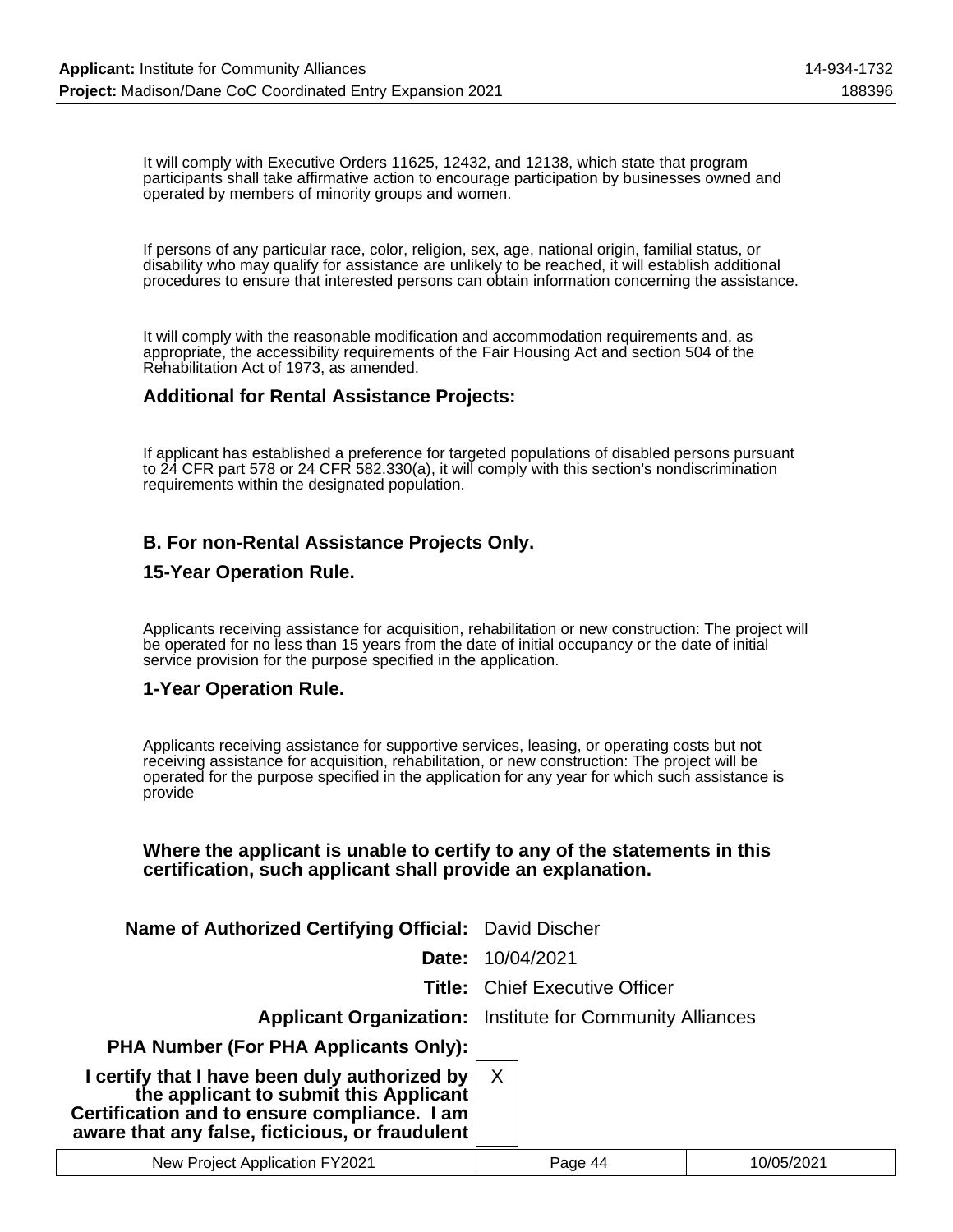**statements or claims may subject me to criminal, civil, or administrative penalties . (U.S. Code, Title 218, Section 1001).**

**Active SAM Status Requirement. I certify that our organization has an active System for Award Management (SAM) registration as required by 2 CFR 200.300(b) at the time of project application submission to HUD and will ensure this SAM registration will be renewed annually to meet this requirement.** X

| New Project Application FY2021 | Paαe<br>-4t | 10/05/2021 |
|--------------------------------|-------------|------------|
|--------------------------------|-------------|------------|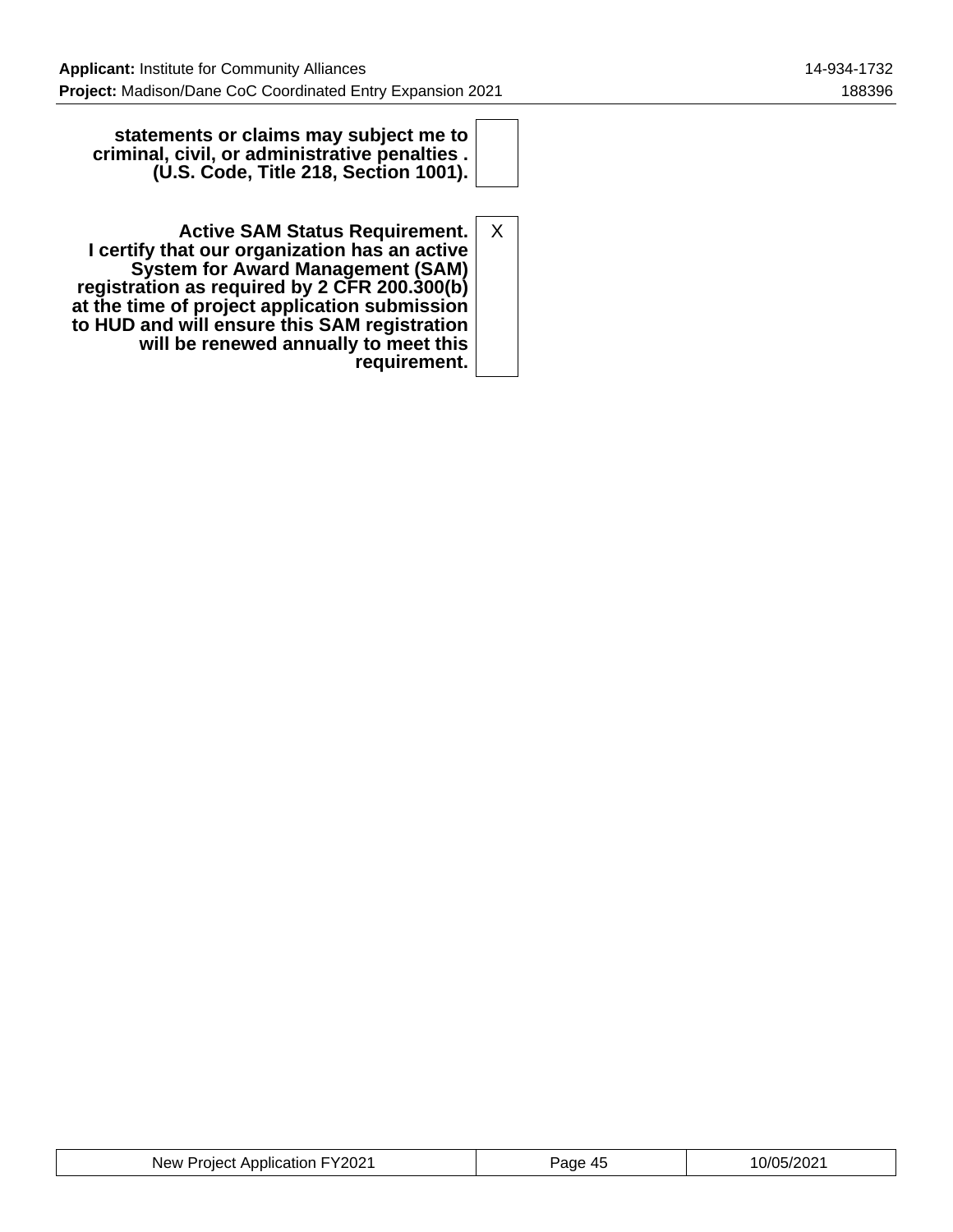### **8B. Submission Summary**

**Applicant must click the submit button once all forms have a status of Complete.**

**Applicant must click the submit button once all forms have a status of Complete.**

| Page                           | <b>Last Updated</b> |            |
|--------------------------------|---------------------|------------|
| 1A. SF-424 Application Type    | No Input Required   |            |
| 1B. SF-424 Legal Applicant     | No Input Required   |            |
| New Project Application FY2021 | Page 46             | 10/05/2021 |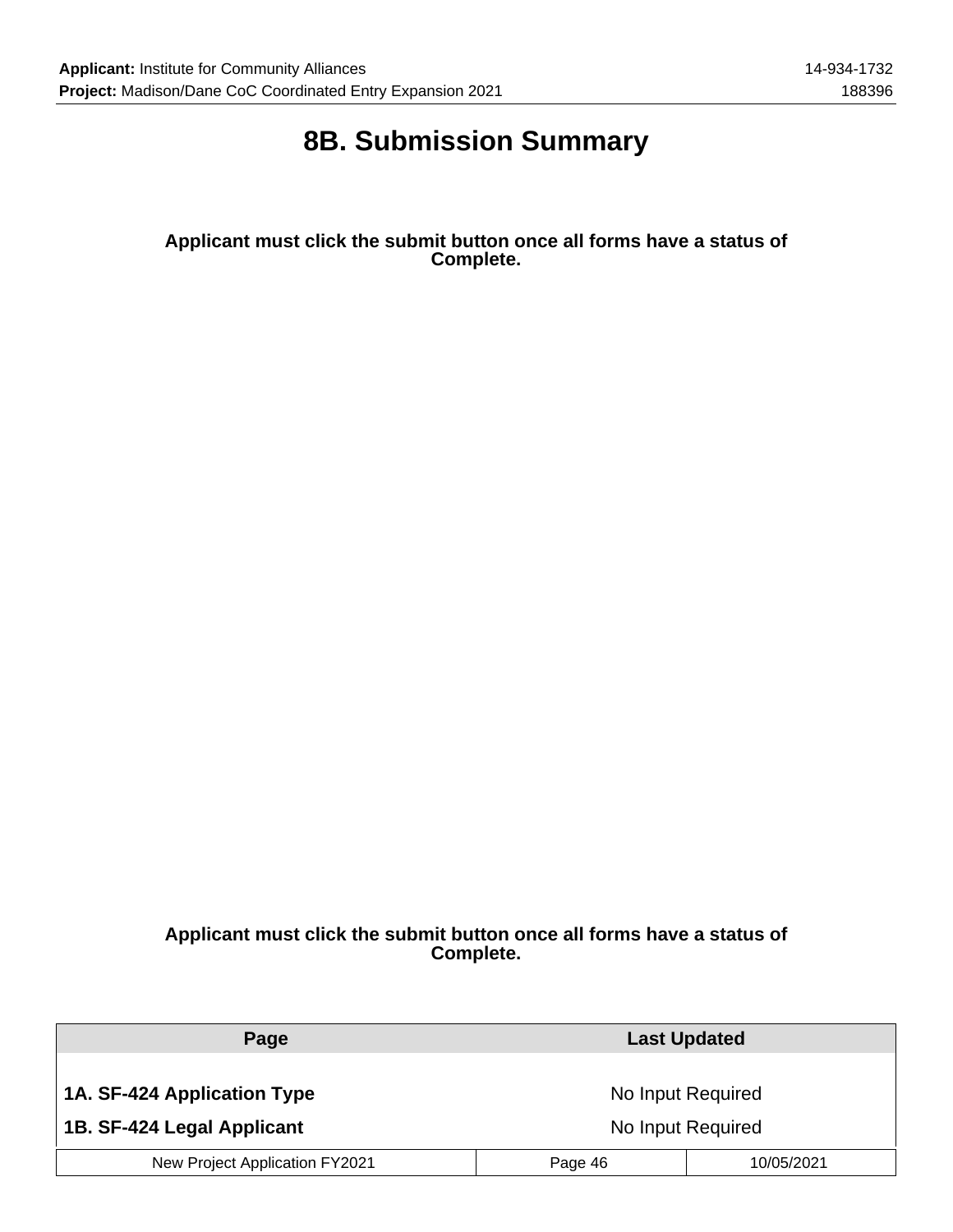| <b>1C. SF-424 Application Details</b> | No Input Required |  |
|---------------------------------------|-------------------|--|
| 1D. SF-424 Congressional District(s)  | 10/01/2021        |  |
| 1E. SF-424 Compliance                 | 10/01/2021        |  |
| 1F. SF-424 Declaration                | 10/01/2021        |  |
| 1G. HUD 2880                          | 10/01/2021        |  |
| 1H. HUD 50070                         | 10/01/2021        |  |
| 11. Cert. Lobbying                    | 10/01/2021        |  |
| 1J. SF-LLL                            | 10/01/2021        |  |
| <b>IK. SF-424B</b>                    | 10/01/2021        |  |
| 1L. SF-424D                           | 10/01/2021        |  |
| <b>2A. Subrecipients</b>              | 10/04/2021        |  |
| 2B. Experience                        | 10/04/2021        |  |
| <b>3A. Project Detail</b>             | 10/01/2021        |  |
| <b>3B. Description</b>                | 10/04/2021        |  |
| 3C. Expansion                         | 10/01/2021        |  |
| <b>6A. Funding Request</b>            | 10/01/2021        |  |
| 6F. Supp Srvcs Budget                 | 10/04/2021        |  |
| 6I. Match                             | 10/04/2021        |  |
| 6J. Summary Budget                    | No Input Required |  |
| 7A. Attachment(s)                     | 10/04/2021        |  |
| <b>7A. In-Kind MOU Attachment</b>     | No Input Required |  |
| <b>7D. Certification</b>              | 10/04/2021        |  |
|                                       |                   |  |

| New Project Application FY2021 | Page<br>$\Delta$ | $\Delta$<br>I U/UJ/ZUZ |
|--------------------------------|------------------|------------------------|
|--------------------------------|------------------|------------------------|